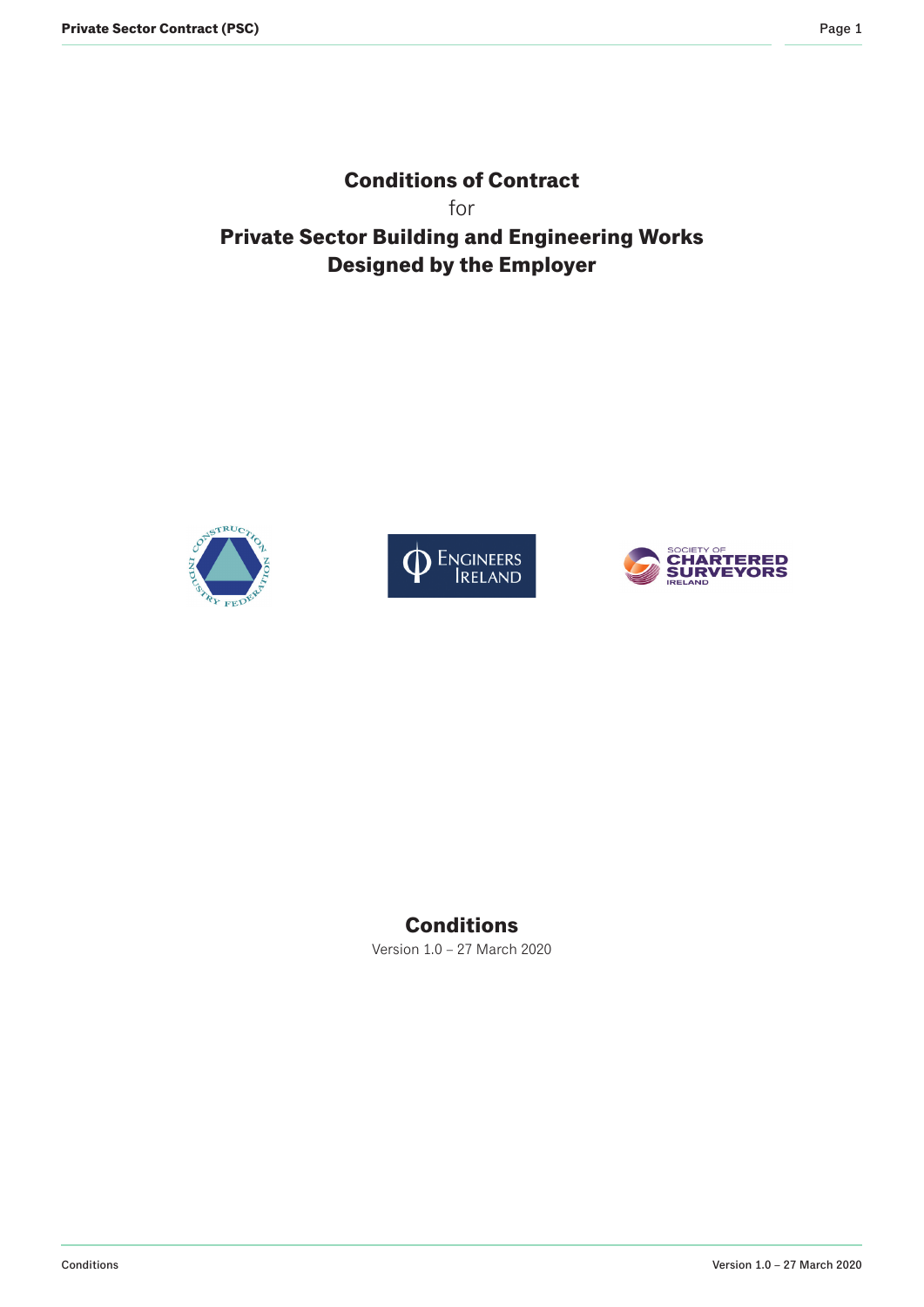<span id="page-1-0"></span>The Construction Industry Federation (CIF), Engineers Ireland, (EI) and The Society of Chartered Surveyors Ireland (SCSI), as the three sponsoring bodies, have published this Conditions of Contract for all medium to large scale building or civil engineering works where the design is provided by the Employer.

This Conditions of Contract has been drafted with the object of achieving a fair and balanced allocation of risk between the parties in order to promote long-term sustainable efficiency in the Irish construction industry. Specifically, risk has generally been allocated to the party best able to bear and manage it.

This Conditions of Contract, together with ancillary and related documents, is being made available free of charge in electronic form only. It uses as a template the Government's Public Works form of contract (PWC) and the use of this is gratefully acknowledged. While numerous amendments have been made to the original template, the structure and format of the PWC has been retained and, hopefully, this will allow for ease of use.

The three sponsoring bodies have established a Standing Committee which is to be responsible for the management and maintenance of this, and any ancillary or related, document. It is intended these documents will be updated on a regular basis.

# *DISCLAIMER*

*These Conditions of Contract are published free of charge and in good faith by the three sponsoring bodies, Construction Industry Federation, Engineers Ireland and the Society of Chartered Surveyors Ireland, for the*  benefit of the construction industry in the Republic of Ireland. The three sponsoring bodies, either collectively or individually, make no warranty, promise or representation as to the suitability, applicability, or fitness-for-purpose of *these Conditions of Contract and assume no duty of care, responsibility or liability to any user thereof or to any third*  party (including any contractual counterparty). By using these Conditions of Contract, the user accepts and agrees *that the three sponsoring bodies shall have no legal or other liability whatsoever, whether to the user or any third*  party (including any contractual counterparty) in connection with such use. The user should, and is expected to, obtain appropriate professional and expert advice with regard to the particular intended use and suitability of these Conditions of Contract for the Project concerned.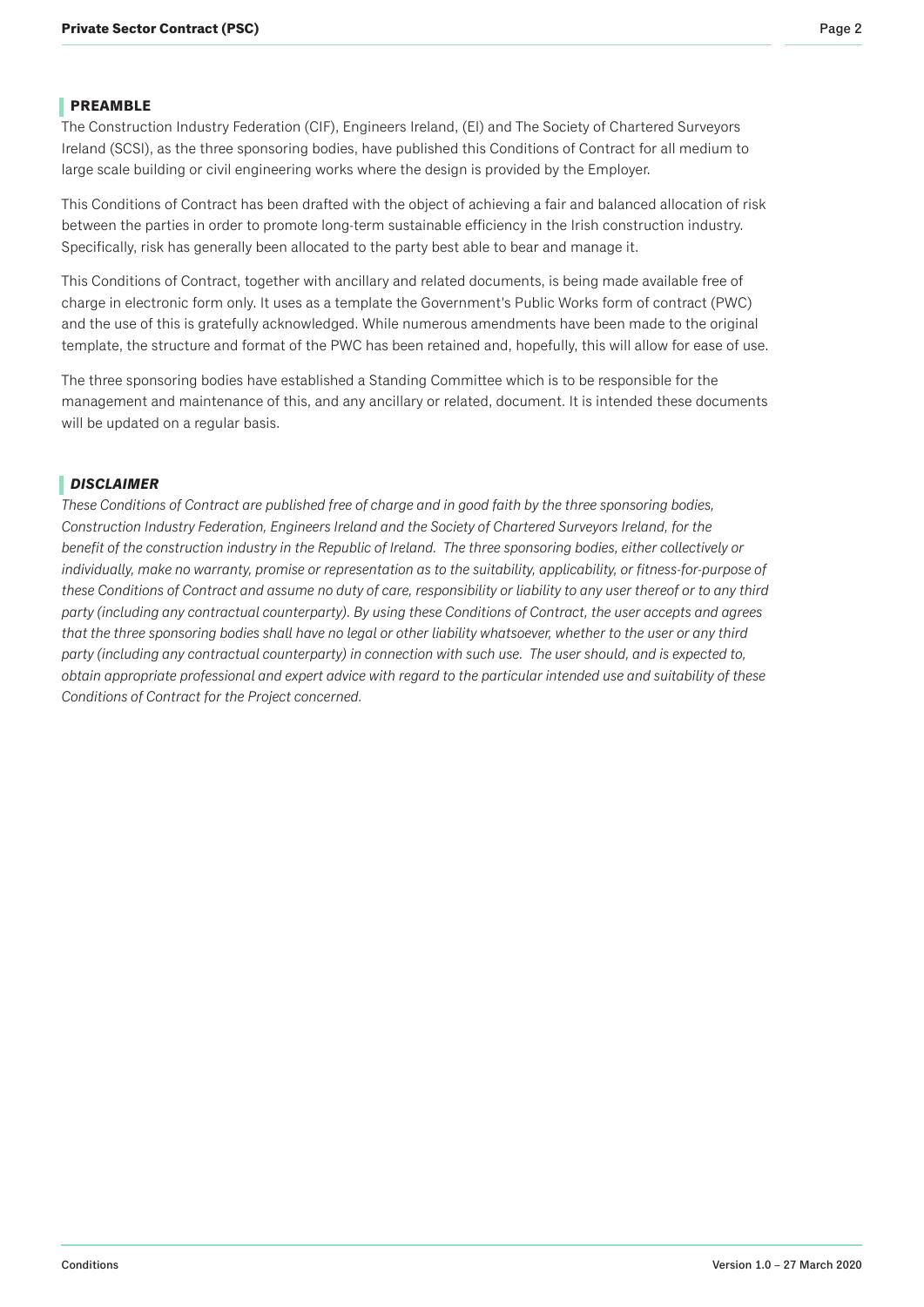# **CONTENTS**

| 1. |       |                                                                                    |
|----|-------|------------------------------------------------------------------------------------|
|    | 1.1   |                                                                                    |
|    | 1.2   |                                                                                    |
|    | 1.3.  | Inconsistencies                                                                    |
|    | 1.4.  |                                                                                    |
|    | 1.5.  |                                                                                    |
|    | 1.6.  |                                                                                    |
|    | 1.7.  |                                                                                    |
|    | 1.8.  |                                                                                    |
|    | 1.9.  |                                                                                    |
|    | 1.10. |                                                                                    |
|    |       |                                                                                    |
|    | 2.1.  |                                                                                    |
|    | 2.2.  |                                                                                    |
|    | 2.3.  |                                                                                    |
|    | 2.4.  |                                                                                    |
|    | 2.5.  | Safety, Health and Welfare at Work Act 2005 and Safety, Health and Welfare at Work |
|    |       |                                                                                    |
|    | 2.6.  |                                                                                    |
|    | 2.7.  |                                                                                    |
|    |       |                                                                                    |
| 3. |       |                                                                                    |
|    | 3.1.  |                                                                                    |
|    | 3.2.  |                                                                                    |
|    | 3.3.  |                                                                                    |
|    | 3.4.  |                                                                                    |
|    | 3.5.  |                                                                                    |
|    | 3.6.  |                                                                                    |
|    | 3.7.  |                                                                                    |
|    | 3.8.  |                                                                                    |
|    | 3.9.  |                                                                                    |
|    | 3.10. |                                                                                    |
| 4. |       |                                                                                    |
|    | 4.1.  |                                                                                    |
|    | 4.2.  |                                                                                    |
|    | 4.3.  |                                                                                    |
|    | 4.4.  |                                                                                    |
|    | 4.5.  |                                                                                    |
|    | 4.6.  |                                                                                    |
|    | 4.7.  |                                                                                    |
|    | 4.8.  |                                                                                    |
|    | 4.9.  |                                                                                    |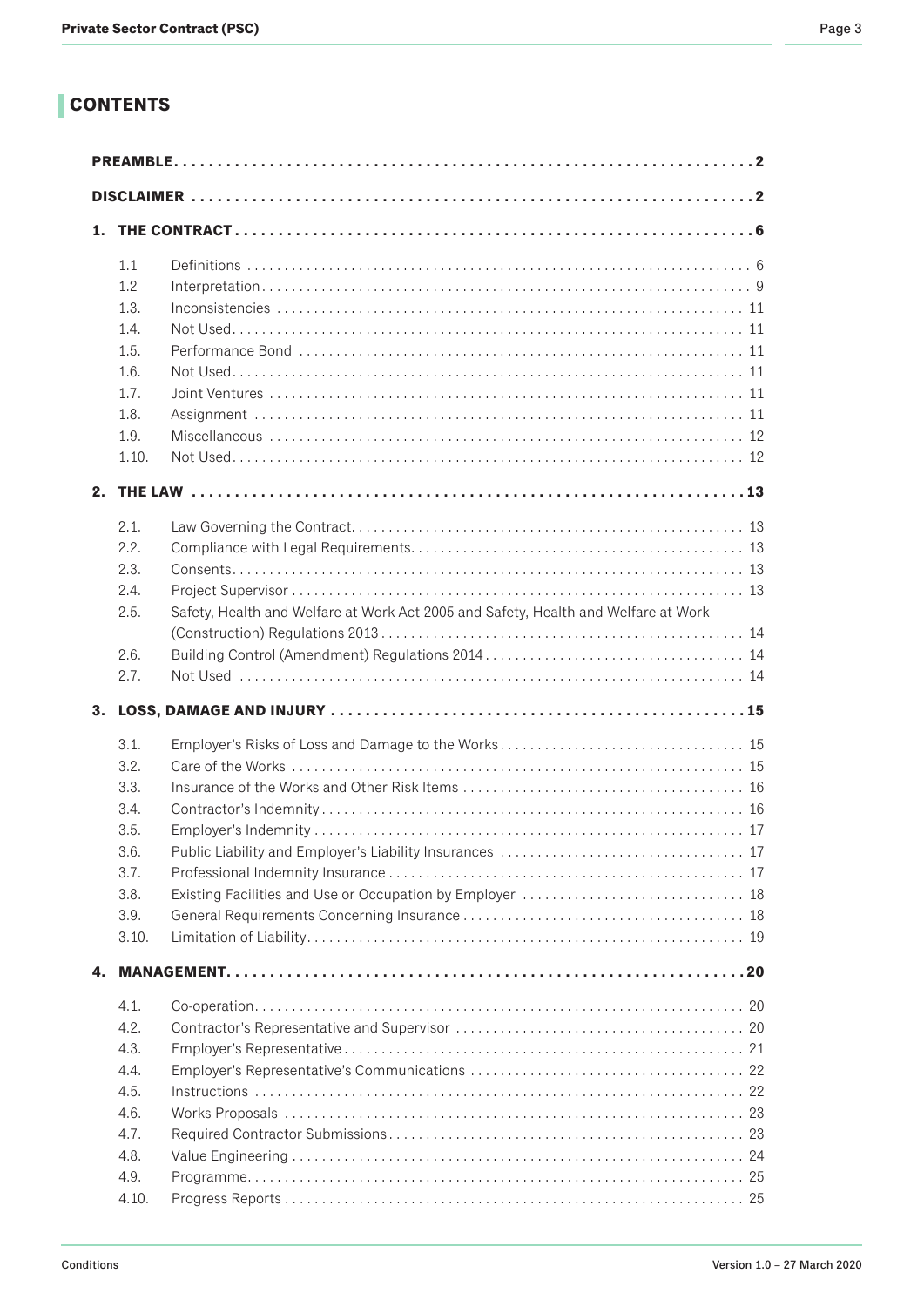|    | 4.11. |  |
|----|-------|--|
|    | 4.12. |  |
|    | 4.13. |  |
|    | 4.14. |  |
|    | 4.15. |  |
|    | 4.16. |  |
|    | 4.17. |  |
|    | 4.18. |  |
| 5. |       |  |
|    | 5.1.  |  |
|    | 5.2.  |  |
|    | 5.3.  |  |
|    | 5.4.  |  |
|    | 5.5.  |  |
|    | 5.6.  |  |
|    | 5.7.  |  |
|    | 5.8.  |  |
| 6. |       |  |
|    | 6.1.  |  |
|    | 6.2.  |  |
|    | 6.3.  |  |
|    | 6.4.  |  |
|    |       |  |
|    |       |  |
|    |       |  |
|    | 7.1.  |  |
|    | 7.2.  |  |
|    | 7.3.  |  |
|    | 7.4.  |  |
|    | 7.5.  |  |
|    | 7.6.  |  |
|    | 7.7.  |  |
|    | 7.8.  |  |
|    | 7.9.  |  |
|    | 7.10. |  |
|    | 7.11. |  |
|    | 7.12. |  |
| 8. |       |  |
|    | 8.1.  |  |
|    | 8.2.  |  |
|    | 8.3.  |  |
|    | 8.4.  |  |
|    | 8.5.  |  |
|    | 8.6.  |  |
|    | 8.7.  |  |
|    | 8.8.  |  |
| 9. |       |  |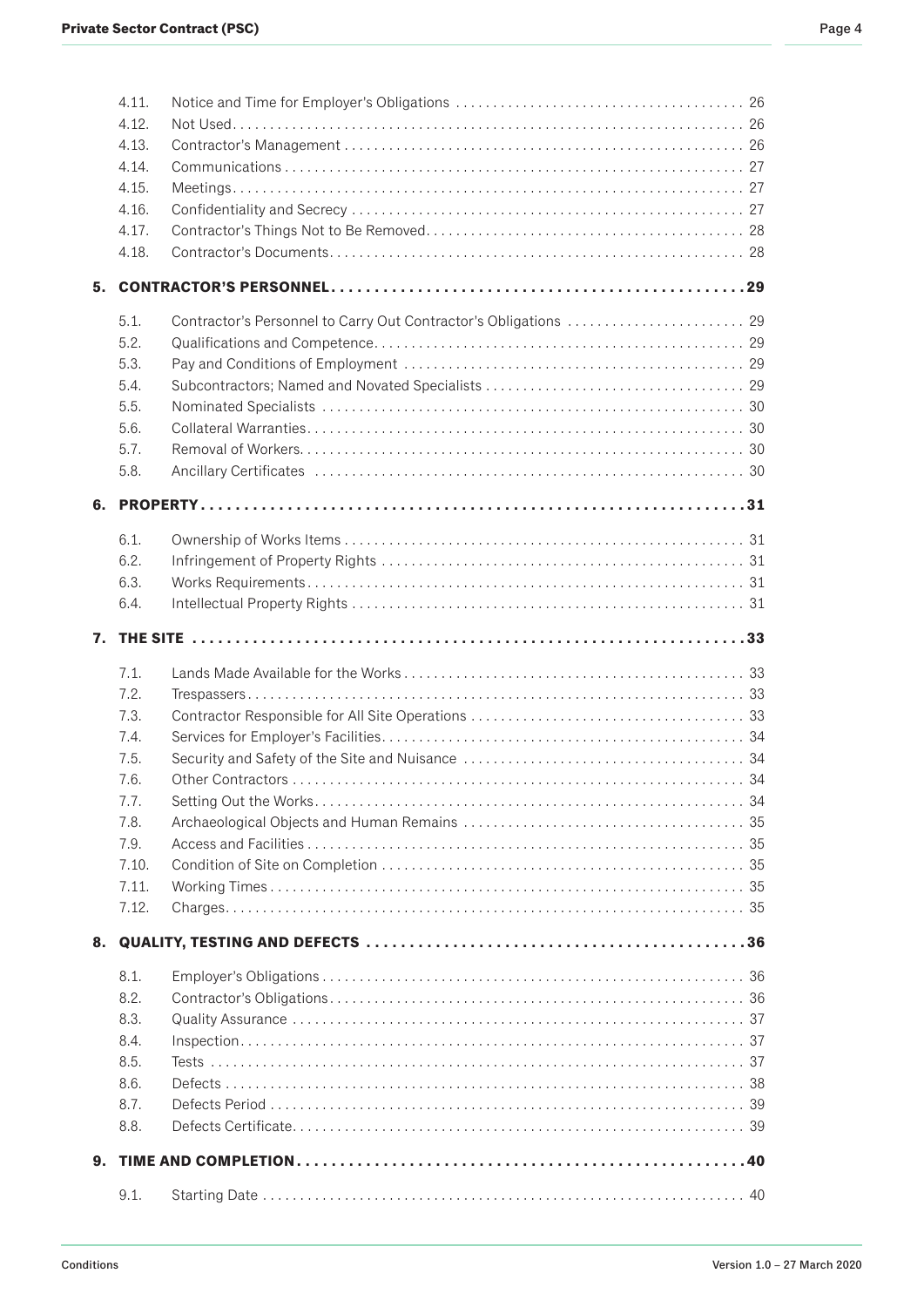| ۰,<br>×<br>۰, | ۰. |
|---------------|----|
|---------------|----|

| 9.2.<br>9.3.<br>9.4.<br>9.5.<br>9.6.                                          |                                                                              |    |
|-------------------------------------------------------------------------------|------------------------------------------------------------------------------|----|
| 9.7.<br>9.8.                                                                  |                                                                              |    |
|                                                                               |                                                                              |    |
| 10.1.<br>10.2.<br>10.3.<br>10.4.<br>10.5.<br>10.6.<br>10.7.<br>10.8.<br>10.9. | Adjustments of Contract Sum due to Change in Quantities or Prime Cost Sum 43 |    |
|                                                                               |                                                                              |    |
| 11.1.<br>11.2.<br>11.3.<br>11.4.<br>11.5.<br>11.6.<br>11.7.<br>11.8.          |                                                                              |    |
|                                                                               |                                                                              |    |
| 12.1.<br>12.2.<br>12.3.<br>12.4.<br>12.5.<br>12.6.<br>12.7.<br>12.8.<br>12.9. | Consequences of Termination by Contractor or at Employer's Election  57      | 55 |
|                                                                               |                                                                              |    |
| 13.1.<br>13.2.<br>13.3.                                                       |                                                                              |    |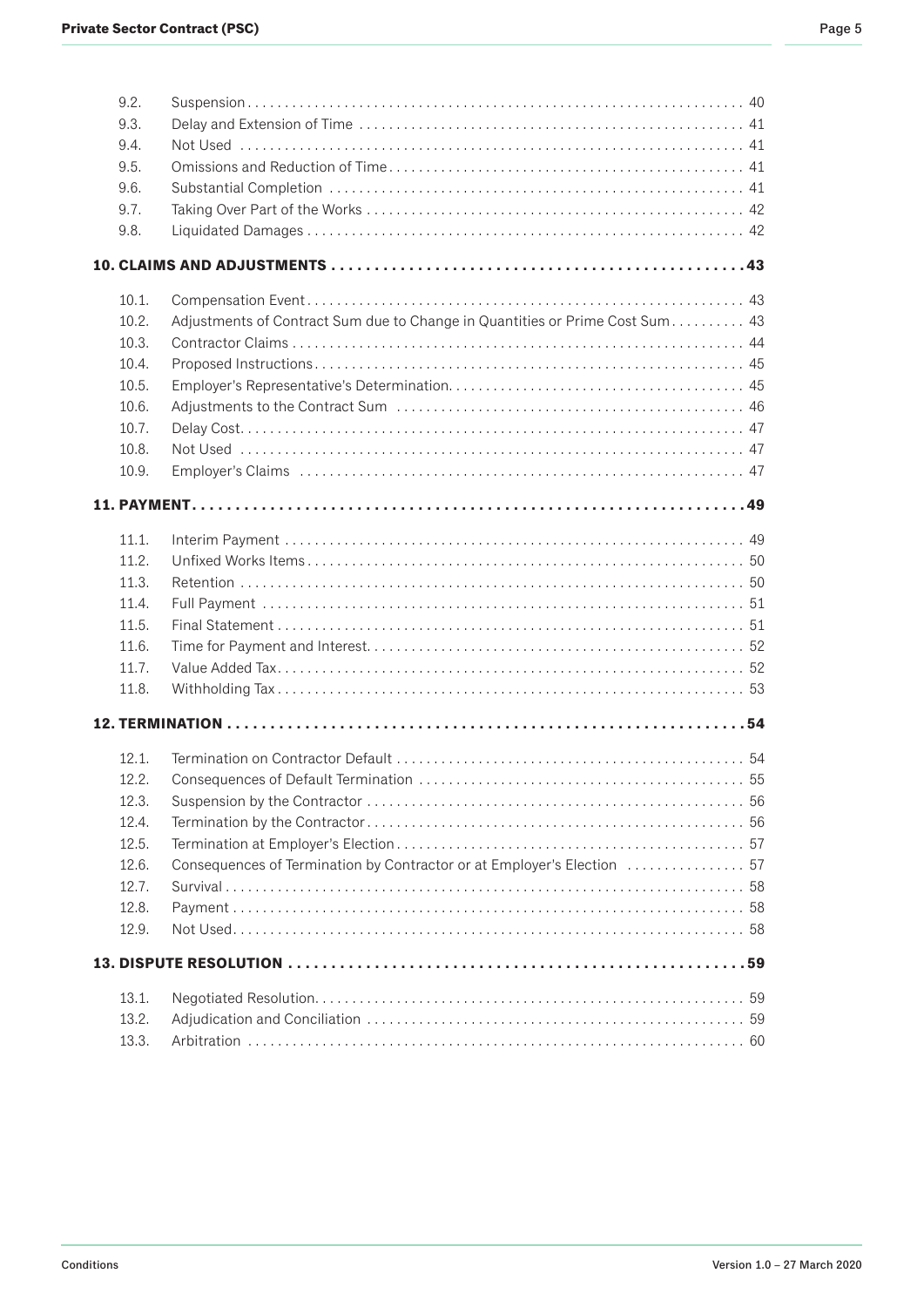# <span id="page-5-0"></span>**1. THE CONTRACT**

# **1.1 Definitions**

The following terms have the following meanings in the Contract:

| <b>Term</b>                                                                               | <b>Meaning</b>                                                                                                                                                                                                                                                                                                                                                                                                                                                                                                                     |
|-------------------------------------------------------------------------------------------|------------------------------------------------------------------------------------------------------------------------------------------------------------------------------------------------------------------------------------------------------------------------------------------------------------------------------------------------------------------------------------------------------------------------------------------------------------------------------------------------------------------------------------|
| <b>Ancillary Certificate</b>                                                              | a certificate as prescribed by the Building Control Regulations, other than a<br>statutory certificate of compliance, given by a competent person to confirm<br>compliance of elements of the building, design or Works with Building<br>Regulations; and "Ancillary Certifier" means the person proposed to issue such<br>a certificate.                                                                                                                                                                                          |
| <b>Assigned Certifier</b>                                                                 | the competent, registered professional person assigned by the Employer to<br>inspect and certify works in accordance with the Building Control Regulations.                                                                                                                                                                                                                                                                                                                                                                        |
| <b>Building Control</b><br><b>Regulations</b>                                             | the Building Control Regulations 1997 - 2015 and any amendments thereto.                                                                                                                                                                                                                                                                                                                                                                                                                                                           |
| <b>BIM Protocol</b>                                                                       | the CIC Building Information Modelling Protocol for use in projects using<br>Building Information Models, the relevant edition being that most recently<br>published prior to the Designated Date.                                                                                                                                                                                                                                                                                                                                 |
| <b>Change Order</b>                                                                       | an instruction of the Employer's Representative to change [including add to or<br>omit from] the Works or to change [including impose or remove] constraints in<br>the Contract on how the Works are to be executed.                                                                                                                                                                                                                                                                                                               |
| <b>Code of Practice</b><br>for Inspecting and<br><b>Certifying Buildings</b><br>and Works | the current code of practice published by the Department of Housing,<br>Planning, Community and Local Government with reference to Article 20G of<br>the Building Control Regulations.                                                                                                                                                                                                                                                                                                                                             |
| <b>Consent</b>                                                                            | planning permission, order, approval, certificate, Ancillary Certificate, fire<br>certificate, licence, permit, environmental impact statement, or other consent<br>required by Legal Requirement for the execution or completion of the Works,<br>or identified as a Consent in the Works Requirements.                                                                                                                                                                                                                           |
| <b>Contract Date</b>                                                                      | the date the parties become bound in Contract.                                                                                                                                                                                                                                                                                                                                                                                                                                                                                     |
| <b>Contract Sum</b>                                                                       | the amount identified in the Agreement as the initial Contract Sum, as<br>adjusted in accordance with the Contract.                                                                                                                                                                                                                                                                                                                                                                                                                |
| <b>Contractor's</b><br><b>Documents</b>                                                   | drawings, specifications, manuals, reports, and other [eye readable and<br>machine readable] written material relating to the Works that the Contractor<br>uses, prepares or gives to the Employer or any other person, or is to use,<br>prepare or give to the Employer or any other person:<br>under the Works Requirements or<br>$\rangle\!\rangle$<br>under any Legal Requirement or<br>$\rangle\!\rangle$<br>to obtain any Consent or<br>$\gg$<br>in connection with the proposal under sub-clause 4.8.<br>$\rangle\!\rangle$ |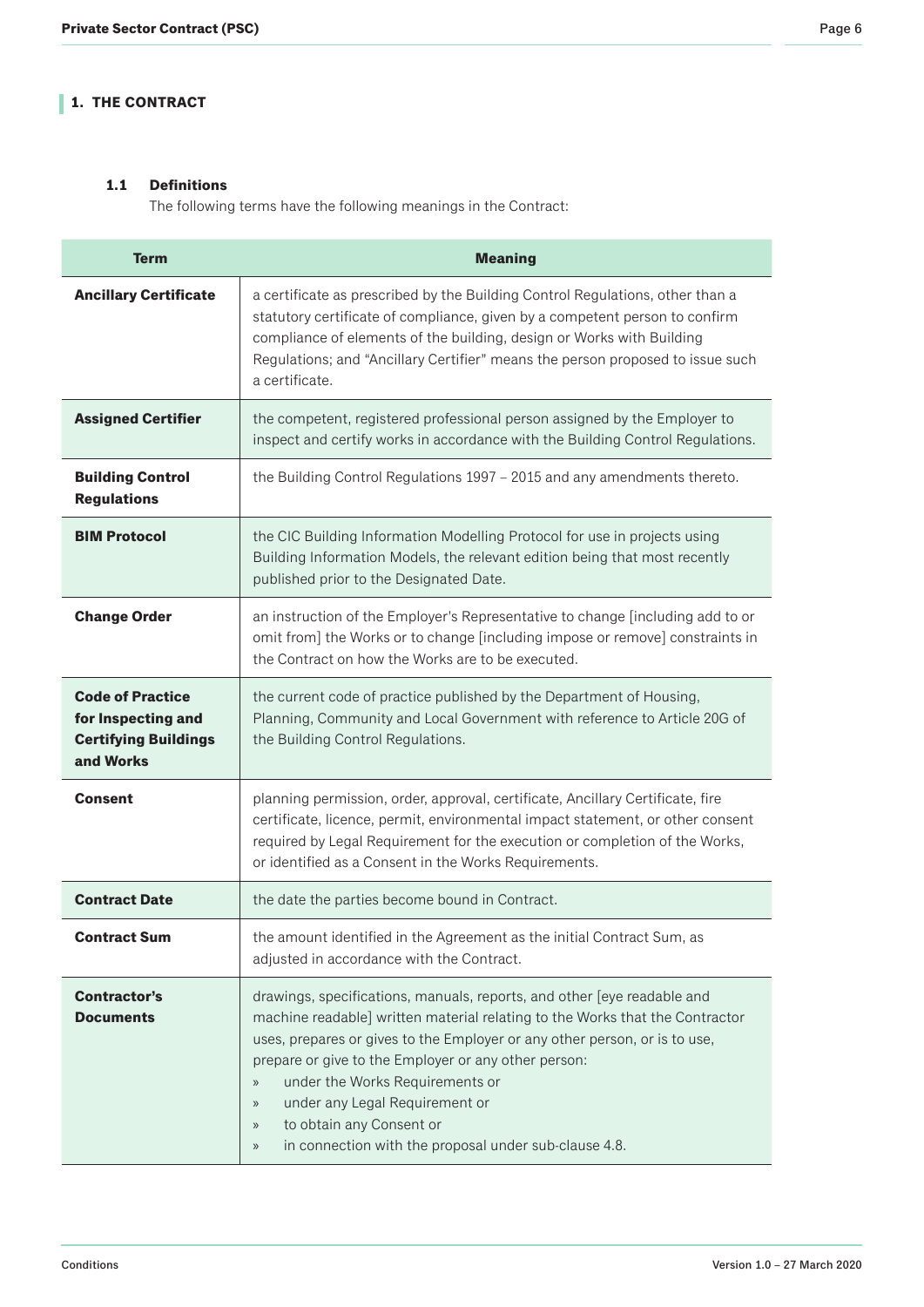| <b>Term</b>                                                                          | <b>Meaning</b>                                                                                                                                                                                                                                                                                                                                                                                                                                                                                                                                                                                                                                                                           |
|--------------------------------------------------------------------------------------|------------------------------------------------------------------------------------------------------------------------------------------------------------------------------------------------------------------------------------------------------------------------------------------------------------------------------------------------------------------------------------------------------------------------------------------------------------------------------------------------------------------------------------------------------------------------------------------------------------------------------------------------------------------------------------------|
| <b>Contractor's Things</b>                                                           | equipment, facilities and other things the Contractor [or Contractor's<br>Personnel] uses on or adjacent to the Site to execute the Works, except Works<br>Items.                                                                                                                                                                                                                                                                                                                                                                                                                                                                                                                        |
| <b>Contractor's</b><br><b>Personnel</b>                                              | the Contractor's representative, supervisor and Subcontractors, employees<br>and other persons working on or adjacent to the Site for the Contractor or<br>Subcontractors, and other persons assisting the Contractor to perform the<br>Contract.                                                                                                                                                                                                                                                                                                                                                                                                                                        |
| <b>Date for Substantial</b><br><b>Completion of the</b><br><b>Works or a Section</b> | the date identified as the Date for Substantial Completion of the Works or<br>Section in the Schedule, part 1G, and, if the Schedule states a period, the last<br>day of that period, starting on the Contract Date, in either case as adjusted in<br>accordance with the Contract.                                                                                                                                                                                                                                                                                                                                                                                                      |
| <b>Defect</b>                                                                        | non-compliance of the Works or a Works Item with the Contract [including<br>a failed test and, after Substantial Completion, work that has not been<br>completed].                                                                                                                                                                                                                                                                                                                                                                                                                                                                                                                       |
| <b>Defects Certificate</b>                                                           | a certificate of the Employer's Representative that the Defects Period has<br>ended.                                                                                                                                                                                                                                                                                                                                                                                                                                                                                                                                                                                                     |
| <b>Defects Period</b>                                                                | the period starting on Substantial Completion of the Works and continuing for<br>the period stated in the Schedule, as may be extended under sub-clause 8.7.3.                                                                                                                                                                                                                                                                                                                                                                                                                                                                                                                           |
| <b>Designated Date</b>                                                               | the date 10 days before the last day for receipt of the Contractor's tender for<br>the Works, or, if there was none, 10 days before the Employer received the<br>Contractor's tender for the Works.                                                                                                                                                                                                                                                                                                                                                                                                                                                                                      |
| <b>Employer's</b><br><b>Personnel</b>                                                | any of the following:<br>the Employer's Representative<br>$\rangle\!\rangle$<br>the Employer's employees, agents and consultants in connection with the<br>$\rangle\!\rangle$<br>Contract when acting on behalf of the Employer but not when exercising<br>authority under Law<br>other contractors of the Employer working on the Site when acting within<br>$\rangle\!\rangle$<br>the scope of their contracts with the Employer<br>anyone else the Employer's Representative notifies the Contractor is<br>$\rangle\!\rangle$<br>Employer's Personnel.<br>any person engaged by the Employer to comply with a Law.<br>$\rangle\!\rangle$<br>Assigned Certifier.<br>$\rangle\!\rangle$ |
| <b>Employer's</b><br><b>Representative</b>                                           | an individual appointed by the Employer as its representative in accordance<br>with the Contract.                                                                                                                                                                                                                                                                                                                                                                                                                                                                                                                                                                                        |
| <b>Inspection Plan</b>                                                               | the document prepared by the Assigned Certifier in accordance with Section<br>7.1 of the Code of Practice for Inspecting and Certifying Buildings and Works<br>having regard to the Works Requirements. The Inspection Plan also includes<br>the Inspection Notification Framework, both of which may be amended from<br>time to time.                                                                                                                                                                                                                                                                                                                                                   |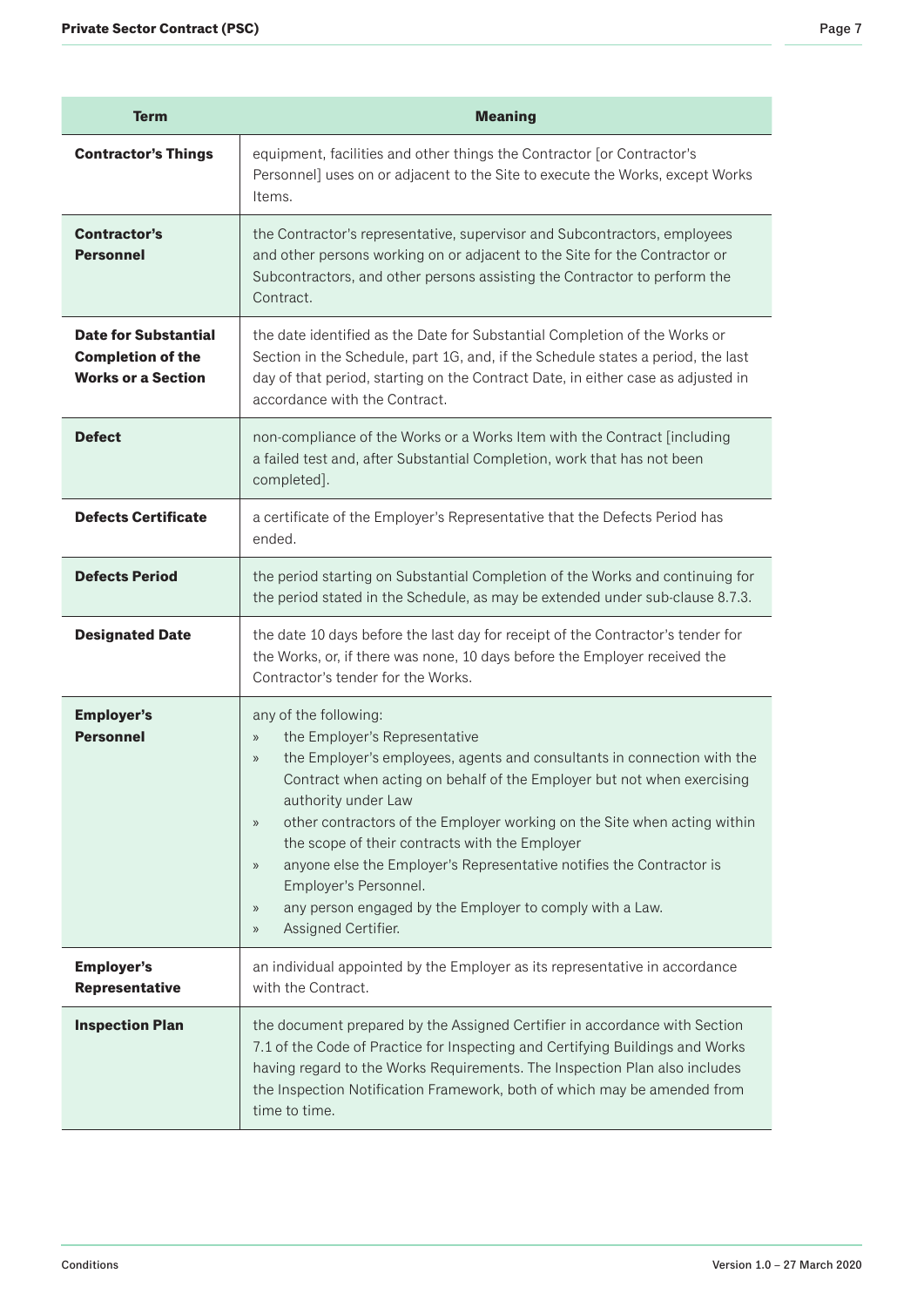| <b>Term</b>                                           | <b>Meaning</b>                                                                                                                                                                                                                                                                                                                                                                                                                                                                                                       |
|-------------------------------------------------------|----------------------------------------------------------------------------------------------------------------------------------------------------------------------------------------------------------------------------------------------------------------------------------------------------------------------------------------------------------------------------------------------------------------------------------------------------------------------------------------------------------------------|
| Inspection<br><b>Notification</b><br><b>Framework</b> | the document prepared by the Assigned Certifier and agreed with the<br>Contractor and the Employer in accordance with Section 7.3 of the Code of<br>Practice for Inspecting and Certifying Buildings and Works identifying stages<br>or items of work that individual certifiers and the Assigned Certifier are to be<br>notified of by the Contractor as they are ready for inspection.                                                                                                                             |
| Law                                                   | enactments and statutory instruments, each as defined by the Interpretation<br>Act 2005, and regulations, directives and decisions of the European Union<br>having direct effect in Ireland.                                                                                                                                                                                                                                                                                                                         |
| <b>Legal Requirement</b>                              | a requirement that applies to the Works as a result of any of the following:<br>Law<br>$\rangle$<br>a Consent<br>$\rightarrow$<br>a decision of an Irish court, the European Court of Justice or the European<br>$\gg$<br>Court of First Instance<br>the requirements of any person having authority in connection with the<br>$\rangle$<br>Works under any Law<br>the requirements of any person with whose systems the Works will<br>$\rangle$<br>connect<br>the legal rights of any person.<br>$\rangle\!\rangle$ |
| <b>Letter of Acceptance</b>                           | the Employer's letter to the Contractor accepting the Contractor's tender.                                                                                                                                                                                                                                                                                                                                                                                                                                           |
| <b>Named Specialist</b>                               | a Subcontractor or supplier of a Works Item, named in the Contract by the<br>Employer.                                                                                                                                                                                                                                                                                                                                                                                                                               |
| <b>Nominated Specialist</b>                           | a Subcontractor or supplier of a Works Item, selected by the Employer and<br>proposed after the Designated Date.                                                                                                                                                                                                                                                                                                                                                                                                     |
| <b>Novated Specialist</b>                             | a Subcontractor, or supplier of a Works Item, to be engaged by the Contractor<br>in accordance with sub-clause 5.4.3                                                                                                                                                                                                                                                                                                                                                                                                 |
| <b>Prime Cost Sum</b>                                 | a sum or rate, net of any discount, included in the Bill of Quantities by the<br>Employer as a provision to meet a payment by the Contractor to a Nominated<br>Specialist.                                                                                                                                                                                                                                                                                                                                           |
| <b>Section</b>                                        | a part of the Works identified as a Section in the Schedule, part 1G.                                                                                                                                                                                                                                                                                                                                                                                                                                                |
| <b>Site</b>                                           | any place:<br>where the Works are to be executed according to the Contract or<br>$\rangle\!\rangle$<br>provided by the Employer for the Works or<br>$\rangle\!\rangle$<br>where the Contractor is to operate or maintain Employer's facilities or<br>$\rangle\!\rangle$<br>that the Works Requirements identify as part of the Site.<br>$\rangle\!\rangle$                                                                                                                                                           |
| <b>Starting Date</b>                                  | the day the Contractor proposes to start executing the Works, as notified by<br>the Contractor to the Employer's Representative under sub-clause 9.1.                                                                                                                                                                                                                                                                                                                                                                |
| <b>Subcontractor</b>                                  | a person to whom the execution of part of the Works is subcontracted [by the<br>Contractor or another Subcontractor].                                                                                                                                                                                                                                                                                                                                                                                                |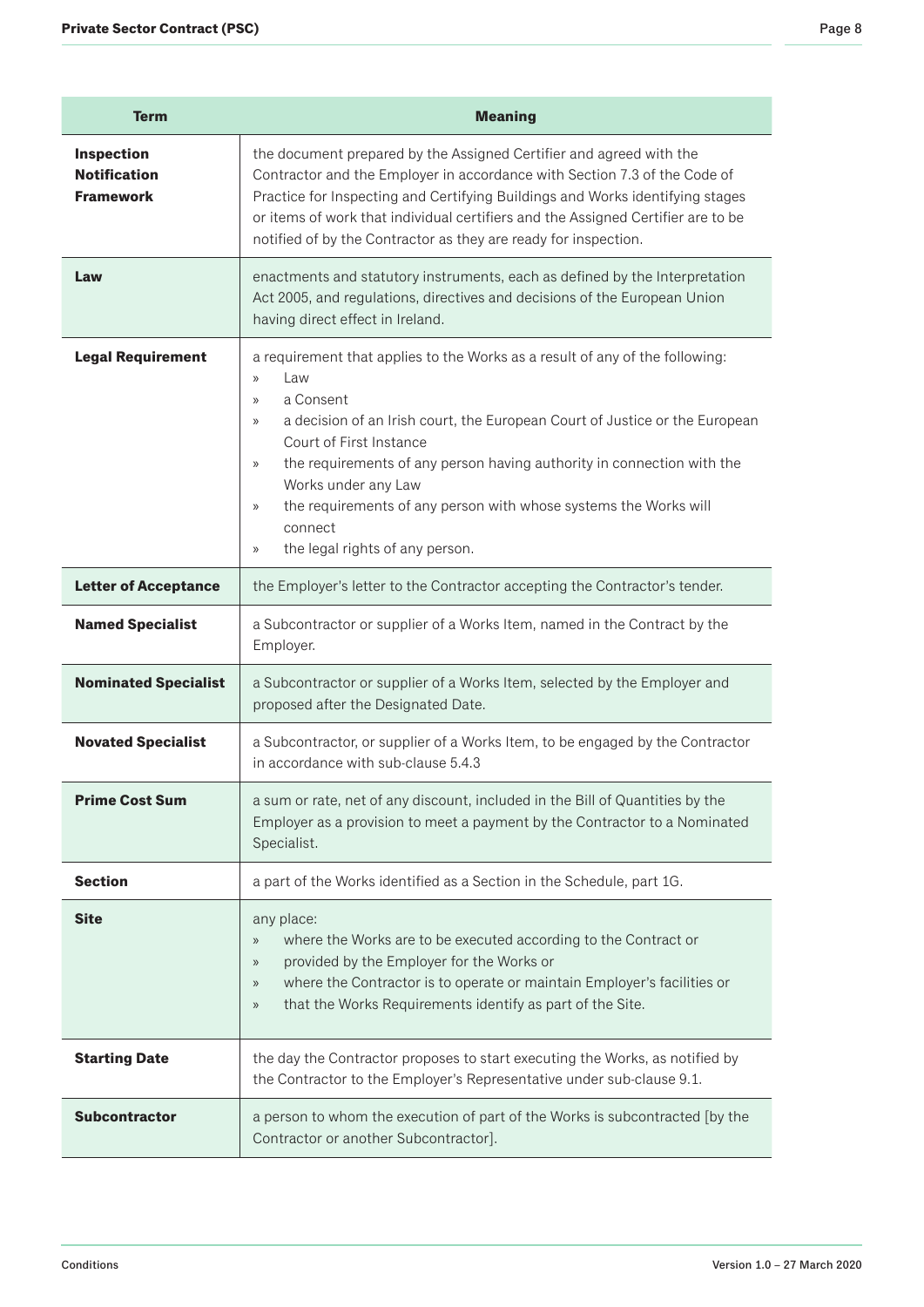<span id="page-8-0"></span>

| <b>Term</b>                                                                                                       | <b>Meaning</b>                                                                                                                                                                                                                                                                                                                                                                                                                                                                                                                                                                                                                                                                                                                                                                                                                                                                                                                                                                                                                                                                                                                                                                                                                                                                                                                                                         |
|-------------------------------------------------------------------------------------------------------------------|------------------------------------------------------------------------------------------------------------------------------------------------------------------------------------------------------------------------------------------------------------------------------------------------------------------------------------------------------------------------------------------------------------------------------------------------------------------------------------------------------------------------------------------------------------------------------------------------------------------------------------------------------------------------------------------------------------------------------------------------------------------------------------------------------------------------------------------------------------------------------------------------------------------------------------------------------------------------------------------------------------------------------------------------------------------------------------------------------------------------------------------------------------------------------------------------------------------------------------------------------------------------------------------------------------------------------------------------------------------------|
| <b>Substantial</b><br><b>Completion of the</b><br>Works or a part of the<br><b>Works [including a</b><br>Section] | all of the following have happened:<br>(1) the Works or the part of the Works are complete so that they can be taken<br>over and used by the Employer for their intended purpose and there are<br>no Defects other than:<br>Defects accepted by the Employer under sub-clause 8.6.4 or<br>(a)<br>Minor Defects to which all of the following apply:<br>(b)<br>they do not prevent the Works or the part from being used for<br>(i)<br>their intended purpose<br>the Employer's Representative considers the Contractor has<br>(ii)<br>reasonable grounds for not promptly rectifying them<br>(iii) rectification will not prejudice the safe and convenient use of<br>the Works or the part<br>(2) all tests that are required by the Contract to be passed before Substantial<br>Completion, and that are necessary for the Works or the part to be used<br>for their intended purposes, have been passed<br>(3) the Contractor has given the Employer's Representative the Contractor's<br>Documents that the Contract requires be provided before Substantial<br>Completion and that are necessary for the Works or part to be used for<br>their intended purposes<br>(4) the Contractor has provided such documents as are required from it and<br>from Contractor's Personnel to enable registration under Part IV of the<br><b>Building Control Regulations.</b> |
| <b>VAT</b>                                                                                                        | value-added tax payable in Ireland under Law.                                                                                                                                                                                                                                                                                                                                                                                                                                                                                                                                                                                                                                                                                                                                                                                                                                                                                                                                                                                                                                                                                                                                                                                                                                                                                                                          |
| <b>Works Item</b>                                                                                                 | a part of the Works, anything that the Contractor intends will become part of<br>the Works, or temporary works for the Works.                                                                                                                                                                                                                                                                                                                                                                                                                                                                                                                                                                                                                                                                                                                                                                                                                                                                                                                                                                                                                                                                                                                                                                                                                                          |

## **1.2 Interpretation**

- **1.2.1** The parties intend the Contract to be given purposeful meaning.
- **1.2.2.** Unless the context indicates otherwise, in the Contract
	- (1) References to the **Works** are to the works described in the Works Requirements.
	- (2) Words in the singular include the plural and vice versa.
	- (3) References to an **individual** are to a human person.
	- (4) References to a **person** include human persons and corporate and unincorporated bodies.
	- (5) Words in any gender include all genders.
	- (6) References to any **Law** include amendments and replacements.
	- (7) References to the **Contract** or any other written document include amendments.
	- (8) References to a **day** mean a calendar day.
	- (9) References to a **week** mean a period of 7 days.
	- (10) References to a **month** mean a calendar month.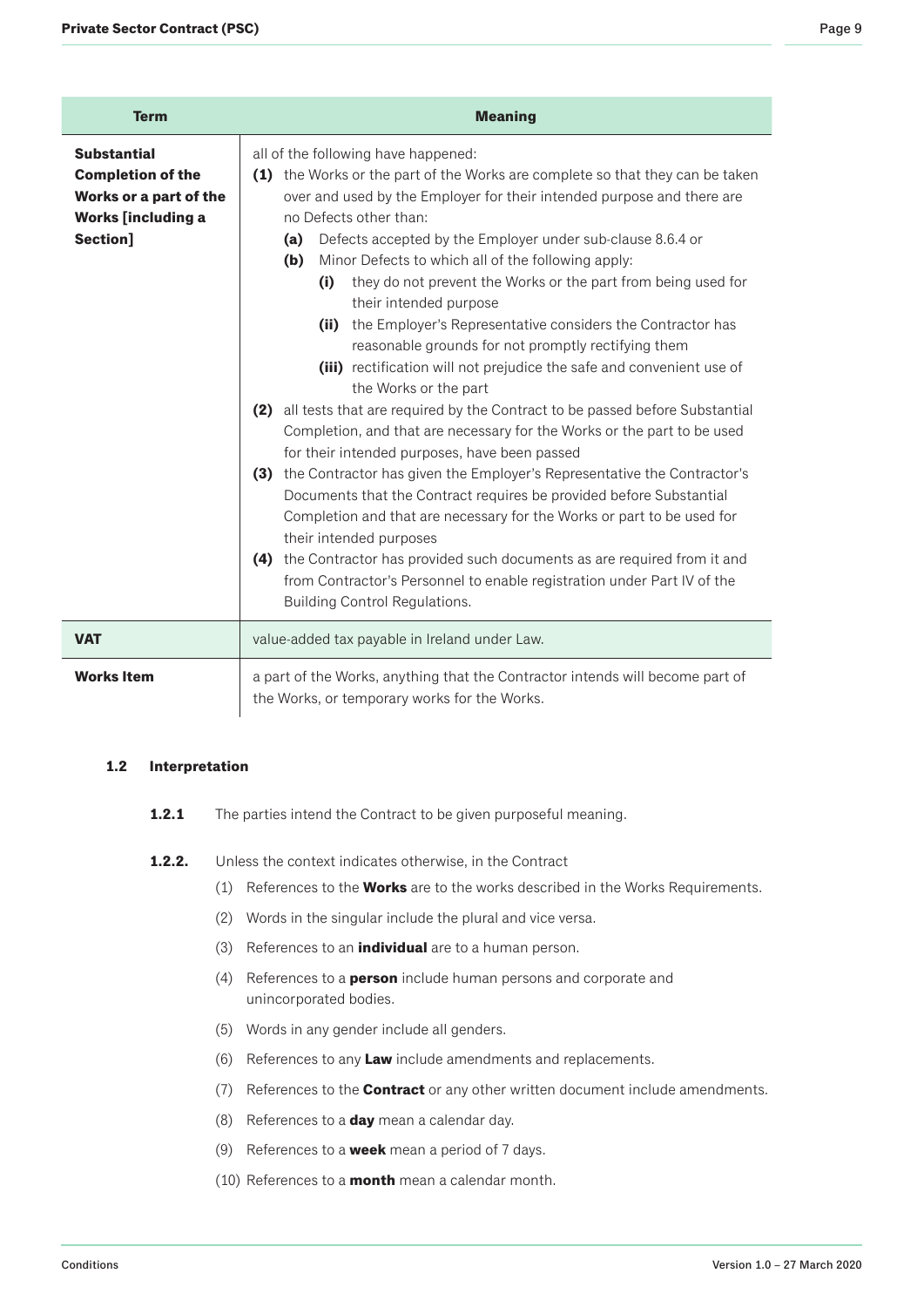- (11) References to a **working day** mean a day that is not Saturday, Sunday, a public holiday established under the Organisation of Working Time Act 1997 or Good Friday.
- (12) References to a requirement to **submit** a document or proposed course of action to Employer's Representative mean to submit it according to sub-clause 4.7, or another procedure that applies according to the Works Requirements, and subclause 4.7 or the Works Requirements shall apply in every such case. [Accordingly the Contractor may not implement the submission until permitted by sub-clause 4.7 or the Works Requirements.]
- (13) References to the Contractor **current programme** are to the programme in the Works Proposals, if there is one, or, if not, to the programme first submitted by the Contractor under sub-clause 4.9, or, in either case, to any later programme submitted by the Contractor if the period for the Employer's Representative to review it has passed and there is no outstanding objection.
- (14) References to **liability** include claims, demands and proceedings.
- (15) Terms such as **including**, **in particular**, **such as**, and f**or example**, are not to be read as exhaustive, or to limit, but may extend, the generality of the provisions to which they relate.
- (16) References to the **Agreement**
- (17) References to the **Agreement and Schedule** are to the attached agreement and completed schedule.
- (18) References to the **Works Requirements**, **Works Proposals** and the **Bill of Quantities** are to the Works Requirements, Works Proposals and Bill of Quantities identified in the Schedule, part 1B; in the case of Works Requirements, as changed by Change Orders; and in the case of Works Proposals, as changed under sub-clause 4.6.2.
- (19) References to **Delay Events** and **Compensation Events** are to events identified as Delay Events and Compensation Events in the Schedule, part 1K.
- (20) References to the initial Contract Sum are to the Contract Sum stated in the Agreement; references to an initial Date for Substantial Completion are to a Date for Substantial Completion identified in the Schedule; and references to the initial Works Requirements are to the Works Requirements identified in the Schedule.
- (21) The term **Not Used** is a reference to a sub-clause in the Public Works Contract which has not been used for the purpose of this Contract.
- **1.2.3.** Clarifications, examples and reminders are included occasionally in square brackets to show that no significance is to be given to their absence elsewhere.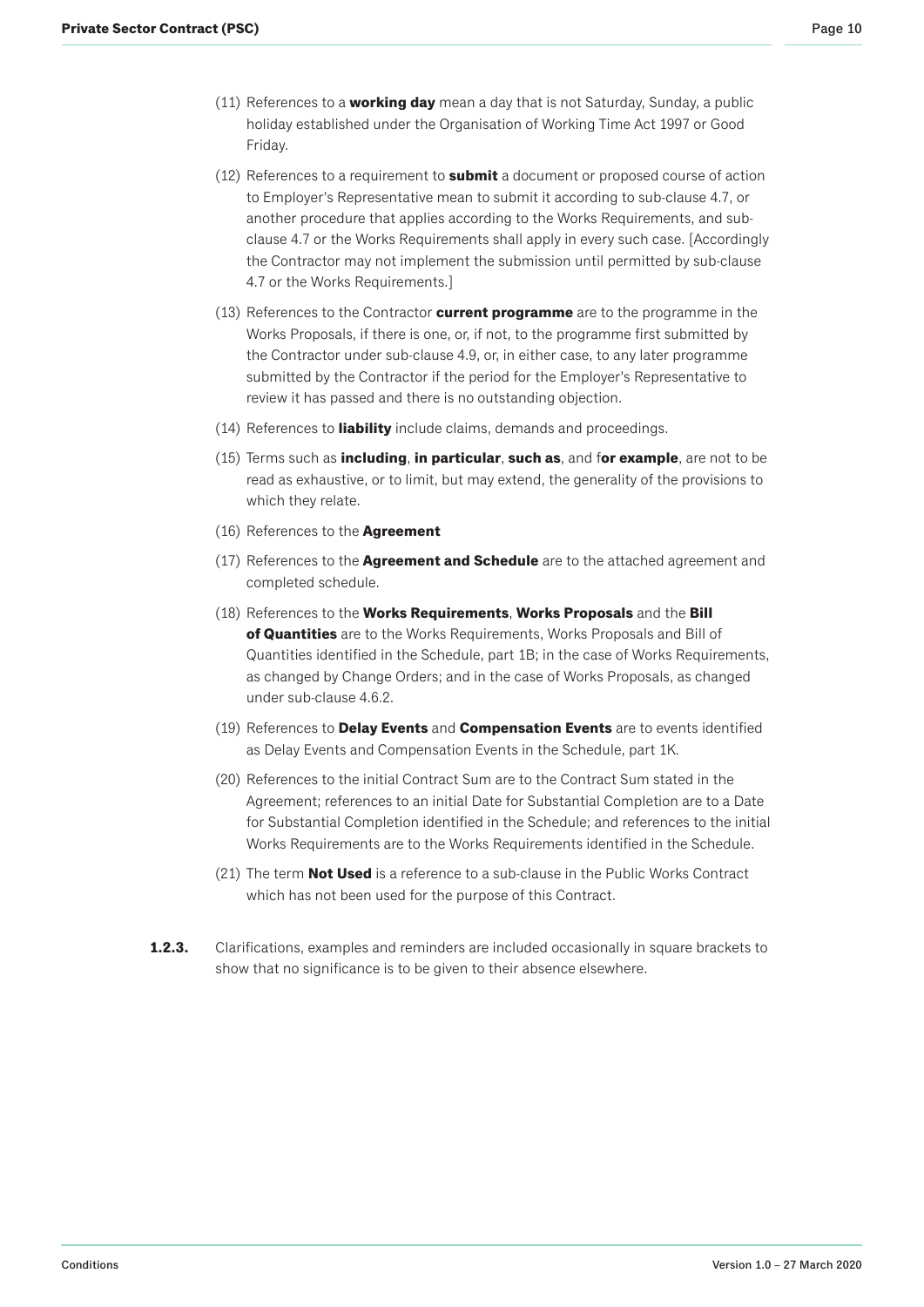### <span id="page-10-0"></span>**1.3. Inconsistencies**

- **1.3.1.** Except when the Contract states otherwise, the documents in the Contract are to be taken as mutually explanatory of each other if possible. If there is an inconsistency between the documents, they take precedence as follows:
	- » First, the Agreement, even if it has not been executed
	- » Second, the attached Schedule and the Letter of Acceptance (if any) and any posttender clarifications.
	- » Third, the Contractor's completed form of tender (excluding other documents in the tender)
	- » Fourth, these Conditions
	- » Fifth, the Works Requirements and the Bill of Quantities.
	- » Sixth, the Works Proposals, if there are any
	- » Seventh, any other documents in the Contract
- **1.3.2.** If either party becomes aware of any inconsistency between terms of the Contract, it shall promptly inform the other party.
- **1.3.3.** If there is an inconsistency between figured and scaled dimensions, the figured dimensions prevail.
- **1.3.4.** Where inconsistencies are found to exist between the Works Requirements and the Bill of Quantities, the Works Requirements take precedence except in relation to quantity and price where the Bill of Quantities shall prevail.

# **1.4. Not Used**

#### **1.5. Performance Bond**

Before the Starting Date, unless the Schedule, part 1E, says that no bond is required, the Contractor shall give the Employer a performance bond in the form in the Works Requirements, or, if there is none, a form approved by the Employer. The performance bond shall be in the amount stated in the Schedule, part 1E, and shall be executed by the Contractor and by a surety approved by the Employer.

# **1.6. Not Used**

#### **1.7. Joint Ventures**

If the Contractor is a joint venture, consortium or other unincorporated grouping of two or more persons, those persons shall be jointly and severally liable to the Employer for the performance of the Contract.

#### **1.8. Assignment**

Neither party may assign the benefit of the Contract, or any part of it, without the written consent of the other party; such consent shall not be unreasonably withheld.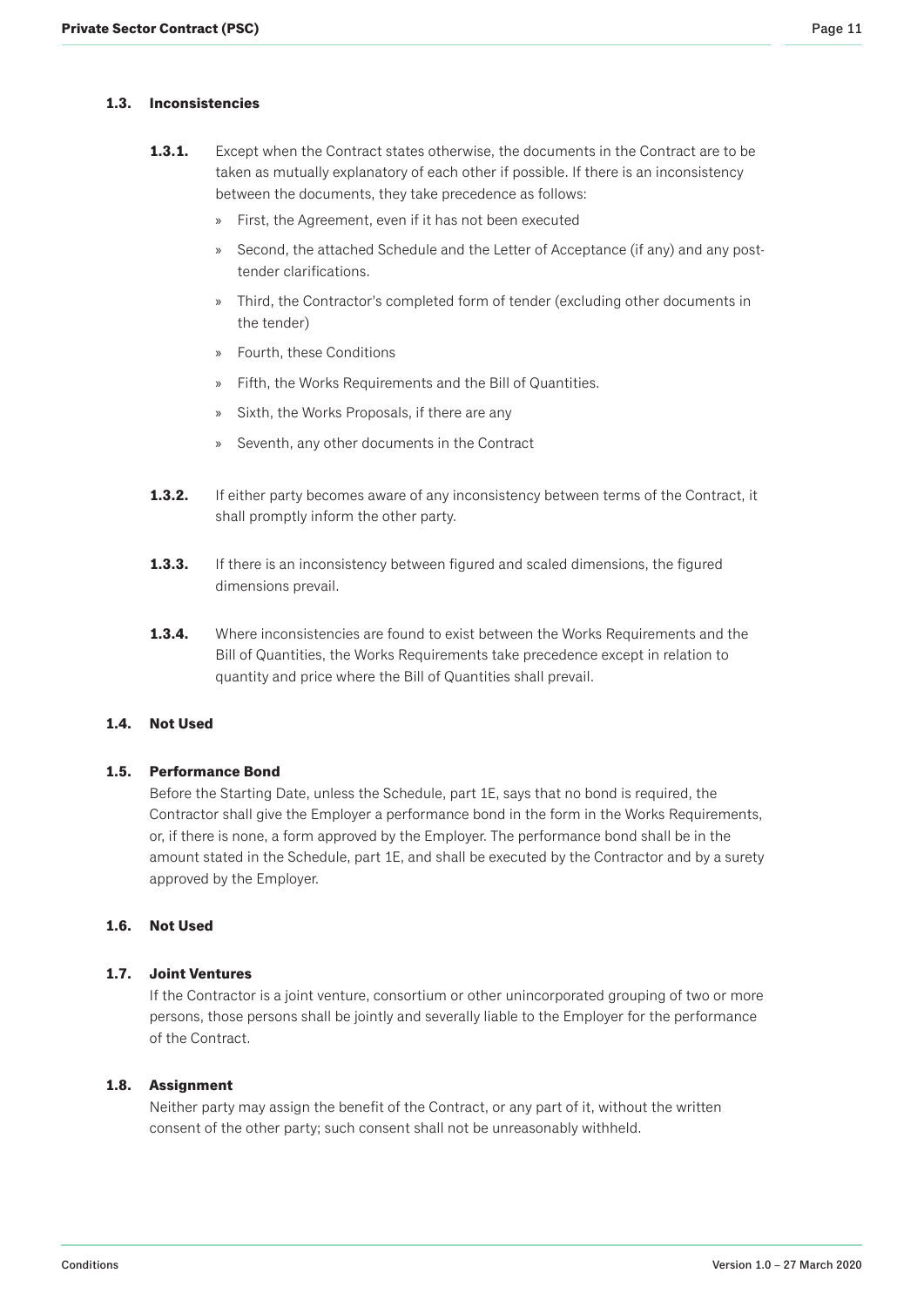# <span id="page-11-0"></span>**1.9. Miscellaneous**

- **1.9.1.** The Contract and the documents referred to in it supersede all previous representations, arrangements, understandings and agreements between the parties about the subject-matter of the Contract, and set out the entire agreement between the parties about the subject-matter of the Contract. Neither party has relied on any other written or oral representation, arrangement, understanding or agreement.
- **1.9.2.** All the terms of the Contract are severable, and if any part is unenforceable, illegal or void, it is to that extent considered not to form part of the Contract, and the enforceability, legality and validity of the rest of the Contract will not be affected.
- **1.9.3.** The Contract may only be changed by a document in writing signed by an authorised representative of each party.
- **1.9.4.** The rights of a party will not be prejudiced or restricted by any indulgence or forbearance extended to the other party, and no waiver by a party of any breach will waive any other breach.

# **1.10. Not Used**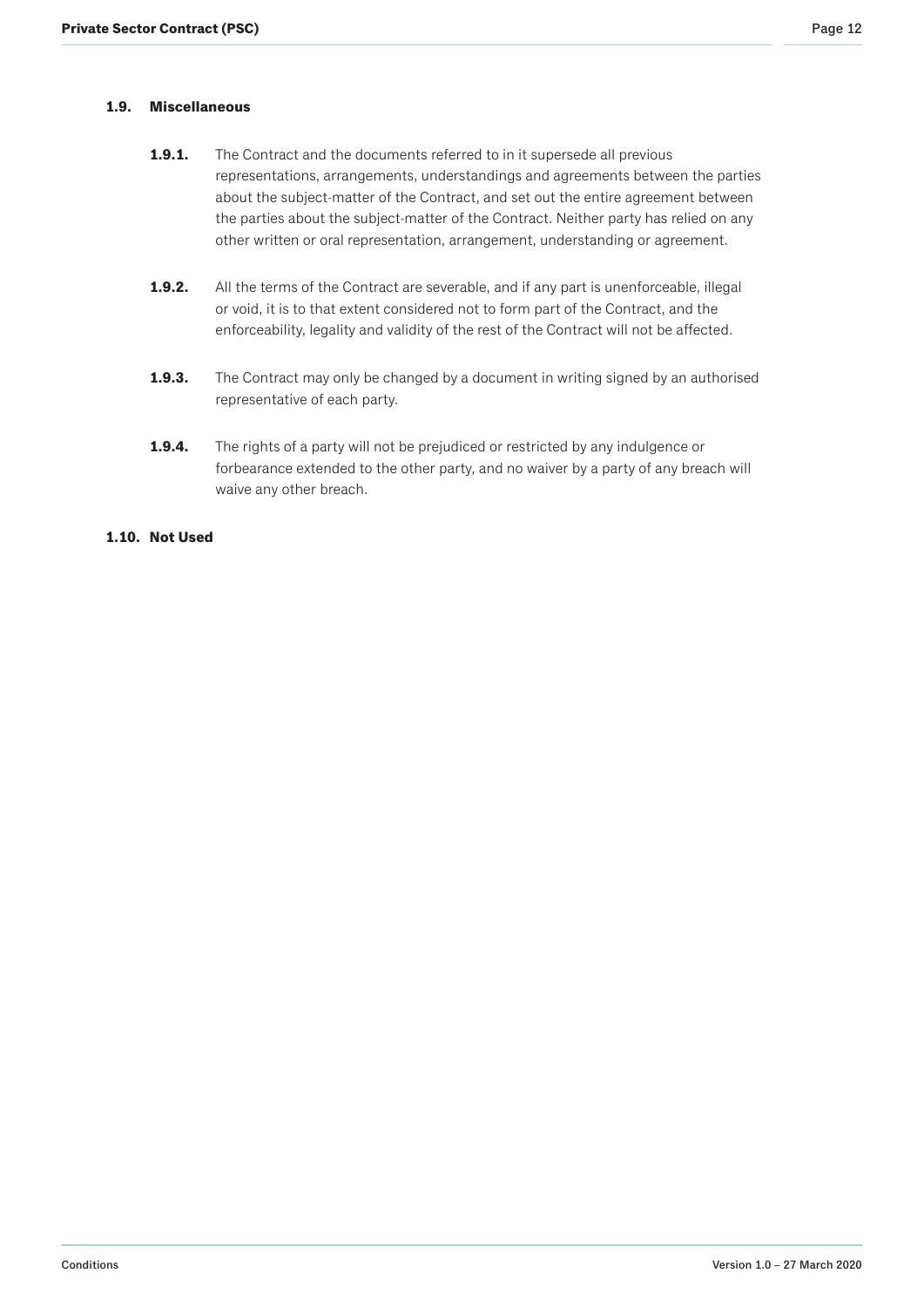### <span id="page-12-0"></span>**2.1. Law Governing the Contract**

Irish law governs the Contract and its interpretation.

### **2.2. Compliance with Legal Requirements**

The Contractor shall in performing the Contract comply with all Legal Requirements and ensure that the Contractor's Personnel comply with all Legal Requirements.

# **2.3. Consents**

- **2.3.1.** The Employer has obtained, or shall obtain, the Consents that are necessary, or become necessary to enable the Works be carried out in accordance with the Works Requirements. The Contractor shall obtain such Consents as are necessary to enable it complete the Works by its chosen methods.
- **2.3.2.** The Contractor shall give and comply with all notices and pay all taxes, fees and charges required under Law to be paid in connection with performing the Contract, unless the Works Requirements say otherwise.

# **2.4. Project Supervisor**

- **2.4.1.** Where the Contractor is appointed project supervisor for the construction stage in accordance with the Safety, Health and Welfare at Work (Construction) Regulations 2013 (the Construction Regulations) for the Works, or a project including the Works, the Contractor shall accept the appointment by entering into the appointment in the form in the Works Requirements. In addition the Contractor represents and warrants to the Employer that the Contractor is competent and will allocate adequate resources to enable it to perform its duties under the Construction Regulations.
- **2.4.2.** Where the Contractor is appointed project supervisor for the construction stage under sub-clause 2.4.1, the Contractor shall have the insurances required of the project supervisor under its appointment.
- **2.4.3.** The Contractor shall [without adjustment to the Contract Sum or extension of time] comply with all lawful directions of the project supervisors appointed for the construction stage and the design process in accordance with the Construction Regulations for the Works, or any project including the Works, and give them any copies of Contractor's Documents that they may request.
- **2.4.4.** The Contractor shall, before Substantial Completion of the Works or any Section, give the Employer the documents required for the safety file (as defined in the Construction Regulations).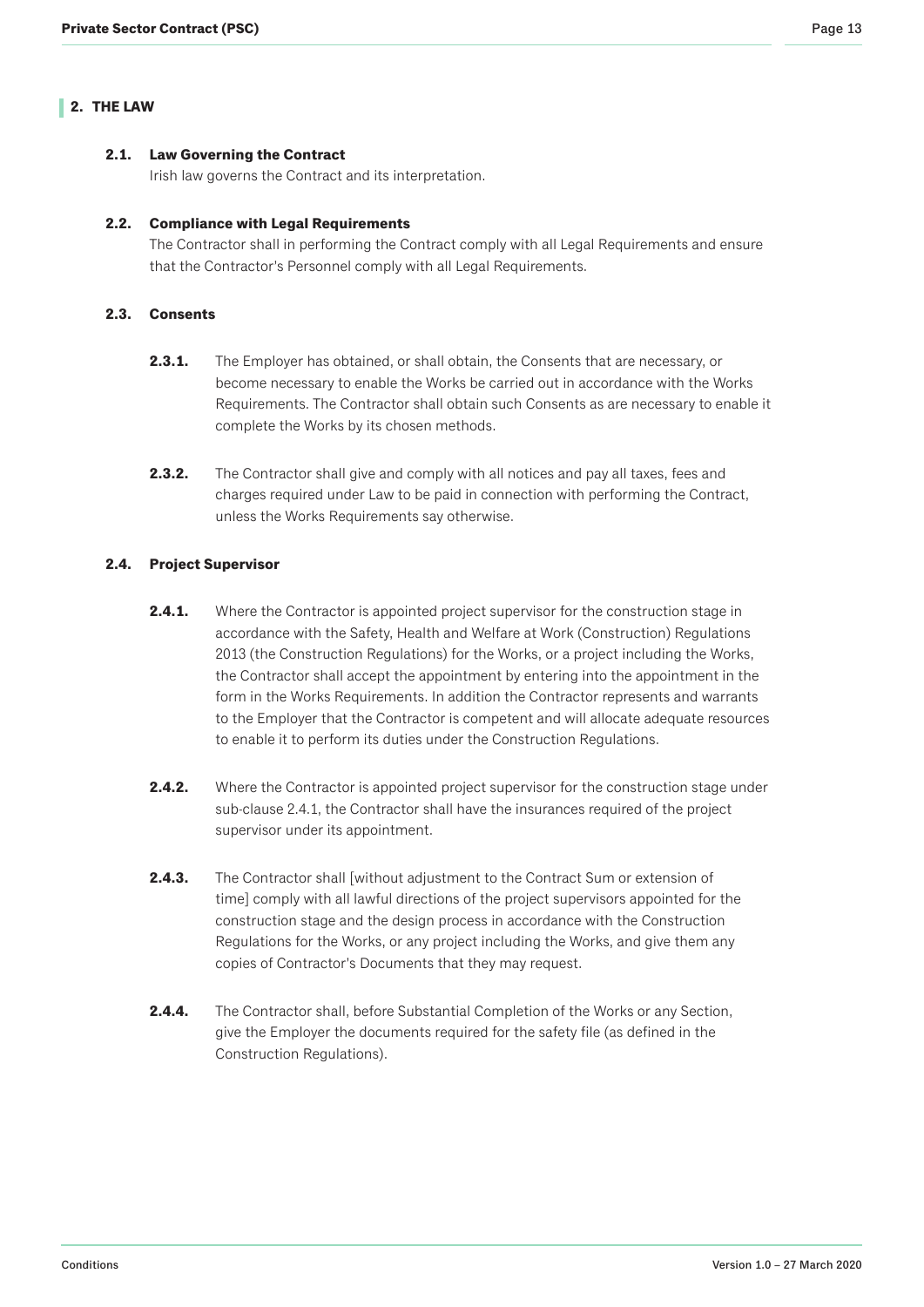# <span id="page-13-0"></span>**2.5. Safety, Health and Welfare at Work Act 2005 and Safety, Health and Welfare at Work (Construction) Regulations 2013**

- **2.5.1.** The Contractor shall [without limiting other obligations] ensure, so far as is reasonably practicable, that the Works are constructed to be safe and without risk to health, and that the Works comply in all respects, as appropriate, with the relevant statutory provisions.
- **2.5.2.** The Contractor represents and warrants to the Employer that the Contractor is, and will, while performing the Contract, be a competent person for the purpose of ensuring, so far as is reasonably practicable, that the Works are constructed to be safe and without risk to health and that they comply in all respects, as appropriate, with the relevant statutory provisions.
- **2.5.3.** The Contractor represents and warrants to the Employer that the Contractor is and will, while performing the Contract, be a competent person to carry out the Works and has allocated and will allocate sufficient resources to enable it to comply with the requirements and prohibitions imposed on the Contractor by or under the relevant statutory provisions.
- **2.5.4.** In this sub-clause 2.5 and sub-clause 2.4, competent person, reasonably practicable and relevant statutory provisions are construed according to section 2 of the Safety, Health and Welfare at Work Act 2005.

# **2.6. Building Control (Amendment) Regulations 2014**

- **2.6.1.** The Contractor shall comply, with the relevant provisions of the Building Control Regulations 1997 - 2015 and also with The Code of Practice for Inspecting and Certifying Buildings and Works issued by the Department of Housing, Planning, Community and Local Government.
- **2.6.2.** For the purposes of the Building Control Regulations 1997 2015 and the Code of Practice for Inspecting and Certifying Buildings and Works, the Contractor is to be taken as the Builder [as defined in those documents] while the Employer is to be taken as the Building Owner.

# **2.7. Not Used**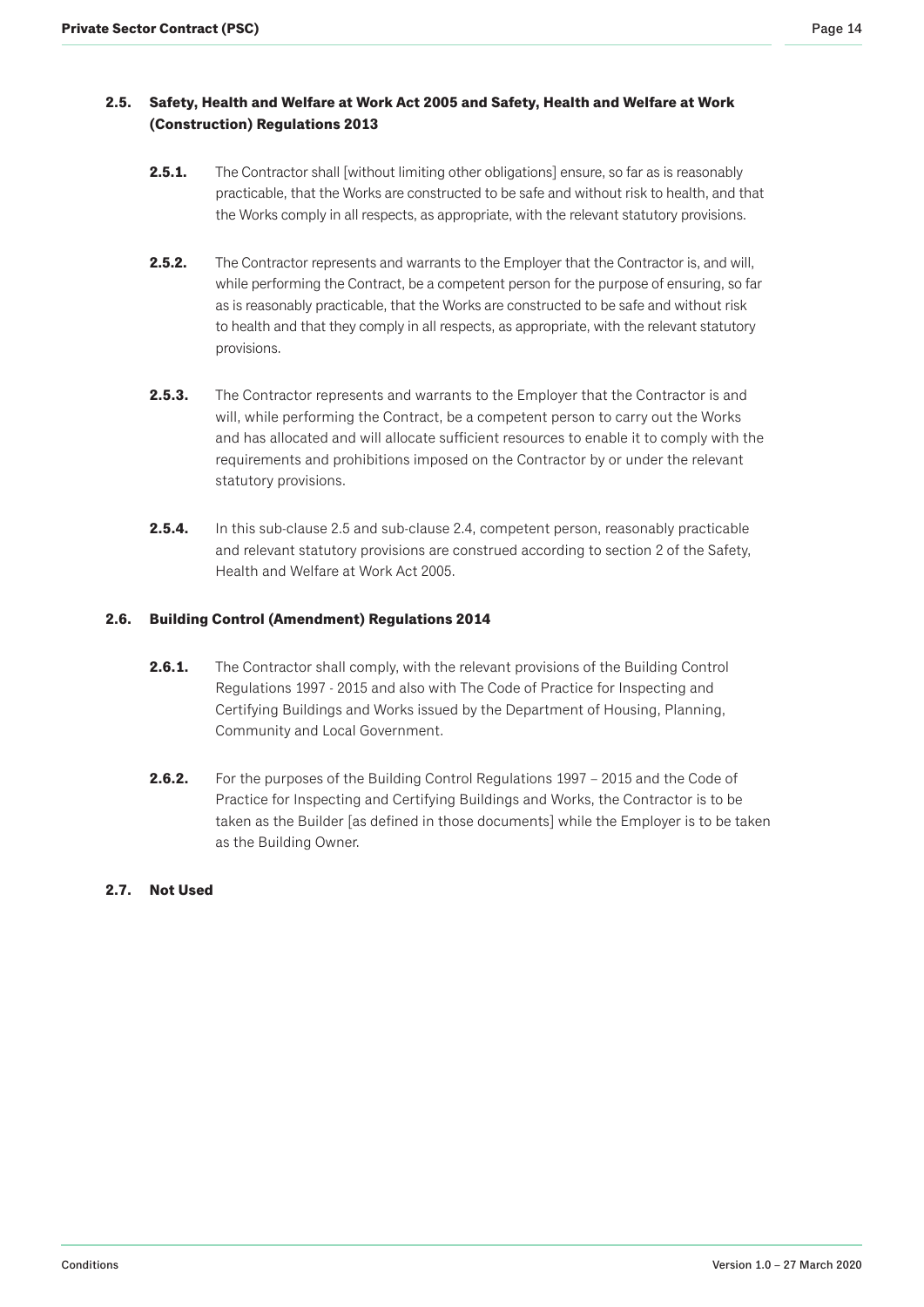# <span id="page-14-0"></span>**3. LOSS, DAMAGE AND INJURY**

### **3.1. Employer's Risks of Loss and Damage to the Works**

The Employer shall bear the risk of loss of or damage to the Works resulting from any of the following:

- **(1)** war, invasion, act of foreign enemies, hostilities whether war is declared or not, civil war, rebellion, revolution, insurrection, military or usurped power
- **(2)** pressure waves caused by aircraft or other airborne objects travelling at sonic or supersonic speeds
- **(3)** contamination by radioactivity or radioactive, toxic, explosive or other hazardous properties of any explosive nuclear assembly or its components, in each case not caused by the Contractor or the Contractor's Personnel
- **(4)** terrorism, but only if terrorism is a permitted exclusion from the Contractor's insurance of the Works
- **(5)** use or occupation of the Works by the Employer or the Employer's Personnel, other than to the extent that the loss or damage is caused by the negligence of the Contractor or the Contractor's Personnel, or the Contractor's breach of the Contract (subject to sub-clause 3.8 if it applies)
- **(6)** design of the Works by the Employer or Employer's Personnel.

# **3.2. Care of the Works**

- **3.2.1.** The Contractor shall have full responsibility for the care of, and risk of loss of and damage to, the Works, Works Items, Contractor's Things, Works Requirements, Works Proposals, Contractor's Documents and anything the Employer gives the Contractor for the Works (together, Risk Items) from and including the Starting Date until and including the date the Employer's Representative issues the certificate of Substantial Completion of the Works (or in respect of a Section, the date the Employer's Representative issues the certificate of Substantial Completion of the section, or in respect of a part of the Works that the Employer takes over under sub-clause 9.7, the date the Employer takes over the part). After that date, the Contractor shall be responsible for loss of and damage to Risk Items due to any of the following:
	- **(1)** Defects
	- **(2)** occurrences before the Employer's Representative issued the certificate of Substantial Completion
	- **(3)** activities of the Contractor or Contractor's Personnel.

But the Contractor's responsibility under this sub-clause 3.2 excludes loss of and damage to the Works that is at the Employer's risk under sub-clause 3.1.

- **3.2.2.** The Contractor shall promptly rectify any loss and damage to Risk Items for which it is responsible under this sub-clause 3.2 [at its own expense if there are not sufficient insurance proceeds].
- **3.2.3.** If loss of or damage to the Works, for which the Contractor is not responsible under this sub-clause 3.2, occurs before the Defects Certificate is issued, the Contractor shall rectify it in accordance with any instruction of the Employer.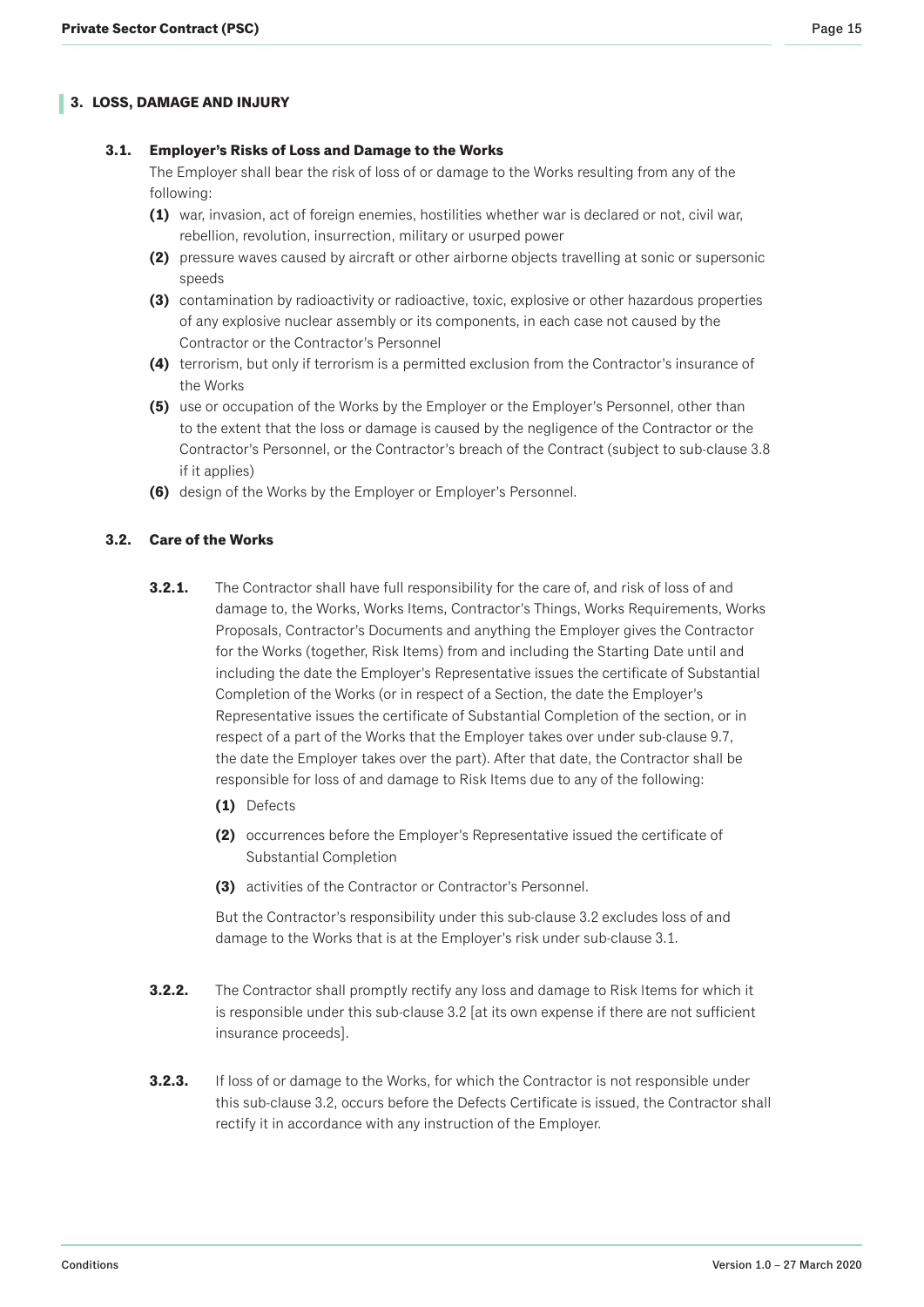## <span id="page-15-0"></span>**3.3. Insurance of the Works and Other Risk Items**

- **3.3.1.** Unless provided otherwise, from the Starting Date, the Contractor shall insure the Works and other Risk Items against loss and damage. The insurance shall name the Contractor, the Employer and any other persons the Employer requires as insured.
- **3.3.2.** The insurance shall be kept in place for each Section until the date that the certificate of Substantial Completion of the Section is issued, and for the Works, except Sections that have a certificate of Substantial Completion, until the date that the certificate of Substantial Completion of the Works is issued. If so required in the Schedule, part 1D, the insurance for any Section or part of the Works that has reached Substantial Completion shall be extended until the Employer's Representative certifies Substantial Completion of the whole of the Works. In any event, after Substantial Completion, the insurance shall be kept in place until the Defects Certificate is issued, to cover loss and damage for which the Contractor remains responsible under the Contract.
- **3.3.3.** The limit of the insurance shall be, except for loss of or damage to Contractor's Things and Employer's property, for the full reinstatement cost of the property insured, including the cost of demolition, removal of debris, delivery, professional fees, inflation occurring during the construction and reinstatement periods, and profit. The sum insured for professional fees shall include at least the percentage of the Contract Sum stated in the Schedule, part 1D.
- **3.3.4.** The insurance shall include any Employer's property listed in the Schedule, part 1D, and the indemnity limit for those items shall be as stated in the Schedule.
- **3.3.5.** The proceeds of the insurance of the Works, less the portion to cover professional fees that the Employer is to pay, shall be paid into a bank account in the joint names of the Employer and the Contractor. They shall be paid out of the account to the Contractor in instalments on the basis of interim payment certificates of the Employer's Representative of the Contract value of the work done and Works Items delivered to the Site to rectify the loss or damage, following generally sub-clause 11.1, and also paid out of the account to the Employer for its other costs. Any balance remaining in the account after the work of rectification is complete shall be paid to the Employer.

### **3.4. Contractor's Indemnity**

- **3.4.1.** The Contractor shall indemnify the Employer and the Employer's employees against
	- **(1)** liability for death, injury, or illness of any person or loss of or damage to any physical property that the Employer incurs to the extent caused by the negligence of the Contractor or the Contractor's Personnel and
	- **(2)** loss of and damage to the Employer's property [including the Site], unless excluded under sub-clause 3.8

arising from or in the course of the Contractor's performance or non-performance of the Contract.

**3.4.2.** The Contractor's indemnity in this sub-clause 3.4 does not apply to the Employer's liability under the Contract to the Contractor; nor does it apply to liability to the extent that the liability is covered by the Employer's indemnities in sub-clauses 3.5 and 6.2.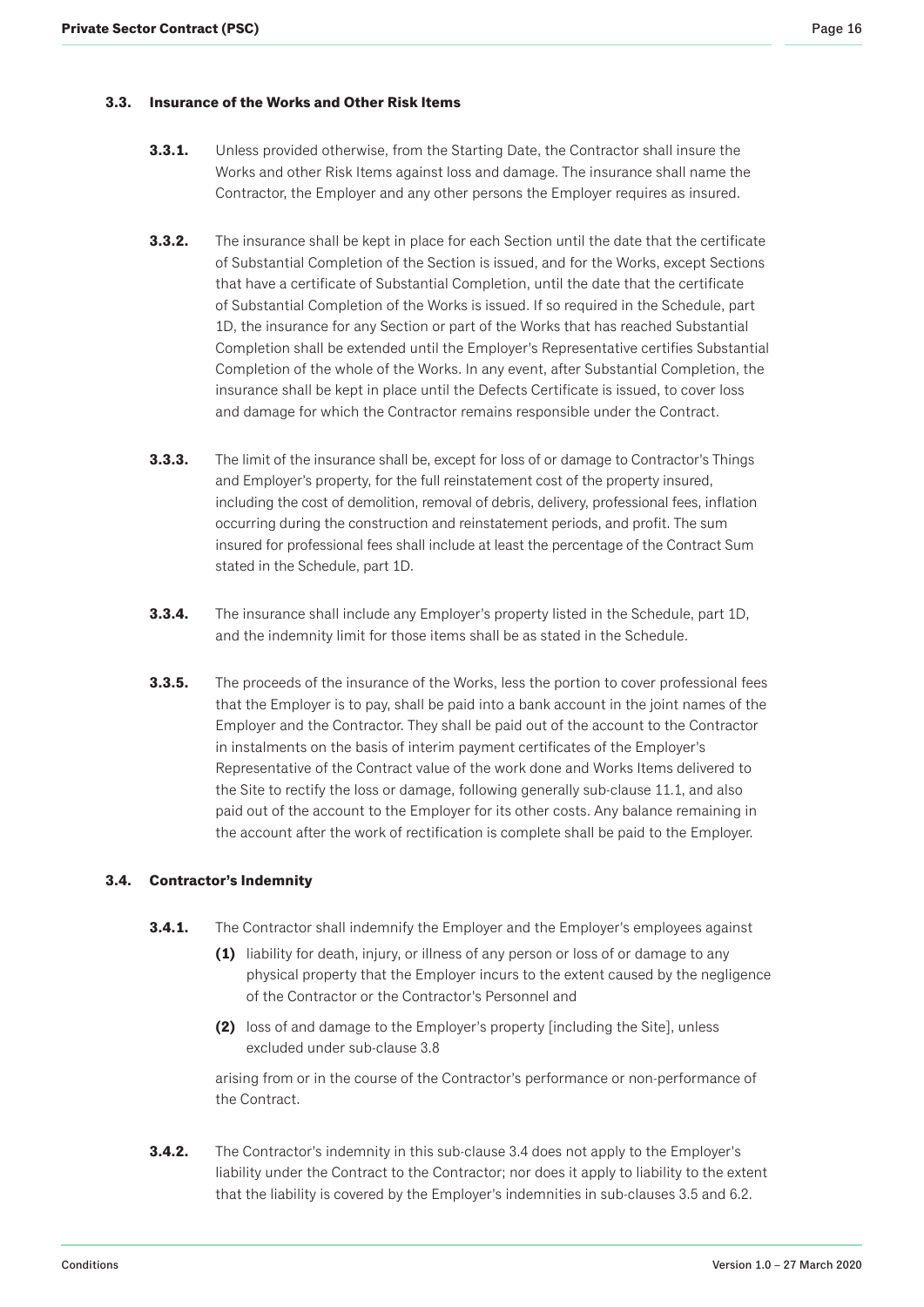# <span id="page-16-0"></span>**3.5. Employer's Indemnity**

- **3.5.1** The Employer shall indemnify the Contractor against:
	- **(1)** liability for death, injury, or illness of any person or loss of or damage to any physical property that the Contractor incurs in the course of performing the Contract and to the extent caused by the negligence of the Employer or the Employer's Personnel and
	- **(2)** liability for property damage that is the unavoidable result of executing the Works in accordance with the Works Requirements
- **3.5.2** From the Starting Date, the Employer shall insure against its risks under sub-clause 3.5.1.

# **3.6. Public Liability and Employer's Liability Insurances**

- **3.6.1.** From the Starting Date until the date the Defects Certificate is issued, the Contractor shall insure the Employer and the Contractor against their respective liabilities for
	- **(1)** death, injury or illness of any person and
	- **(2)** loss of or damage to any physical property and
	- **(3)** obstruction, loss of amenities, nuisance, trespass, stoppage of traffic and infringement of light, easement or quasi-easement

resulting from an accident arising from or in the course of the performance or non-performance of the Contract except to the extent covered by the Employer's indemnities in sub-clause 3.5 or sub-clause 6.2.2(2).

- **3.6.2.** From the Starting Date until the date the Defects Certificate is issued, the Contractor shall insure itself against liability for death, injury or illness of Contractor's Personnel. For employees of Subcontractors, this obligation may be satisfied by ensuring that the Subcontractor maintains such insurance. The Contractor shall ensure that any such Subcontractor's insurance includes a provision that indemnifies the Employer against any liability for which the Contractor would be entitled to an indemnity, including costs, charges and expenses.
- **3.6.3.** The minimum indemnity limit of the Contractor's public liability and employer's liability insurances shall be as stated in the Schedule, part 1D.
- **3.6.4.** If the Contractor or the Contractor's Personnel return to the Site in connection with the Works after the Defects Certificate is issued, the Contractor shall ensure the insurances required by this sub-clause 3.6 are in place at all times that the Contractor or Contractor's Personnel are on Site.

### **3.7. Professional Indemnity Insurance**

If the Schedule, part 1D, states that professional indemnity insurance is required, from the Starting Date until the sixth anniversary of the date that the Employer's Representative certifies Substantial Completion of the Works, or any other period stated in the Schedule, part 1D, the Contractor shall maintain professional indemnity insurance for its performance of the Contract. The indemnity limit shall be at least that stated in the Schedule, part 1D. This insurance shall include retroactive cover to when the Contractor's design of the Works and Works Items started.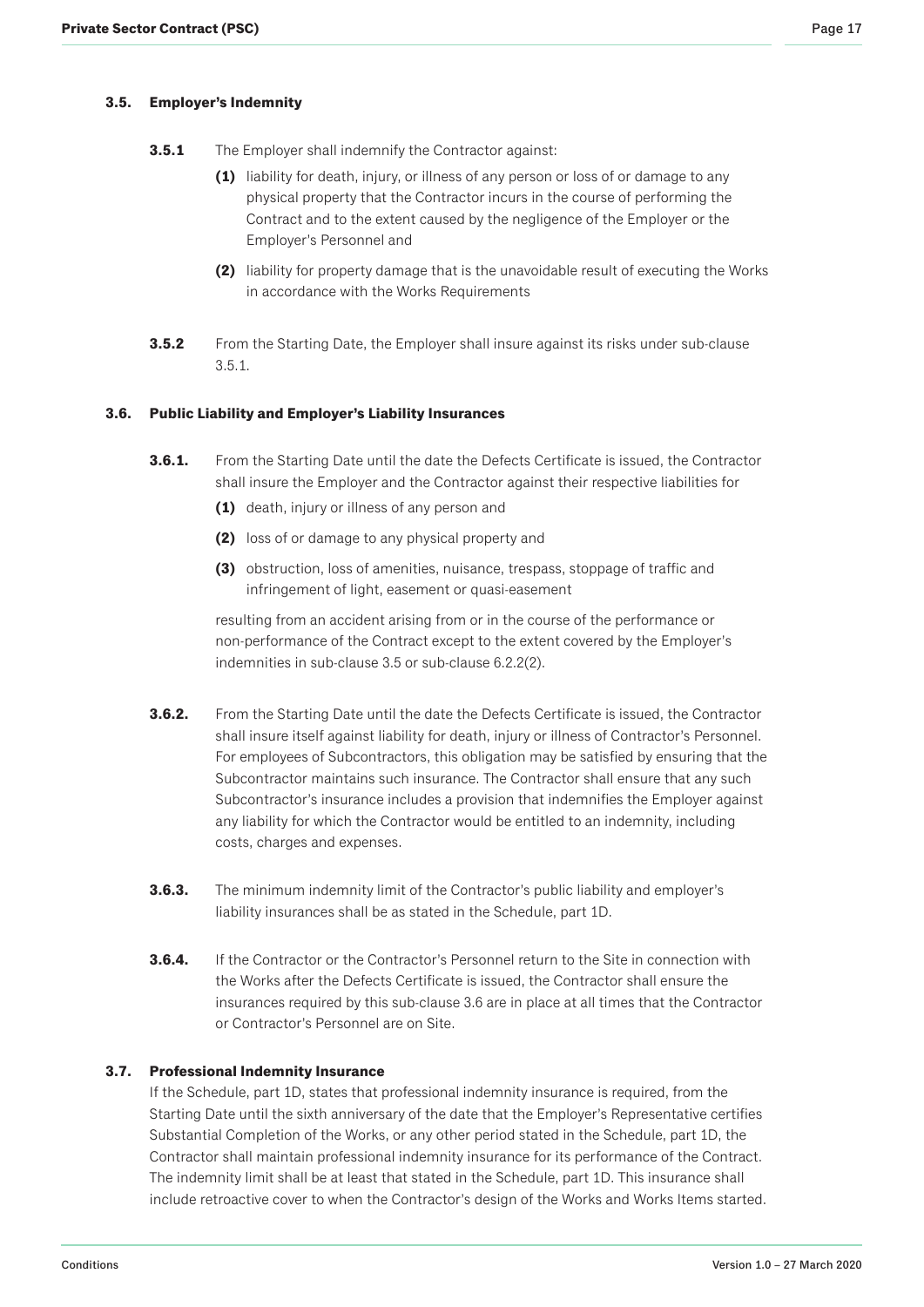# <span id="page-17-0"></span>**3.8. Existing Facilities and Use or Occupation by Employer**

- **3.8.1.** To the extent that (a) the Works involve alteration or extension of existing facilities owned by the Employer, or (b) the Employer uses or occupies the Works, the Employer shall bear the risk of loss of or damage to those facilities and the part of the Works used or occupied by the Employer, and their contents owned by the Employer, but the Contractor shall bear the risk of such loss and damage to the extent caused by the negligence of the Contractor or Contractor's Personnel to the extent (and up to the limit) required to be insured under sub-clause 3.6.1.
- **3.8.2.** From the Starting Date, the Employer shall insure against its risks under subclause 3.8.1. The insurance shall name the Contractor and the Employer as insured and the indemnity limit shall be as stated in the Schedule, part 1D.

### **3.9. General Requirements Concerning Insurance**

- **3.9.1.** The insurance required by the Contract (the Insurance) shall be placed with reputable insurers.
- **3.9.2.** The only exclusions from the Insurance shall be those listed in the Schedule, part 1D. The levels of excess shall be no higher than stated in the Schedule, part 1D.
- **3.9.3.** The Insurance shall include any extensions and comply with any additional requirements in the Schedule, part 1D.
- **3.9.4.** Liability Insurance on which the Employer is required to be insured shall include a cross liability clause. All Insurance on which the Employer is required to be insured shall provide that the insurer accepts the term "insured" as applying to each insured person as if a separate policy of insurance had been issued to each of them, but without the overall limit of indemnity being increased as a result, and that non-compliance by the Contractor or any other insured will not affect the Employer's rights.
- **3.9.5.** Both parties shall comply with the terms of the Insurance policies. If either the Contractor or the Employer fails to comply with the conditions attaching to the insurances effected pursuant to the Contract, the party so failing to comply shall indemnify the other party against all losses and claims arising from such failure.
- **3.9.6.** Within 10 working days of being requested to do so, the Contractor or the Employer shall give evidence to the other's satisfaction that the Insurances are in effect, including copies of policies and receipts for premiums. For professional indemnity insurance, a certificate in the form included in the Works Requirements, or, if there is none, a form approved by the Employer, signed by the broker or underwriter, may be given instead of a copy of the professional indemnity policy.
- **3.9.7.** Neither the Contractor nor the Employer shall make any material reduction to the Insurance cover unless approved in advance by the other. The Contractor or Employer shall promptly notify the other of any cancellation, renewal, non-renewal or material reduction by the insurer of any Insurance policy.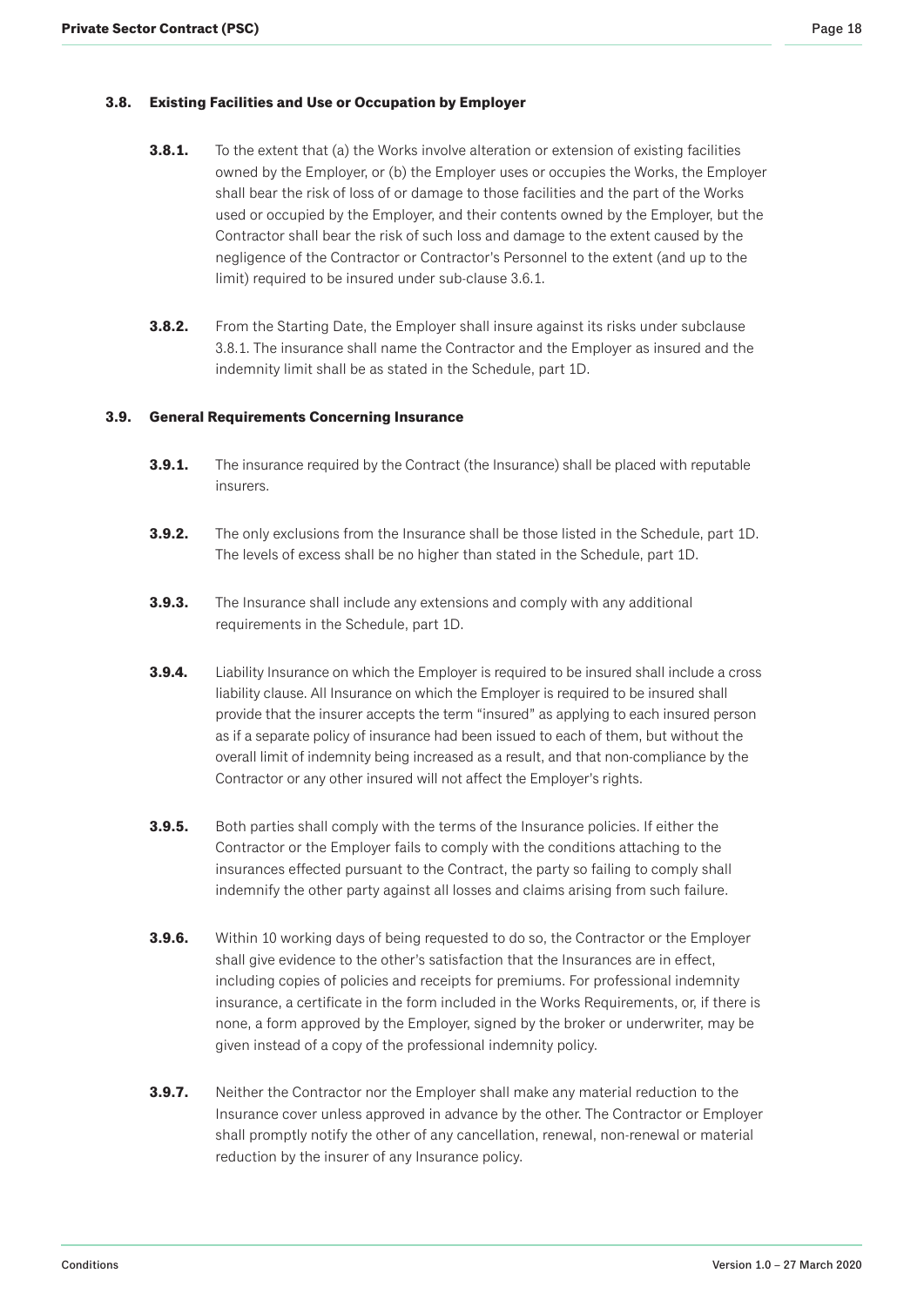<span id="page-18-0"></span>**3.9.8.** If the Contractor or Employer fails to maintain any of the Insurances in the terms required by the Contract, the other shall be entitled [without affecting its other rights] to take out the insurance and pay the premiums, and the party in default shall pay the amount of the premiums to the party making such payment on demand.

# **3.10. Limitation of Liability**

- **3.10.1.** The total liability of the Contractor to the Employer under or in connection with the Contract, other than under clause 3.4.1, shall not exceed the initial Contract Sum or such other figure which may be agreed in writing by the parties.
- **3.10.2.** Where the Contractor's liability is covered by a policy of insurance, the limitation of liability shall be the initial Contract Sum, (or such other figure which may be agreed in writing by the parties) or the limitation of the insurers liability under the policy, whichever is the greater.
- **3.10.3.** This sub-clause shall not limit liability in any case of fraud, gross negligence, deliberate default or reckless misconduct by the Contractor.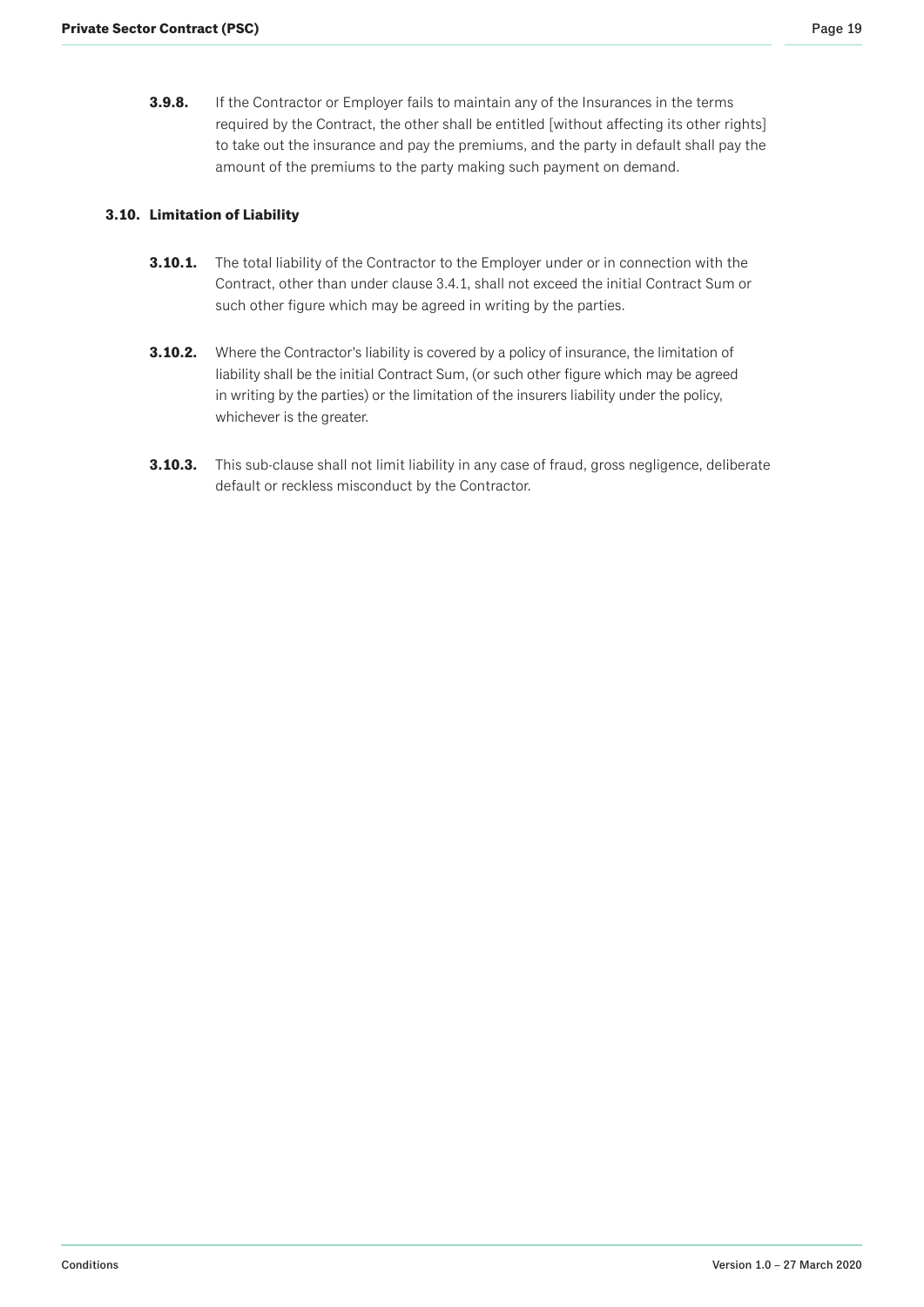# <span id="page-19-0"></span>**4.1. Co-operation**

- **4.1.1.** The Employer and the Contractor shall support reciprocal co-operation for the Contract purposes, including co-operation with and between Contractor's Personnel and Employer's Personnel.
- **4.1.2.** Such support may be relevant particularly to any of the following:
	- **(1)** negotiation of agreements provided for in the Contract
	- **(2)** value engineering
	- **(3)** use of most effective and compatible electronic and other methods of communicating and recording
	- **(4)** efficient order and timing of information provided for in the Contract
	- **(5)** minimising the effects of suspension
	- **(6)** efforts by the Contractor to minimise delay and Compensation Events and their effects
	- **(7)** flexible management
- **4.1.3.** Either party, or the Employer's Representative, may request clarifications, consultations, workshops, exchange of information and expertise, or investigations, although not provided for elsewhere in the Contract. The request shall specify purposes and, as relevant, proposed participants, arrangements, methods and any proposals for recording or agreeing results.
- **4.1.4.** The parties may consult or communicate, without prejudice. In any case, offering or giving co-operation does not imply any admission of any responsibility or alter either party's rights or duties unless otherwise agreed in writing.
- **4.1.5.** If the BIM Protocol is a contract document, the Employer and the Contractor shall:-
	- **(1)** comply with their respective obligations set out in the BIM Protocol;
	- **(2)** have the benefit of any rights granted to them in the BIM Protocol;
	- **(3)** have the benefit of any limitations or exclusions of their liability contained in the BIM Protocol;

### **4.2. Contractor's Representative and Supervisor**

- **4.2.1.** The Contractor shall appoint, before the Starting Date
	- **(1)** a representative with full authority, other than to amend the Contract, to act on behalf of the Contractor in all matters concerning the Contract and
	- **(2)** a supervisor of all the Contractor's activities on the Site, with full authority to receive instructions and other communications on behalf of the Contractor in all matters concerning the Contract.

The representative and the supervisor may, but need not, be the same individual.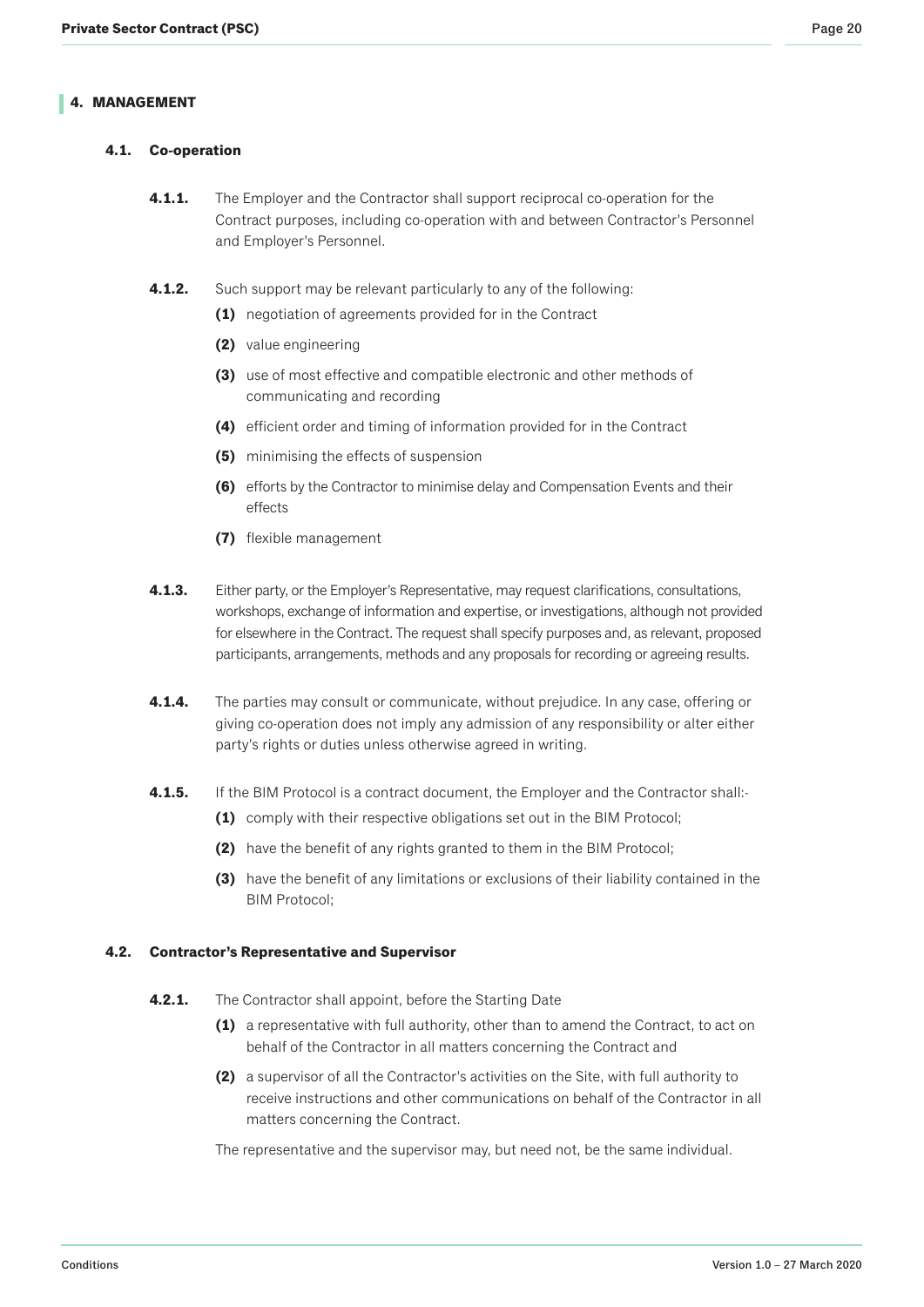- <span id="page-20-0"></span>**4.2.2.** Matters of which the Contractor's representative or supervisor are aware [including communications and instructions] are presumed to be within the Contractor's knowledge.
- **4.2.3.** If the Contractor's representative or supervisor are named in the Works Proposals, the Contractor shall appoint the individuals named. If not, or either of them is changed, the Contractor shall submit details of the proposed representative or supervisor to the Employer's Representative. If the Contractor's representative or supervisor dies, or becomes incapable of performing their role, or is no longer available to the Contractor, the Contractor shall appoint a suitable replacement, having submitted details to the Employer's Representative. If the Employer's Representative so requires because of the misconduct, negligence or incompetence of either of them, the Contractor shall remove its representative or supervisor and appoint a suitable replacement, having submitted details to the Employer's Representative.

### **4.3. Employer's Representative**

- **4.3.1.** If the Employer's Representative is not named in the Schedule, part 1A, the Employer shall, promptly after the Contract Date, appoint, and notify the Contractor of the identity of, the Employer's Representative. The individual appointed shall be suitably qualified and experienced to carry out the duties assigned to the Employer's Representative in the Contract. The Employer's Representative staff shall include suitably qualified construction professionals who are competent to carry out these duties.
- **4.3.2.** The Employer's Representative shall have no authority to amend the Contract. If there are limitations on the authority of the Employer's Representative to perform its functions or powers under the Contract, they are stated in the Contract. However any act or instruction of the Employer's Representative under the Contract shall have effect as if within the Employer's Representative's authority, and the Contractor need not enquire into whether the Employer has actually authorised it.
- **4.3.3.** The Employer's Representative may delegate in writing to named representatives any functions or powers under the Contract and revoke any delegation. The appointment of such a representative shall not prevent the Employer's Representative from exercising directly any functions or powers. The Employer's Representative shall notify the Contractor and the Employer without delay of any delegation, and the names of representatives, and of any subsequent changes.
- **4.3.4.** Except as provided otherwise in the Contract the Employer's Representative shall be deemed to act for the Employer whenever carrying out duties or exercising authority, specified in or implied by the Contract. Any opinion, certificate, determination, assessment or objection of the Employer's Representative under the Contract may be revised in accordance with clause 13.
- **4.3.5.** Whenever the contract provides that the Employer's Representative shall agree or determine any matter, the Employer's Representative shall consult with each party in an effort to reach agreement. If agreement is not achieved, the Employer's Representative shall make a fair determination in accordance with the Contract, taking due regard of all relevant circumstances.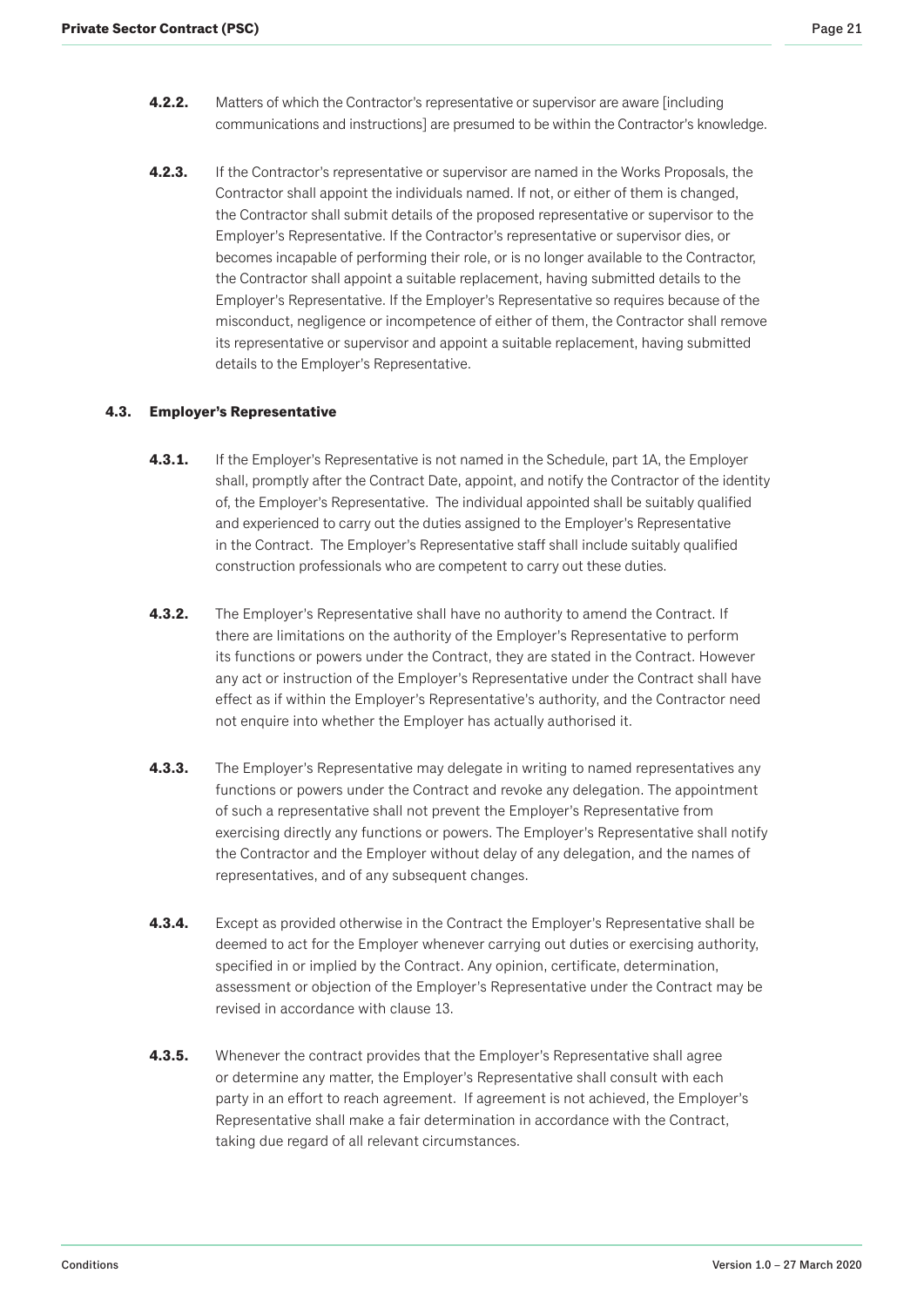<span id="page-21-0"></span>**4.3.6.** The Employer may replace the Employer's Representative at any time, notifying the Contractor of the replacement, and shall do so promptly if the position of Employer's Representative becomes vacant during the performance of the Contract. Pending appointment of a replacement, the Employer shall carry out the functions and powers of the Employer's Representative.

# **4.4. Employer's Representative's Communications**

- **4.4.1.** The Employer's Representative may give the Contractor
	- **(1)** instructions, which are either
		- 1) directions in accordance with the Contract or
		- 2) Change Orders and
	- **(2)** objections, in accordance with sub-clause 4.7
- **4.4.2.** The Employer's Representative may give the Contractor or the Employer, or both
	- **(1)** opinions, assessments, determinations and certificates, in accordance with the Contract and
	- **(2)** other communications [including clarifications] in accordance with the Contract or the Employer's Representative considers appropriate.

## **4.5. Instructions**

- **4.5.1.** The Employer's Representative may issue instructions to the Contractor on any matter connected with the Works [whether or not mentioned elsewhere in the Contract] at any time up to the date the Defects Certificate is issued. The Contractor shall comply with an instruction of the Employer's Representative.
- **4.5.2.** If the Employer's Representative gives an instruction and calls it a direction, but the Contractor considers that it is a Change Order, the Contractor shall be entitled to give notice under sub-clause 10.3, and have the issue determined under clause 10. In addition to the requirements of sub-clause 10.3, the Contractor must give this notice before starting to implement the instruction, otherwise it will be taken to be a direction.
- **4.5.3.** The Employer's Representative shall not give a Change Order concerning the Works or a Section after its Substantial Completion has been certified, except concerning Defects or work to be done after Substantial Completion.
- **4.5.4.** The Employer's Representative shall give an instruction that is, in the Employer's Representative's opinion, necessary for the completion of the Works. If, in the Employer's Representative's opinion, it is physically impossible or contrary to Legal Requirements to complete the Works in accordance with the Works Requirements, the Employer's Representative shall give a Change Order. The Employer's Representative shall give an instruction required under this sub-clause 4.5.4 within the time required by sub-clause 4.11.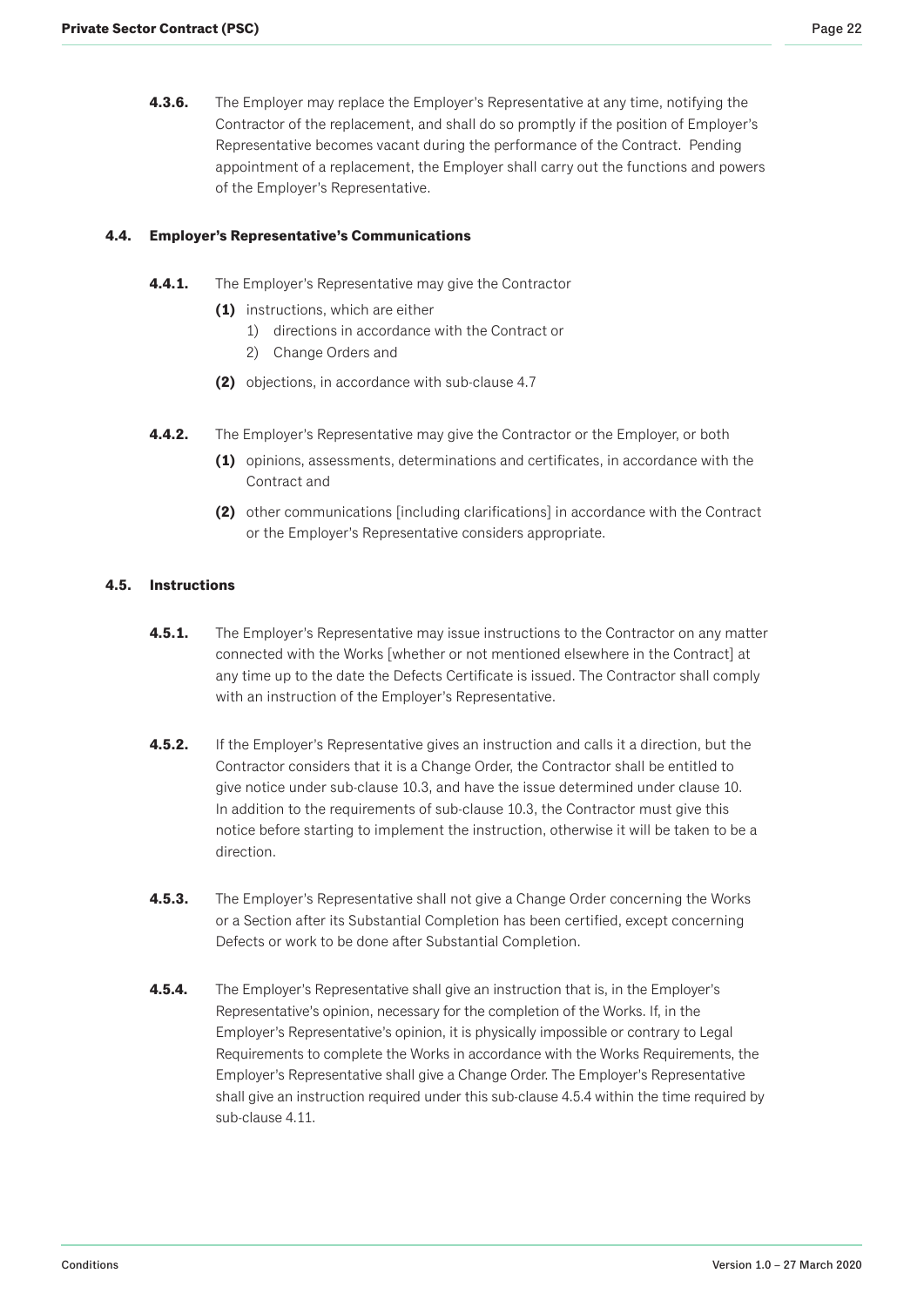<span id="page-22-0"></span>**4.5.5.** Instructions of the Employer's Representative shall be given in writing except when there is imminent danger to safety or health or of damage to property, in which case the Employer's Representative may give oral instructions, and shall confirm them in writing as soon as practicable.

# **4.6. Works Proposals**

- **4.6.1.** The Contractor shall ensure that all Works Proposals comply with the Works Requirements.
- **4.6.2.** If any Works Proposals do not comply with the Contract or the Works Requirements or Legal Requirements or are physically impossible to comply with, the Contractor shall propose a change to the Works Proposals as necessary. [There shall be no extension of time or adjustment to the Contract Sum for this.] If the Works Proposals need to be changed because of a change to the Works Requirements, the Contractor shall propose a change. The Contractor shall submit any change to the Works Proposals to the Employer's Representative.

# **4.7. Required Contractor Submissions**

Unless the Works Requirements say that a different procedure is to apply, whenever the Contract requires that a document or proposed course of action be submitted to the Employer's Representative, the following shall apply:

- **4.7.1.** The Contractor shall give the document or a statement of the proposed action and all necessary supporting information to the Employer's Representative.
- **4.7.2.** The Employer's Representative may [but is not bound to] make a written objection to a Contractor's submission, giving reasons.
- **4.7.3.** If the Employer's Representative requires additional information, it must be sought as soon as practicable but in any event no later than 5 working days.
- **4.7.4.** The Employer's Representative's period for objection is 5 working days from when the Employer's Representative has received from the Contractor enough information to make an informed decision.
- **4.7.5.** The Employer's Representative may alter or withdraw an objection.
- **4.7.6.** The Contractor shall not implement any submission before the period has ended, or contrary to any outstanding objection given within the period.
- **4.7.7.** The Contractor shall make a new submission to meet any objection given within the period.
- **4.7.8.** The Contractor shall also make new submissions as necessary to perform its duties under the Contract [whether or not it has received any objection], and in particular so that its submitted programme shows actual and current planned progress.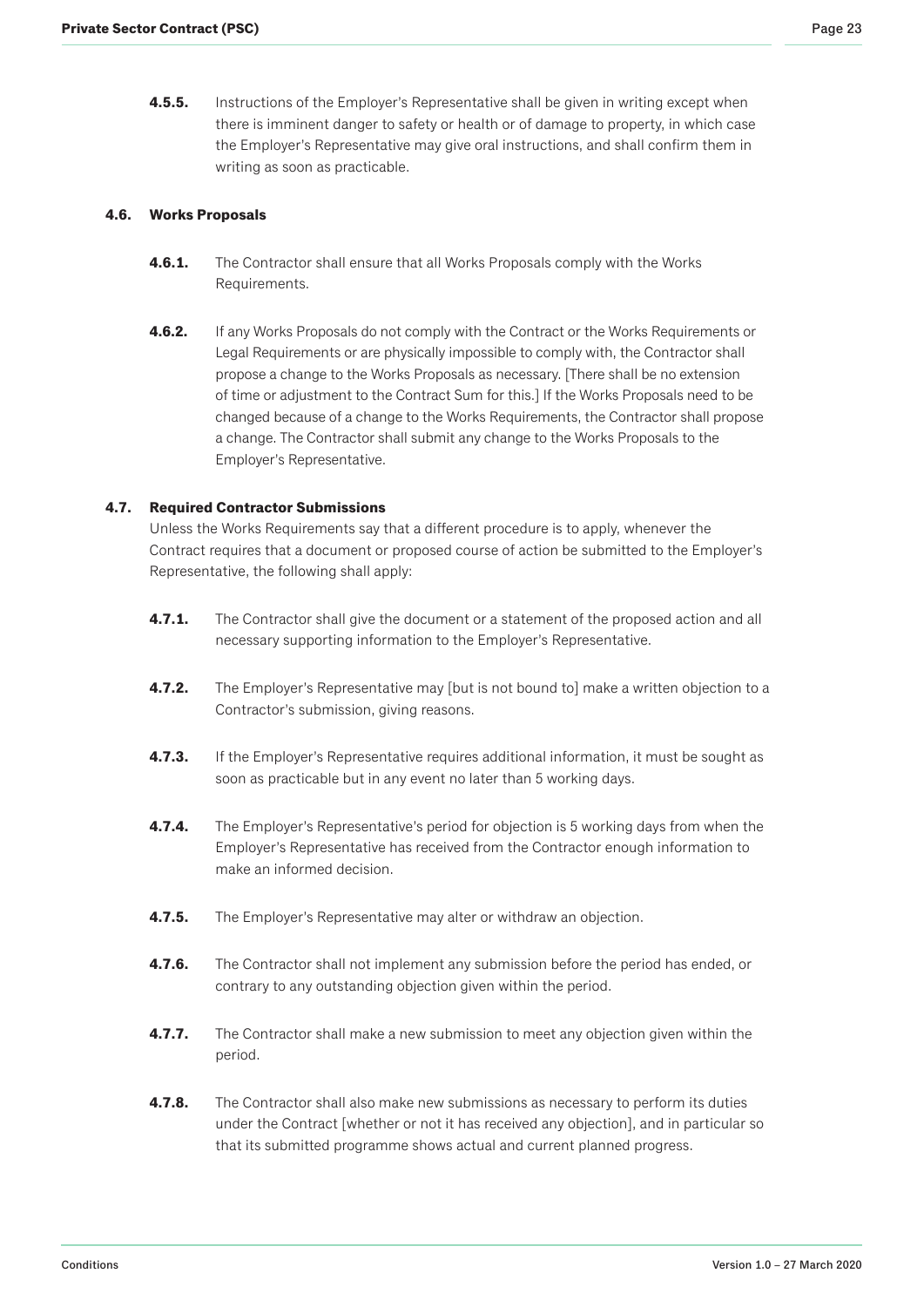- <span id="page-23-0"></span>**4.7.9.** The Employer's Representative may only object on the grounds that to proceed according to the submission would not comply with the Contract or would be contrary to a Legal Requirement.
- **4.7.10.** Neither the Employer's Representative's rights to object, nor objections or their absence, reduce any of the Employer's Representative's other powers, or reduce any of the Contractor's responsibilities.

# **4.8. Value Engineering**

- **4.8.1.** The Contractor may give to the Employer's Representative a written value engineering proposal that will, if adopted, either:
	- **(1)** Reduce the Contract Sum or
	- **(2)** accelerate the execution of the Works, or otherwise be of benefit to the Employer.
- **4.8.2.** The Contractor's proposal shall include all of the following:
	- **(1)** any proposed changes to the Contract
	- **(2)** any proposed changes to the Contractor's Documents [including other Consents]
	- **(3)** a detailed calculation of the projected cost of the proposal and any proposed adjustment to the Contract Sum to reflect any saving
	- **(4)** details of any proposed changes to the programme.
- **4.8.3.** The Employer's Representative shall, as soon as practicable, notify the Contractor whether the Employer agrees to or rejects the proposal. If the Employer agrees to the proposal, the Employer's Representative shall determine an adjustment to the Contract Sum and/or the Date for Substantial Completion of the Works and any affected Section in accordance with the agreed proposal and the Contractor shall implement the agreed proposal. Where the proposal results in a saving, the Contract Sum shall be reduced by 50% of that saving. If the proposal is rejected, this shall be conclusive.
- **4.8.4.** If the proposal includes a change in the design of the Works, unless otherwise agreed, the Contractor shall undertake and be liable to the Employer for that design.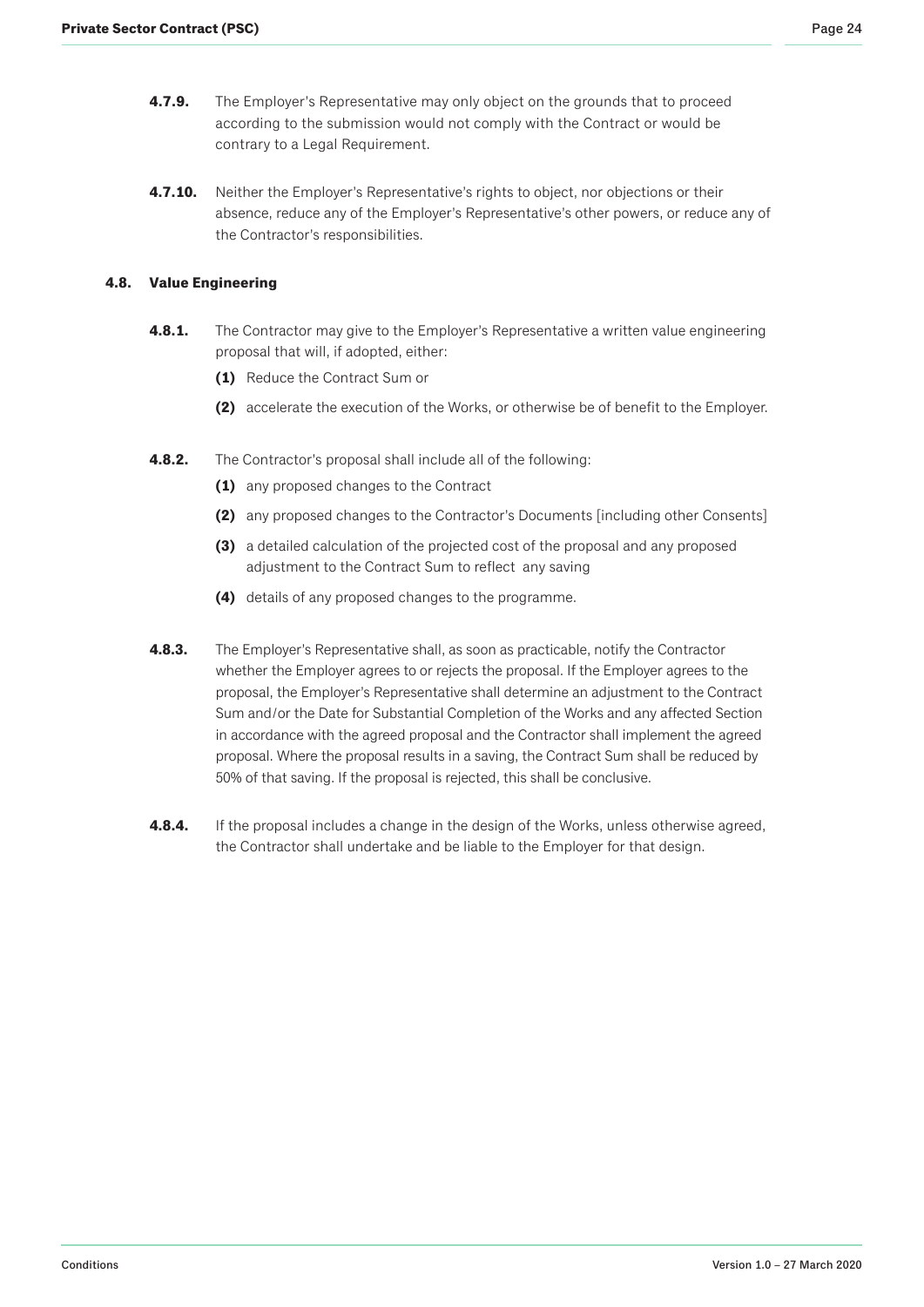# <span id="page-24-0"></span>**4.9. Programme**

- **4.9.1.** Before the Starting Date, the Contractor shall submit to the Employer's Representative a detailed programme which shall be of a quality that will permit effective monitoring of the Works.
- **4.9.2.** The Contractor's programme shall allow reasonable periods of time for the Employer and the Employer's Personnel to comply with their obligations under the Contract.
- **4.9.3.** If the Contractor's programme most recently submitted to the Employer's Representative does not correspond with actual or reasonably projected progress or the Contractor's obligations, the Contractor shall, if so directed by the Employer's Representative, submit to the Employer's Representative a revised programme that complies with this sub-clause and the other provisions of the Contract, showing actual progress and progress projected by the Contractor. If the Contractor asserts that it is not possible to reach Substantial Completion of the Works or a Section by its Date for Substantial Completion, the revised programme shall show Substantial Completion by the earliest possible date. [Neither the programme nor its review will limit the Contractor's responsibility or liability for the delay] If the Contractor fails to submit the revised programme within 15 working days of a request from the Employer's Representative, the Employer shall be entitled to withhold from the Contractor 10% of any payment subsequently becoming due to the Contractor until the revised programme is submitted.

# **4.10. Progress Reports**

- **4.10.1** The Contractor shall give the Employer's Representative monthly progress reports from the Starting Date until the Contractor has completed all work outstanding on Substantial Completion of the Works. The first report shall cover the period from the Starting Date up to the end of the month in which it occurs, and each subsequent report shall cover one month. The Contractor shall give each progress report within 7 days after the end of the month it relates to. Each progress report shall be in a form agreed by the Employer's Representative and shall include a detailed description of progress of each stage of the Works against the Contractor's current programme and anything else relevant to a progress report that the Employer's Representative reasonably directs.
- **4.10.2.** If the Contractor fails to submit a monthly progress report within 10 working days of a request from the Employer's Representative, issued after the report was due, the Employer shall be entitled to withhold from the Contractor 10% of any payment subsequently becoming due to the Contractor until the monthly report in question is submitted.
- **4.10.3.** The maximum amount in the aggregate that can be withheld from any payment becoming due to the Contractor as a consequence of sub-clauses 4.9 and 4.10 is 10%.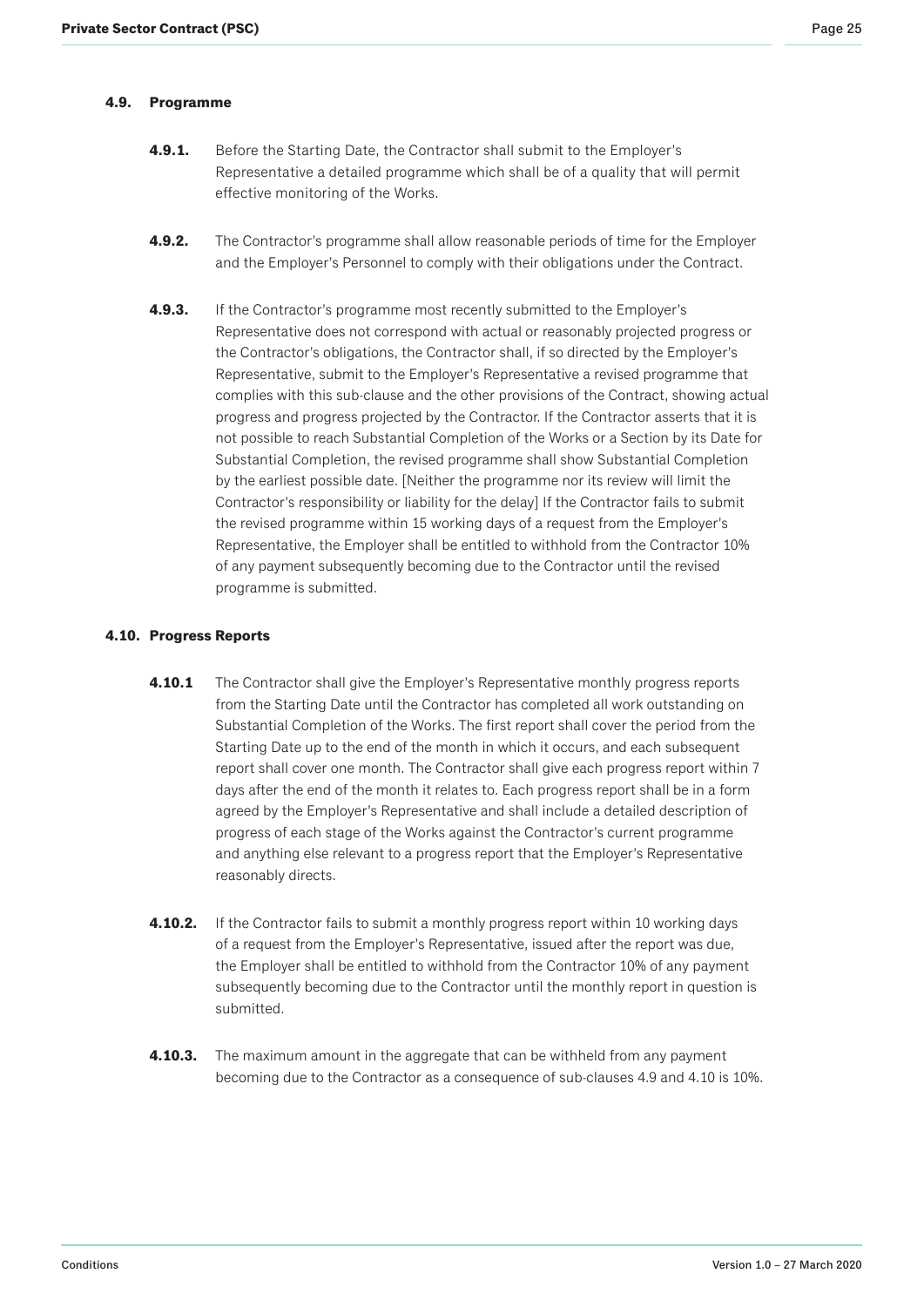## <span id="page-25-0"></span>**4.11. Notice and Time for Employer's Obligations**

- **4.11.1.** The Contractor shall give the Employer's Representative at least 10 working days advance notice of the date by which the Contractor requires any instructions that the Employer's Representative is to give, or Works Items or other things that the Employer is to give, including any requirements arising from the Inspection Plan and Inspection Notification Framework.
- **4.11.2.** The latest date for the Employer's Representative to give required instructions, or the Employer to give the Contractor any required Works Item or other thing, shall be the latest of the following:
	- **(1)** the date stated in the Contract, if any
	- **(2)** the date shown in the Contractor's current programme
	- **(3)** the date for which the Contractor first notifies the Employer's Representative under this sub-clause that it is required
	- **(4)** the date the Contractor requires the instruction, Works Item or other thing in accordance with its actual progress.

# **4.12. Not Used**

## **4.13. Contractor's Management**

- **4.13.1.** The Contractor's business includes expertise and experience in construction management.
- **4.13.2.** The Works Proposals include details of the Contractor's initial management arrangements for performing its Contract responsibilities.
- **4.13.3.** The Contractor shall implement the arrangements, and shall add to and otherwise change them, as desirable for its efficient performance.
- **4.13.4.** The arrangements shall include systems, methods, planning and other preparations for providing personnel and resources, programming, recording, consultation, coordination, and co-operation, and for flexibility, as referred to in the Contract.
- **4.13.5.** The Contractor shall keep the Employer's Representative fully informed about its current arrangements, in advance, and about their implementation.
- **4.13.6.** The Contractor shall give the Employer's Representative all information, documents and records in the possession of, or available to, the Contractor or the Contractor's Personnel, that the Employer's Representative requires to perform its functions and powers under the Contract.
- **4.13.7.** The Contractor shall keep available on site, for reasonable access by the Employer's Personnel, a full current set of the Contract documents, which may include an unpriced Bill of Quantities.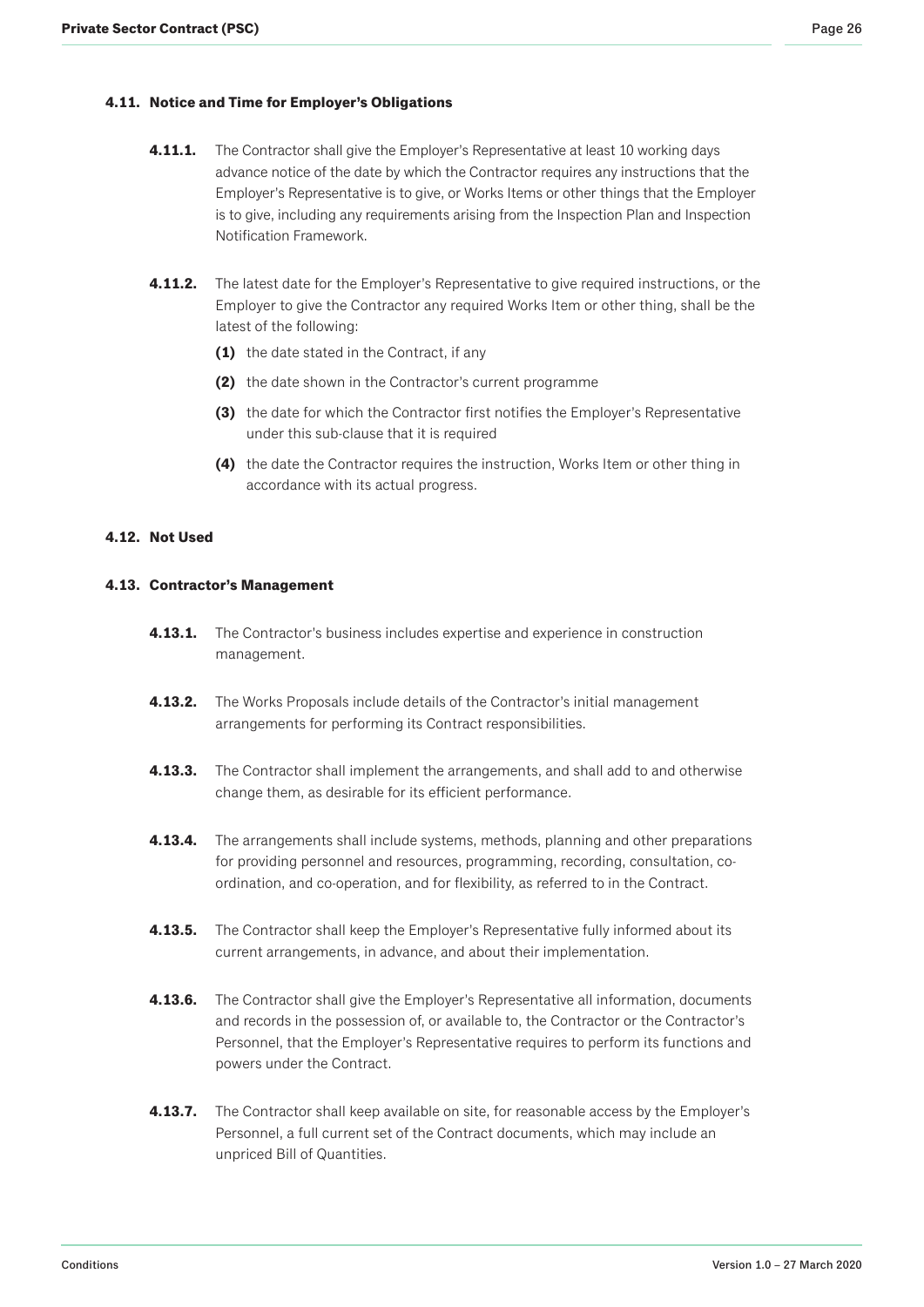# <span id="page-26-0"></span>**4.14. Communications**

- **4.14.1.** The parties intend all communications between them to be interpreted purposefully, having regard to the Contract's purposes.
- **4.14.2.** Whenever any communication [including a notice, decision, objection, approval, certificate, determination, instruction or request] is to be given under the Contract it shall, unless the Contract provides otherwise, be in English, in writing and delivered as follows:
	- **(1)** for notices under clause 12 or clause 13, delivered by hand or sent by pre-paid registered post to the address for those notices in the Schedule, parts 1A and 2A, as updated by the relevant party
	- **(2)** for other communications, delivered by hand or sent by pre-paid post or email according to the particulars for other communications in the Schedule, parts 1A and 2A, as updated by the relevant party.
- **4.14.3.** Communications by pre-paid registered post are deemed to have been received at 10:00 a.m. two working days after posting. Email communications are deemed to have been received when receipt is electronically recorded.

### **4.15. Meetings**

- **4.15.1.** The Contractor's representative and the Employer's Representative shall attend regular meetings scheduled by the Employer's Representative and any special meeting called by either of them to discuss a particular issue identified when calling the meeting. The Employer's Representative may invite other Employer's Personnel and the Contractor may invite Contractor's Personnel to attend meetings. The Contractor shall arrange for the attendance at a meeting of any Contractor's Personnel requested by the Employer's Representative. The time and place of meetings shall be set by the Employer's Representative, after consulting the Contractor, acting reasonably.
- **4.15.2.** Within 5 working days after each meeting the Employer's Representative shall issue minutes of the meeting to the Employer and the Contractor. The Contractor shall notify the Employer's Representative of any objection to the minutes within 5 working days of receiving them, otherwise, unless clearly wrong, they shall be considered correct. All minutes issued by the Employer's Representative shall highlight the provisions of this sub-clause.

### **4.16. Confidentiality and Secrecy**

- **4.16.1.** The Contractor shall [and shall ensure that the Contractor's Personnel shall] keep confidential information stated in the Works Requirements to be confidential or secret, or that the Employer or the Employer's Representative notifies the Contractor is confidential or secret.
- **4.16.2.** The Employer shall keep confidential the Contractor's rates and prices in the Bill of Quantities or provided in accordance with the Contract, and any records given by the Contractor under the Contract that the Contractor notifies the Employer's Representative are confidential.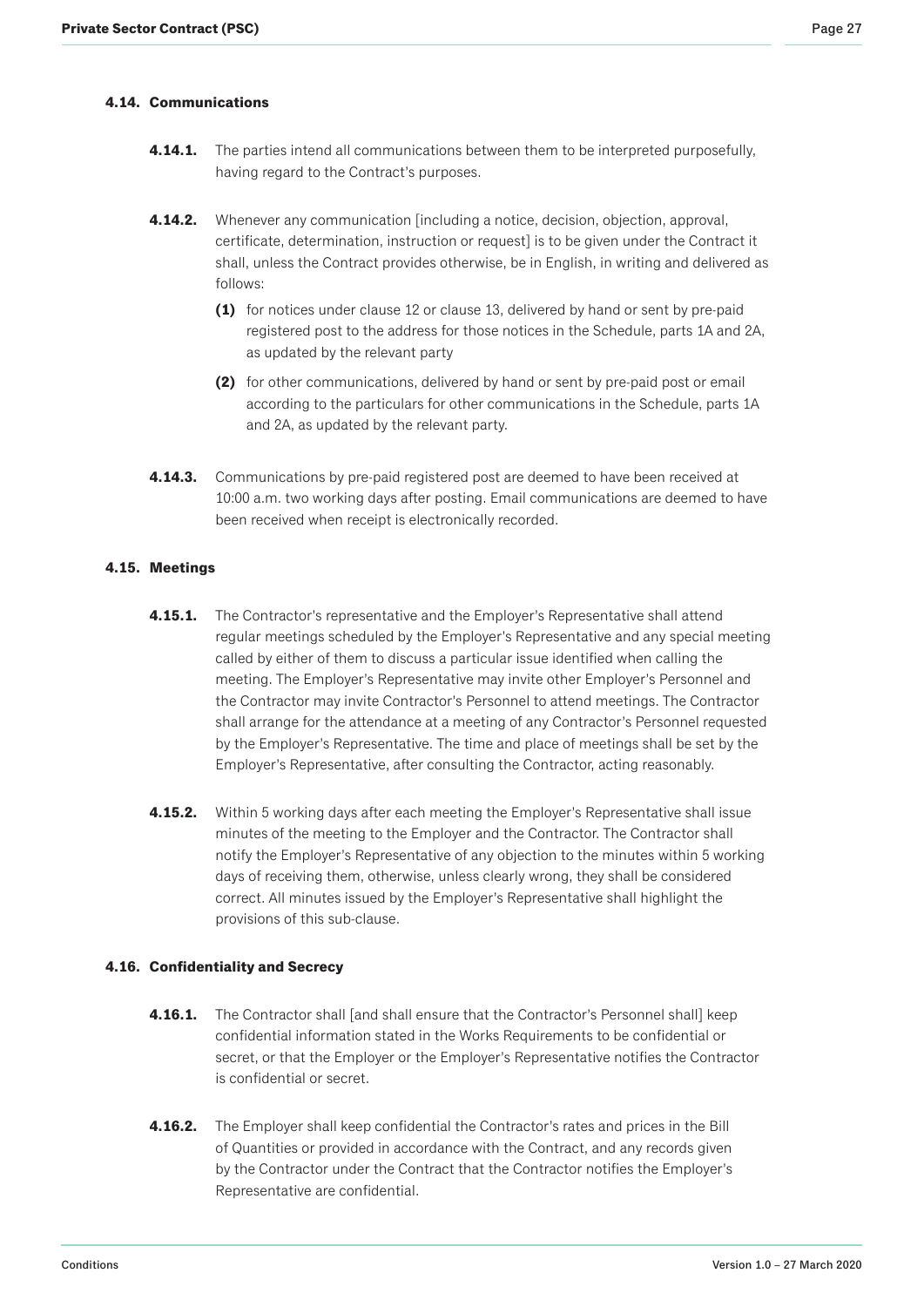- <span id="page-27-0"></span>**4.16.3.** This sub-clause 4.16 shall not prevent disclosure of information, to the extent permitted by Law:-
	- (1) to the Contractor's Personnel, the Employer's Personnel or other professional advisors to the Contractor or Employer, who have first entered an undertaking in the terms of this sub-clause 4.16, to the extent necessary for the execution of the Works or to enforce the Contract or
	- **(2)** when required by Law or order of a court or, in the case of disclosure by the Employer, for governmental, parliamentary, statutory, administrative, fiscal or judicial purposes, or the publication of an award notice or
	- **(3)** that has, except as a result of breach of confidentiality, become available or generally known to the public at the time of the disclosure.
	- **(4)** to the extent necessary for the enforcement of legal entitlements.
- **4.16.4.** The Contractor's and the Employer's obligations under this sub-clause 4.16 shall expire when the commercial sensitivity of the relevant information has ceased.

# **4.17. Contractor's Things Not to Be Removed**

The Contractor shall submit details to the Employer's Representative before removing any Contractor's Things from the Site before the Employer's Representative issues a certificate of Substantial Completion of the Works or relevant Section.

# **4.18. Contractor's Documents**

All Contractor's Documents shall be in English, except when the Works Requirements or the Law specify another language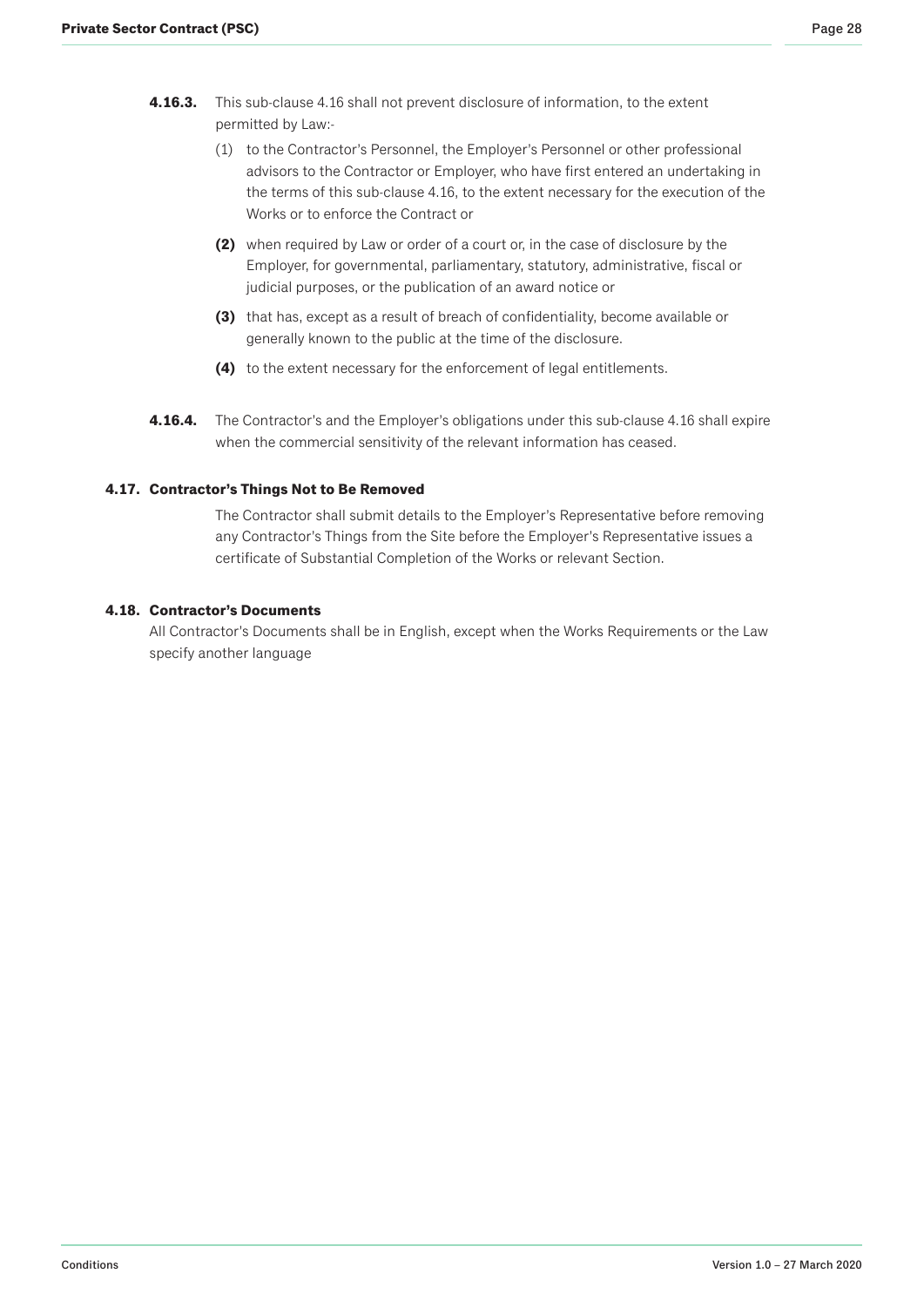## <span id="page-28-0"></span>**5.1. Contractor's Personnel to Carry Out Contractor's Obligations**

The Contractor is liable for the acts and omissions of Contractor's Personnel as if they were the Contractor's acts and omissions. The Contractor's responsibility for design carried out by Contractor's Personnel is set out in sub-clauses 8.1 and 8.2.

## **5.2. Qualifications and Competence**

The Contractor shall ensure that the Contractor's Personnel are suitably qualified and experienced and are competent to carry out their respective tasks.

# **5.3. Pay and Conditions of Employment**

The Contractor shall ensure that the rates of pay and the conditions of employment comply with all applicable Law.

### **5.4. Subcontractors; Named and Novated Specialists**

- **5.4.1.** The Contractor shall not subcontract all of the Works to one or more Subcontractors. The Contractor shall submit details to the Employer's Representative of any proposed Subcontractor, except when the Contract provides for other procedures.
- **5.4.2.** The Contractor shall ensure that Named and Novated Specialists are engaged for and perform the work for which they are named.
- **5.4.3.** If the Works Requirements include for a Novated Specialist whose contract with the Employer is to be novated to the Contractor, and include a copy of that contract, the Contractor shall accept the novation, and the parties shall, at the same time as entering the Agreement, enter the novation contract in the Works Requirements.
- **5.4.4.** Where the Contractor is to enter a sub-contract with a Named Specialist, the subcontract shall be an unamended form of sub-contract as identified in Schedule Parts 1F(3) and 1F(4) and the Contractor shall enter into the sub-contract with the Named Specialist before the Starting Date.
- **5.4.5.** The Contractor shall fully comply with its obligations under any contract with a Named or Novated Specialist and shall not terminate, allow to be terminated or accept a repudiation of such a contract without first giving 7 days' notice to the Employer's Representative, except when an insolvency event, as set out in sub-clause 12.1, occurs in respect of the Named or Novated Specialist, or the Named or Novated Specialist has committed a serious breach of Law concerning safety, or the Named or Novated Specialist has failed to put or keep in effect insurance as required by the Named or Novated Specialist's contract.
- **5.4.6.** On any termination, the Contractor shall replace the Named or Novated Specialist, having submitted details of the replacement to the Employer's Representative; no such replacement shall be made if the Employer raises a reasonable objection to it.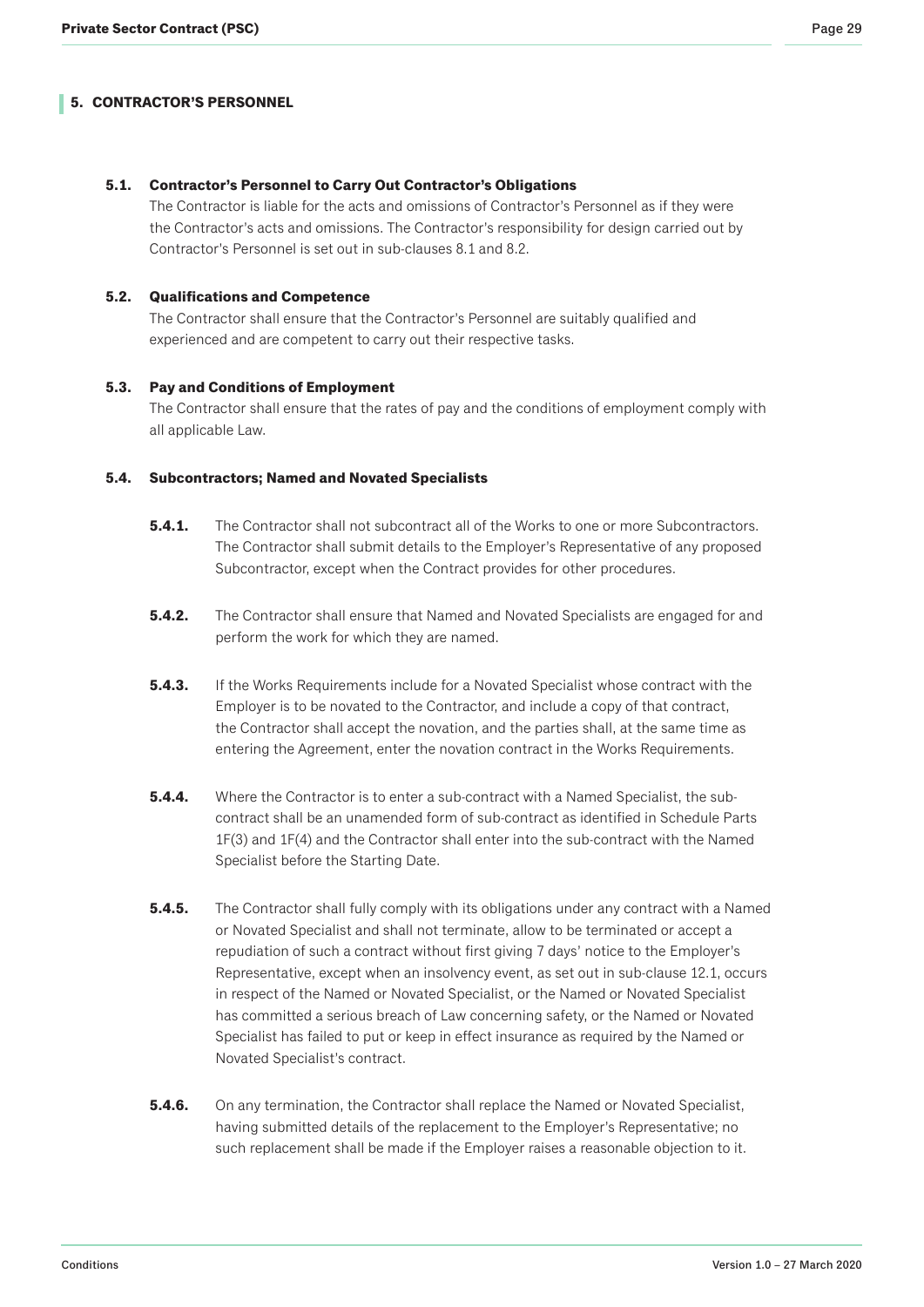## <span id="page-29-0"></span>**5.5. Nominated Specialists**

- **5.5.1.** Where the Works Requirements and the Bill of Quantities provide for a Nominated Specialist to be proposed by the Employer's Representative, such proposal shall be made as soon as practicable and without unreasonable delay. No such specialist shall be appointed against whom the Contractor raises a reasonable objection or who will not enter into a subcontract which indemnifies the Contractor against the same obligations in respect of the subcontract as those for which the Contractor is liable under the Contract.
- **5.5.2.** The provisions of sub-clauses 5.4.3 and 5.4.4, by reference to Schedule Part 1F(4), shall also apply to any Nominated Specialist as if it were a Named or Novated Specialist allowing for all necessary changes.
- **5.5.3.** Where the contract of a Nominated Specialist is terminated, or there is a valid objection by the Contractor, the Employer's Representative shall either:
	- **(1)** nominate an alternative specialist;
	- **(2)** vary the work to be done by the Nominated Specialist;
	- **(3)** omit, in full or in part, the work to be done by the Nominated Specialist from the Contract; or
	- **(4)** direct the Contractor to make a proposal under clause 10.4 for the carrying out of the work.
- **5.5.4.** Any action by the Employer's Representative under sub-clause 5.5.3 (1) to (3) inclusive shall be deemed a Change Order and the Contract Sum and the Date for Substantial Completion of the Works and any affected Section shall be adjusted accordingly.

### **5.6. Collateral Warranties**

If the Works Requirements or the Schedule, Part 1F(1), states that a collateral warranty is required from any Subcontractor, the Contractor shall obtain from that Subcontractor and give the Employer a collateral warranty in the form set out in the Works Requirements. The minimum indemnity limit and maximum excess of professional indemnity insurance required of the Subcontractor shall be as stated in the Schedule, Part 1F(1). If the Works Requirements or the Schedule, Part 1F(1), states that a collateral warranty bond is required from any Subcontractor, the Contractor shall obtain the bond from that Subcontractor and give it to the Employer.

# **5.7. Removal of Workers**

The Employer's Representative may direct the Contractor to remove from the Site any Contractor's Personnel where the Employer's Representative has reasonably concluded one of the following grounds applies:

- **(1)** the Contractor's Personnel's negligence or incompetence; or
- **(2)** the Contractor's Personnel's presence on the Site is not conducive to safety, health or good order.

# **5.8. Ancillary Certificates**

If the Schedule, Part 1F(2), states that an Ancillary Certificate is required from the Contractor, or the Contractor's Personnel, the Contractor shall obtain and provide to the Employer's Representative those Ancillary Certificates. [This does not limit the Contractor's obligation to provide all necessary Consents in accordance with sub-clause 2.3.1.]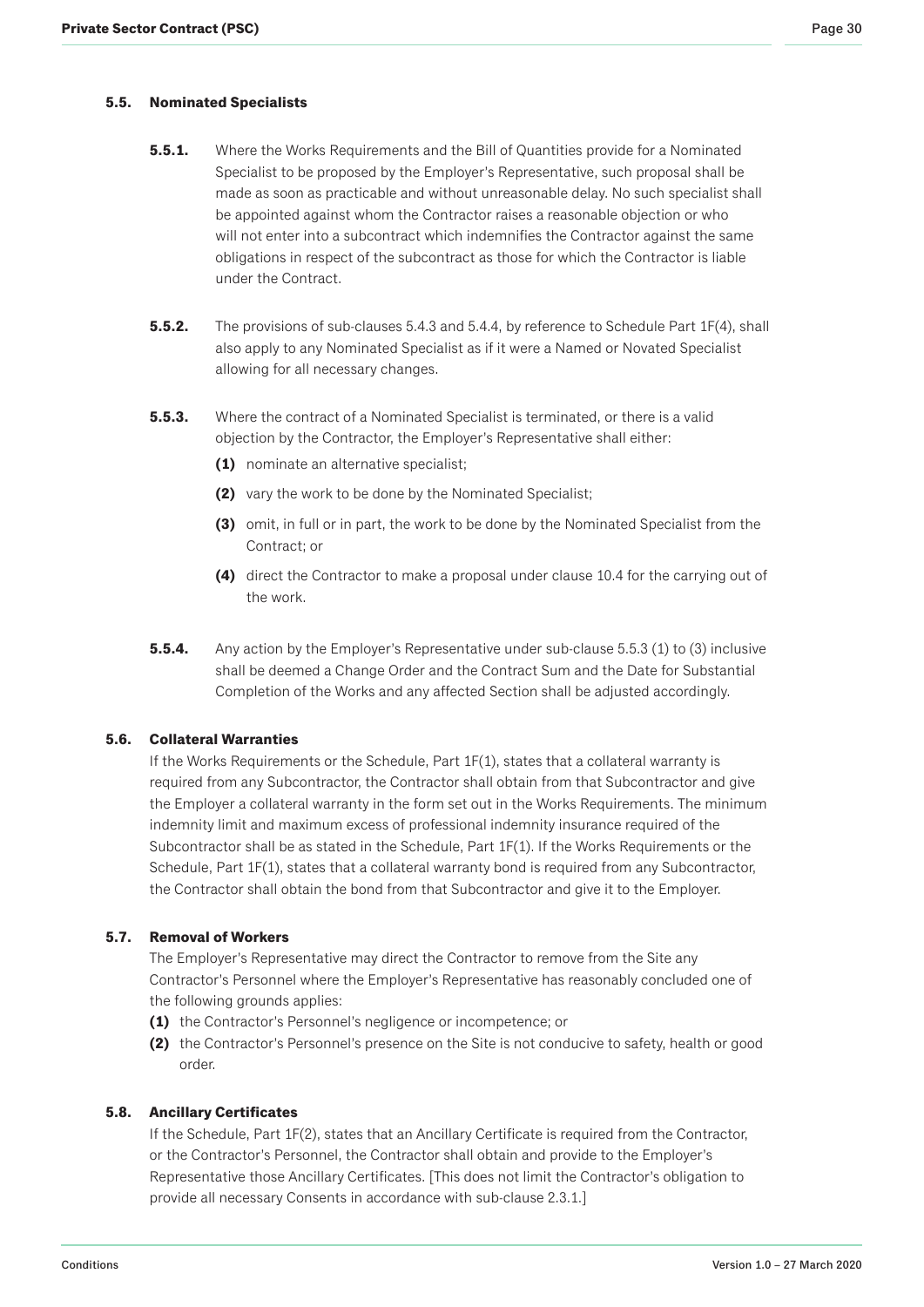# <span id="page-30-0"></span>**6.1. Ownership of Works Items**

It is agreed, and the Contractor shall ensure, that each Works Item shall become the property of the Employer on the earliest of the following:

- **(1)** when it is incorporated in the Works
- **(2)** when any payment for the Works Item is made by the Employer to the Contractor.

# **6.2. Infringement of Property Rights**

- **6.2.1.** The Contractor shall indemnify the Employer against any liability resulting from any of the following infringing the property [including intellectual property] rights of any person:
	- **(1)** the Contractor's performance or non-performance of this Contract, unless the liability is covered by the Employer's indemnity in this sub-clause
	- **(2)** use of Works Items, Contractor's Things, or Contractor's Documents by
		- (1) the Contractor or Contractor's Personnel or
		- (2) the Employer or any other person to complete the Works following termination of the Contractor's obligation to complete the Works
	- **(3)** use by the Employer of the Works, Works Items, or the Contractor's Documents for the purpose for which they were given.
- **6.2.2.** The Employer shall indemnify the Contractor against any liability resulting from any of the following infringing the property [including intellectual property] rights of any person:
	- **(1)** the use by the Contractor, in accordance with the Contract, of the Works Requirements or Works Items or other things provided by the Employer
	- **(2)** the use or occupation of the Site by the Contractor in accordance with clause 7.1.

# **6.3. Works Requirements**

The Works Requirements shall remain the property of the Employer and the Contractor shall not use them [and shall ensure that the Contractor's Personnel do not use them] for any purpose other than to perform the Contract or to prosecute or defend a dispute in connection with the Contract.

# **6.4. Intellectual Property Rights**

- **6.4.1.** The Employer may use, copy, modify, adapt and translate for any purpose in connection with the Works [including to construct, maintain, extend, use, operate, let, sell, promote, advertise, reinstate and repair the Works] the Contractor's Documents that are given, or, according to the Contract, must be given, to the Employer and the Works Proposals.
- **6.4.2.** Where the Schedule, part 1O, so states, all copyright and other rights in the Contractor's Documents (that are prepared for the Works and are given, or according to the Contract must be given, to the Employer) and the Works Proposals transfer to the Employer when the Employer receives them.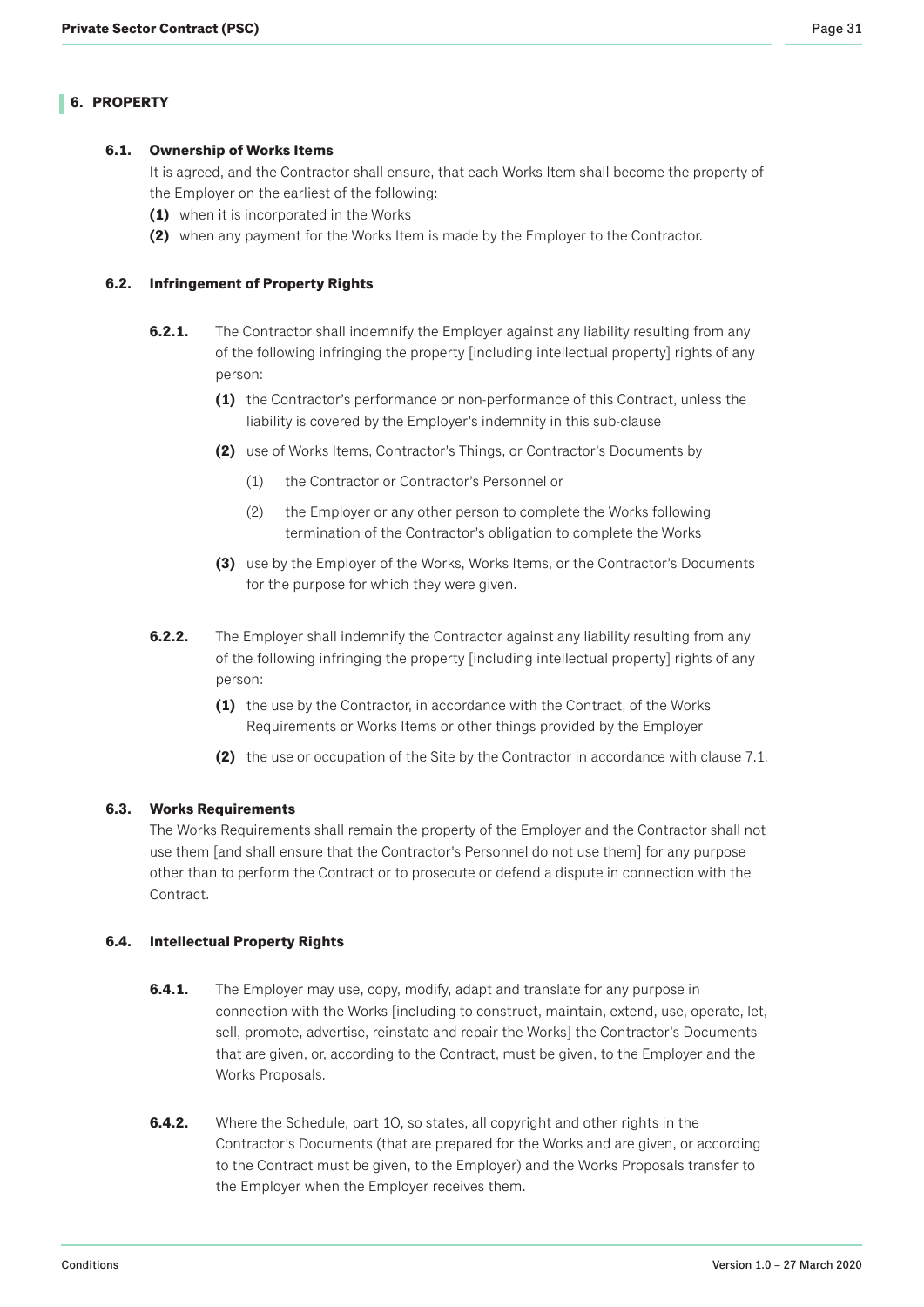- **6.4.3.** The Contractor shall ensure that the Employer obtains the rights and interests described in this sub-clause 6.4.
- **6.4.4.** The Contractor has no liability for the use of the Contractor's Documents for any purpose other than that for which they were given to the Employer.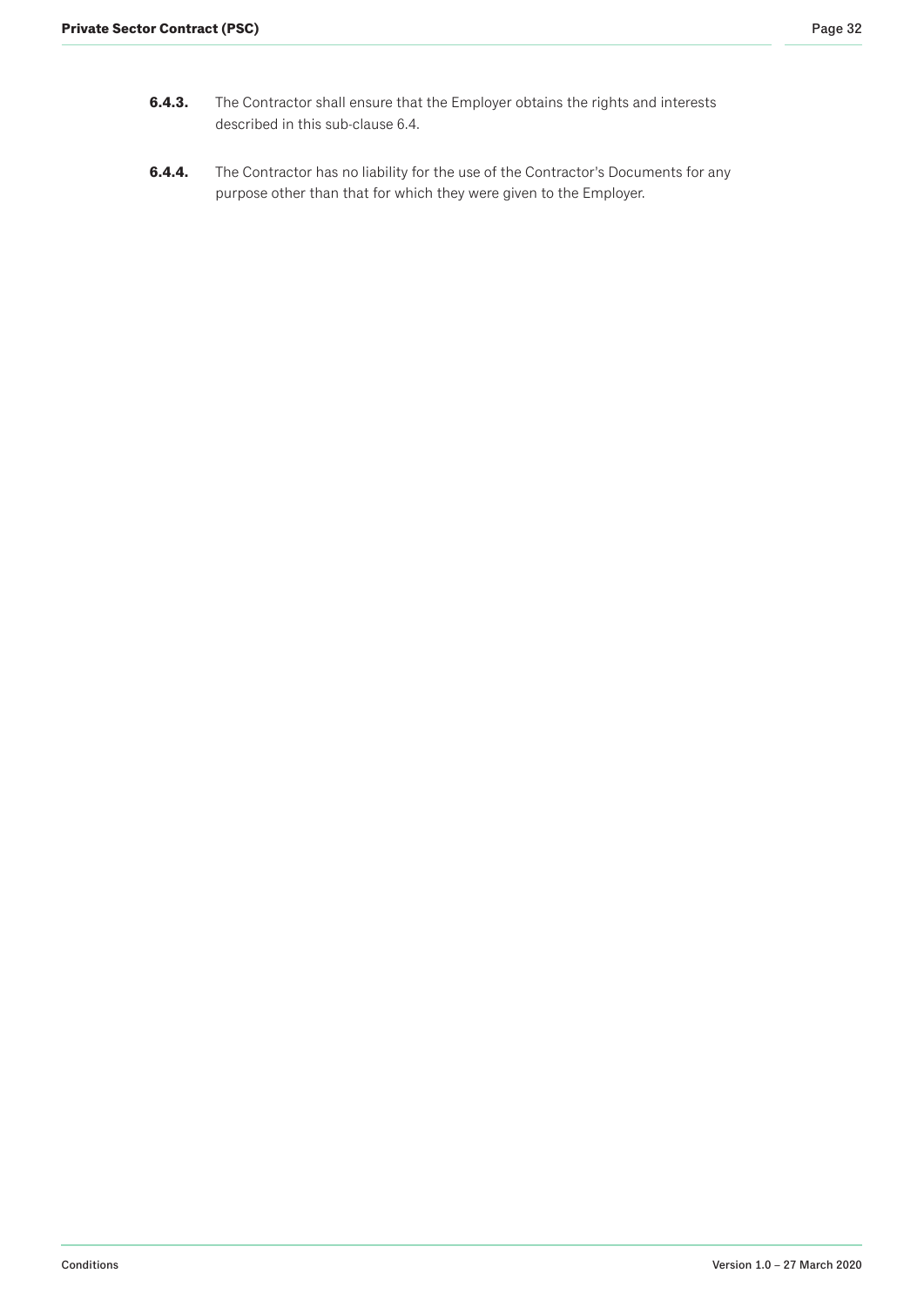# <span id="page-32-0"></span>**7. THE SITE**

# **7.1. Lands Made Available for the Works**

- **7.1.1.** The extent of the Site to be provided by the Employer for use and occupation by the Contractor in carrying out the Works shall be set out in the Works Requirements which will also specify when and under what conditions parts of the Site are to be made available. The date for the provision of the Site (or a part of the Site as set out in the Works Requirements) shall be on or before the latest of the following:
	- **(1)** the Starting Date
	- **(2)** the day after the Contractor has done what sub-clause 9.1.2 requires the Contractor to do before the Starting Date.
	- **(3)** the date stated in the Schedule, Part 1H, if any
	- **(4)** the day after the Contractor has submitted its programme according to subclause 4.9
	- **(5)** the date stated for work to start on that part in the Contractor's current programme.
	- **(6)** The date the Contractor requires the part of the Site in accordance with its actual progress.
- **7.1.2.** The Contractor's right to occupy and use the Site, or any part of it, shall be subject to any limitations in the Works Requirements. The contractor shall not be entitled to exclusive possession of the Site, or any part of it, and shall facilitate any occupation and use of it by the Employer and others stated in the Works Requirements. The Contractor's occupation and use of the Site, or any part of it, shall be solely for the purpose of performing the Contract.
- **7.1.3.** The Contractor's right to occupy and use any part of the Site provided by the Employer shall end when the Employer's Representative certifies the Works or the relevant Section as Substantially Complete. After then the Employer shall allow the Contractor access to comply with sub-clause 8.6.1.
- **7.1.4.** The Contractor's right to occupy and use part of the Site shall end if the Employer takes over the relevant part of the Works under sub-clause 9.7.
- **7.1.5.** The Contractor's right to occupy and use any part of the Site provided by the Employer shall end if the Contractor's obligation to complete the Works is terminated.

# **7.2. Trespassers**

After the Employer has allowed the Contractor to occupy and use any part of the Site, the Contractor shall take and maintain all reasonable measures to secure that part. The Contractor shall be liable for the consequences of any trespassers entering any such part of the Site.

# **7.3. Contractor Responsible for All Site Operations**

The Contractor shall be responsible for all operations on the Site connected with the execution of the Works.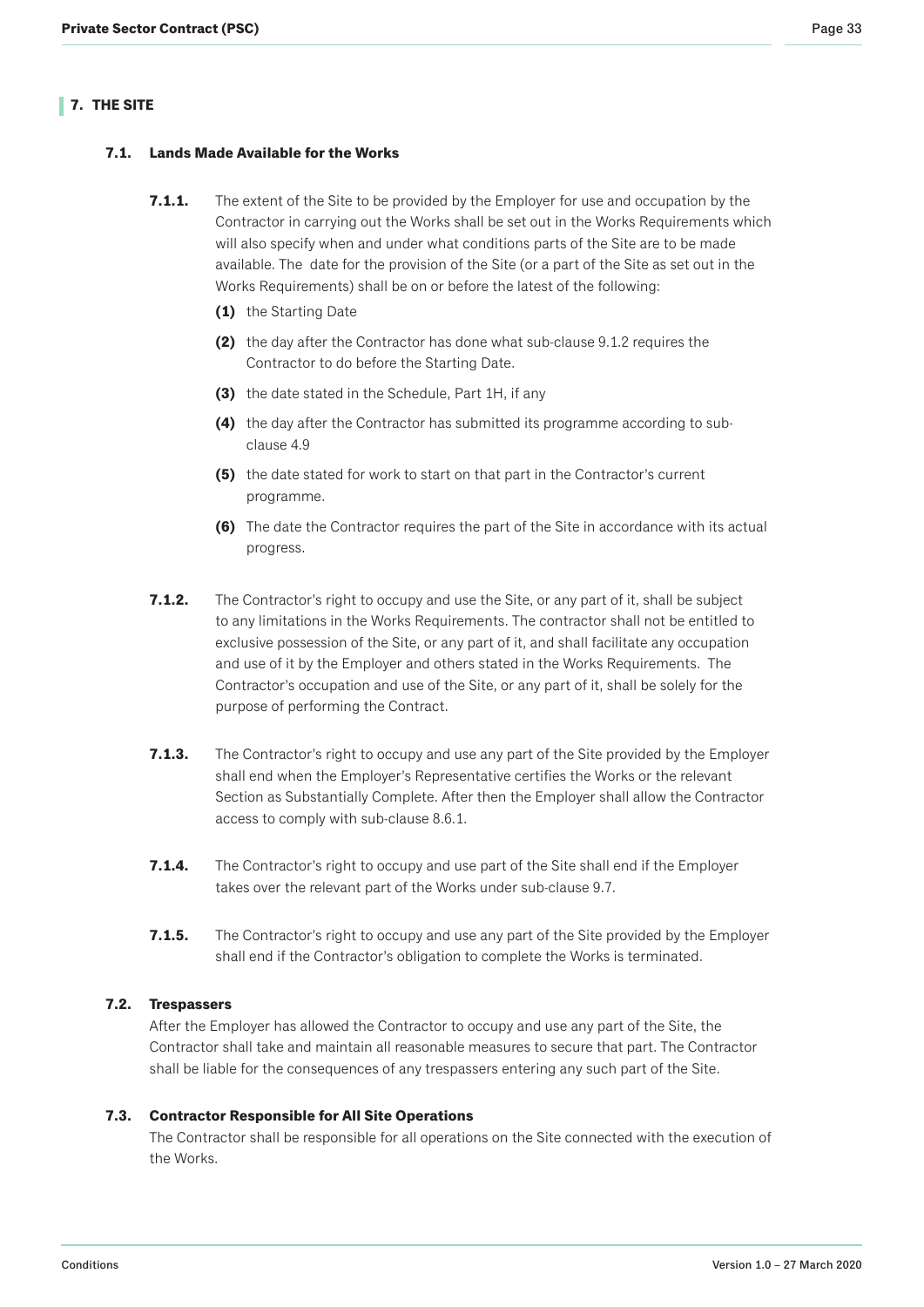## <span id="page-33-0"></span>**7.4. Services for Employer's Facilities**

The Contractor shall operate and maintain parts of the Site and facilities of the Employer if the Works Requirements so require.

### **7.5. Security and Safety of the Site and Nuisance**

- **7.5.1.** From and including the Starting Date until the Employer's Representative certifies the Works or the relevant Section as Substantially Complete, or the Employer takes over the relevant part of the Works under sub-clause 9.7, the Contractor shall do all of the following [without limiting other obligations]:
	- **(1)** secure the Site and keep off the Site persons other than any of the following:
		- (1) the Contractor's Personnel and the Employer's Personnel
		- (2) any other person notified to the Contractor by the Employer or the Employer's Representative as authorised to enter the Site
		- (3) persons exercising public access to any roads, footpaths and areas on the Site
		- (4) persons having a right to enter the Site under Legal Requirements
	- **(2)** keep the Site in good order and free from unnecessary obstructions
	- **(3)** take all necessary steps to secure the safety of all persons entitled to be on the Site and to protect users, owners and occupiers of land adjacent to the Site from hazards and interference arising from the Works [including providing any required fences, lighting, guarding, watching, roads and footpaths]
	- **(4)** take all necessary steps to ensure that the Contractor, the Contractor's Personnel and the execution of the Works do not do any of the following:
		- (1) unnecessarily cause a nuisance or inconvenience to the public or any user, owner or occupier of any land, road or footpath on or adjacent to the Site
		- (2) unnecessarily interfere with the use of any such land, road or footpath.
- **7.5.2.** The Employer shall ensure that Employer's Personnel on the Site comply with the Contractor's reasonable safety rules that have been notified to them by the Contractor.

**7.5.3.** This sub-clause 7.5 is subject to any exceptions in the Works Requirements

#### **7.6. Other Contractors**

Where so stated in the Works Requirements, the Employer may arrange for work to be executed on the Site by Employer's Personnel. The Contractor shall co-operate with such Employer's Personnel and shall, as far as practicable, coordinate their activities with the execution of the Works.

#### **7.7. Setting Out the Works**

The Contractor shall set out the Works by reference to the points, lines and levels of reference in the Works Requirements. The Contractor shall be responsible for the correct positioning of all parts of the Works and shall rectify any errors in the positions, levels, dimensions or alignment of the Works. Before setting out the Works the Contractor shall make all reasonable efforts to verify the accuracy of the setting out information in the Works Requirements.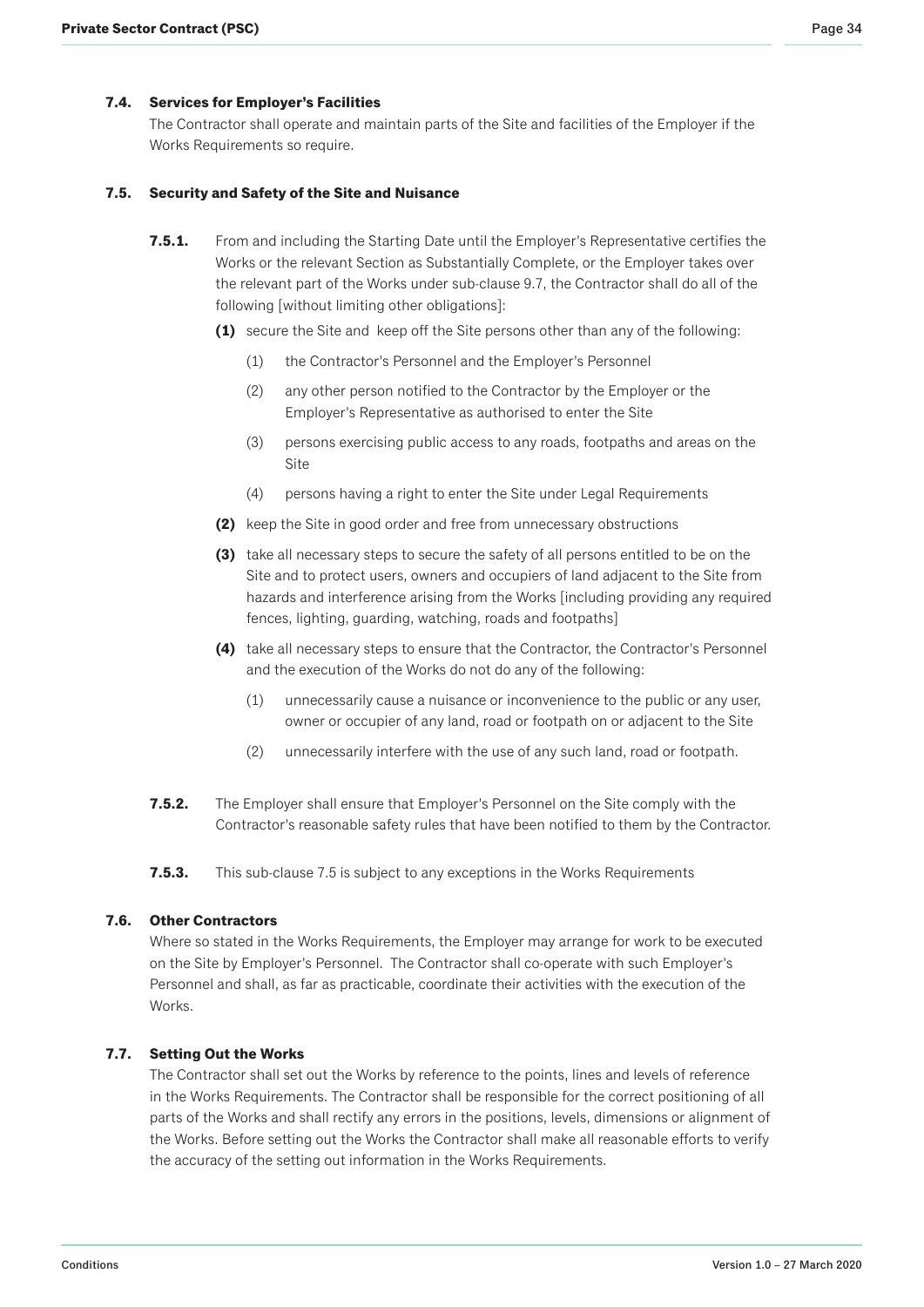# <span id="page-34-0"></span>**7.8. Archaeological Objects and Human Remains**

If any fossils, coins, antiquities, monuments or other items of value or of archaeological or geological interest or human remains are discovered on or adjacent to the Site unless the Works Requirements say otherwise, the Contractor shall not disturb them, but shall take all necessary steps to preserve them, and shall promptly notify the Employer's Representative [and comply with any instructions]. As between the parties, these items shall be the Employer's property.

# **7.9. Access and Facilities**

- **7.9.1.** Subject to the provisions of the Works Requirements, the Employer shall provide access, of a reasonable standard at a minimum, to the Site.
- **7.9.2.** Subject to sub-clause 7.9.1 and the Works Requirements:
	- **(1)** The Contractor shall be responsible for all access routes [once provided by the Employer or otherwise], and any required maintenance or upgrading of them, and any charges for use of them
	- **(2)** The Contractor shall provide all necessary signs for directions along access routes, and shall obtain any permission which may be required from the relevant authorities for the use of routes, signs and directions
- **7.9.3.** The Contractor shall also be responsible for obtaining any additional facilities, and for providing all power, water and other services it requires to perform the Contract.

### **7.10. Condition of Site on Completion**

As soon as practicable after the Works or any Section reaches Substantial Completion, the Contractor shall remove from the Site or Section Contractor's Things not required to perform the Contractor's remaining obligations, and leave the Site or Section in an orderly manner. At the end of the Defects Period, the Contractor shall remove from the Site any remaining Contractor's Things. In this sub-clause 7.10, Contractor's Things includes temporary works that have not become part of the Works.

### **7.11. Working Times**

The Contractor shall ensure that the Contractor's Personnel work on the Site only during the working times set out in the Works Requirements, if any, unless agreed otherwise with the Employer's Representative or there is imminent danger to safety or health or damage to the Works or other property.

### **7.12. Charges**

The Contractor shall pay any charges provided for in the Works Requirements for occupation of the Site or any part of it or other place, or in respect of operation or maintenance of Employer's facilities, or in respect of services, or otherwise. [The Employer may deduct the amount of charges from payments to the Contractor. Payment of charges does not excuse the Contractor from any of its obligations].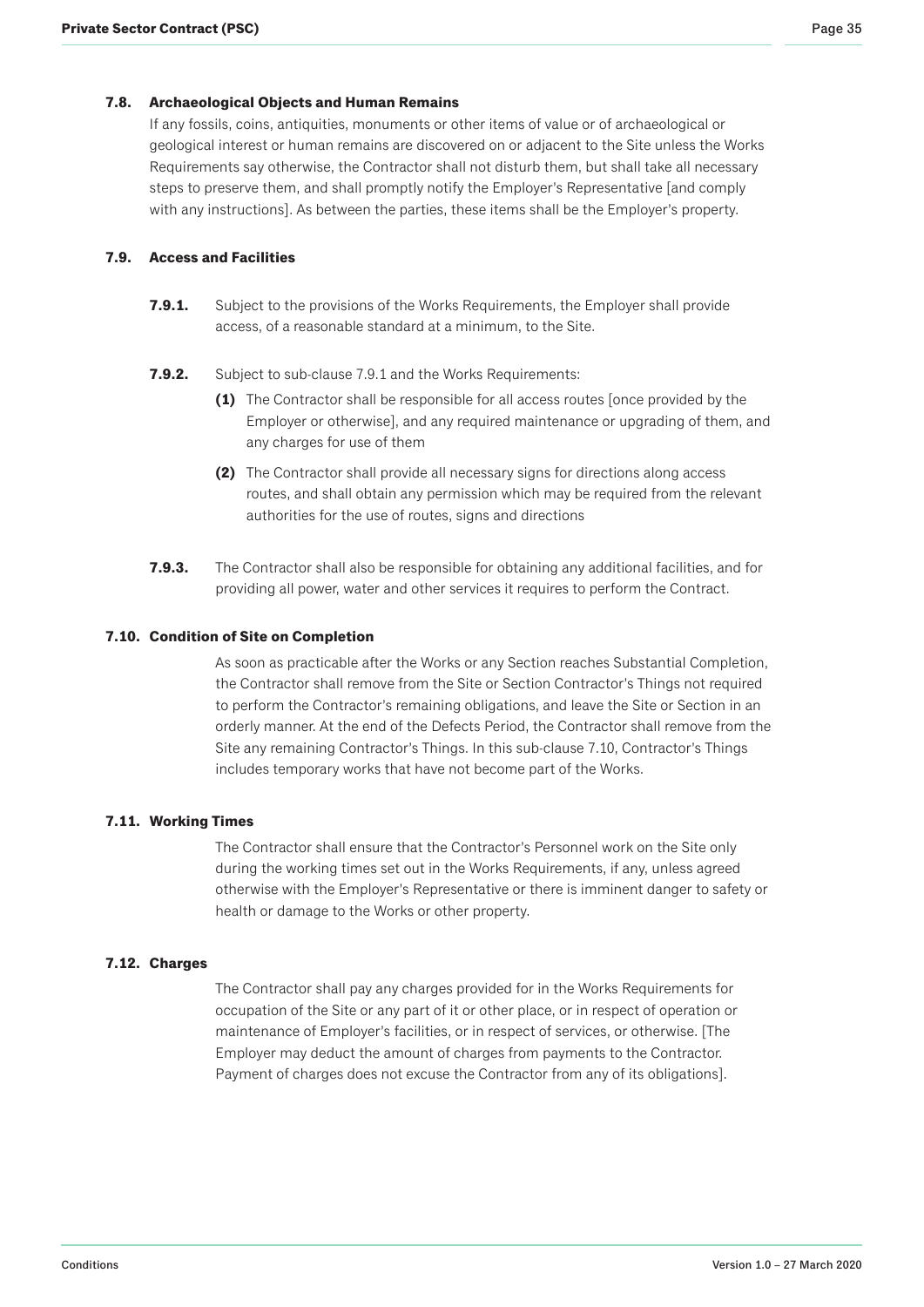# <span id="page-35-0"></span>**8. QUALITY, TESTING AND DEFECTS**

# **8.1. Employer's Obligations**

- **8.1.1.** The Employer shall be responsible for the design of the Works, other than any part of the Works required to be designed by the Contractor or any Named or Novated Specialist.
- **8.1.2.** The Employer shall be responsible for the integration and coordination of the design of the Works. The Employer shall identify in the Schedule, Part 1F(3) the scope and extent of design responsibility of any Named or Novated Specialist.
- **8.1.3.** The Employer shall provide to the Contractor such design information, including criteria and parameters, as may be necessary to enable the Contractor to comply with the Contract.
- **8.1.4.** All materials and goods supplied by the Employer shall be fit for the purpose for which they are to be used in the Works. The basis and manner in which such materials and goods are to be supplied shall be specified in the Works Requirements.

### **8.2. Contractor's Obligations**

- **8.2.1.** The Contractor shall execute and complete the Works in accordance with all the requirements in, and reasonably inferred from, the Contract in a proper and workmanlike manner and using good practice.
- **8.2.2.** The Contractor shall design any part of the Works listed as its responsibility in the Schedule, Part 1B, and specified in the Works Requirements. The Contractor shall be responsible for any design carried out by a Named or Novated Specialist in compliance with sub-clause 8.1.2. The Contractor shall have no responsibility for any design carried out by a Nominated Specialist; however, the Contractor shall obtain, and give to the Employer, any collateral warranty from a Nominated Specialist where so stated in the Schedule, Part 1F (1)
- **8.2.3.** The Contractor shall design and provide any temporary works necessary for the completion of the Works.
- **8.2.4.** Design carried out by the Contractor shall be undertaken with the skill, care and diligence reasonably to be expected of a person with the qualifications and experience to perform such service.
- **8.2.5.** All Works Items provided by the Contractor for incorporation in the Works shall comply with the Contract and Legal Requirements and shall be of good quality and, unless the Contract provides otherwise, new. They shall also be fit for the purpose for which they are to be used in the Works.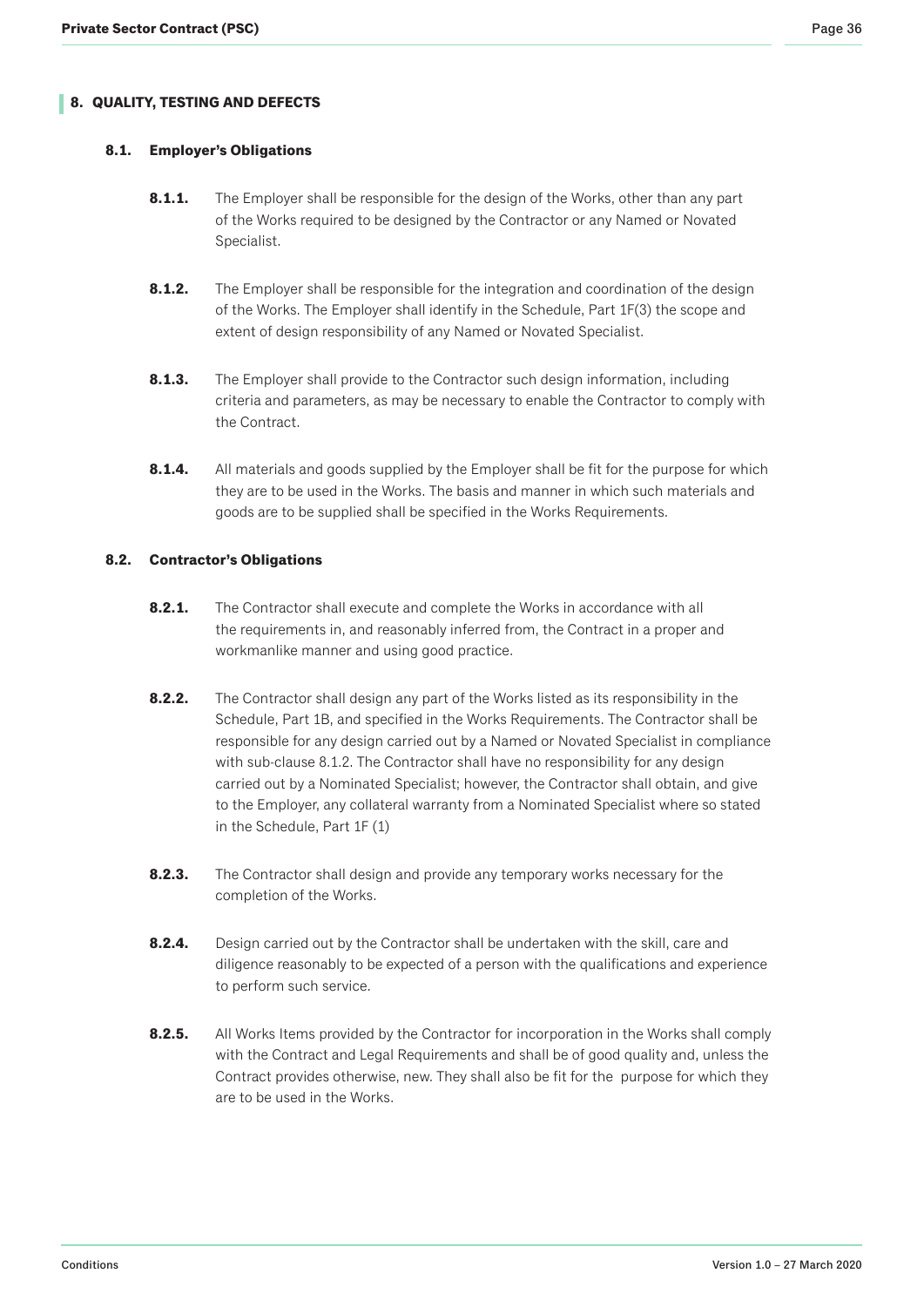## <span id="page-36-0"></span>**8.3. Quality Assurance**

The Contractor shall establish and implement quality assurance procedures as required by the Works Requirements, including procedures for establishing quality assurance systems for itself and Subcontractors. The quality assurance procedures shall be reflected in appropriate quality plans submitted to the Employer's Representative. The Contractor shall give the Employer's Representative copies of all reports prepared in accordance with the Contractor's quality assurance procedures. The Employer's Representative may monitor, spot check and audit the Contractor's quality assurance procedures.

## **8.4. Inspection**

- **8.4.1.** The Contractor shall ensure that the Employer's Representative, Assigned Certifier, and anyone authorised by the Employer's Representative, is able at all reasonable times to have access to all places where the Works are being executed [whether or not at the Site] and any place where any Works Items are produced, stored, extracted or prepared, or any other obligation of the Contractor under the Contract is being performed, and are able there to inspect, test, observe and examine all such items and activities.
- **8.4.2.** The Contractor shall promptly give the Employer's Representative and the Assigned Certifier all particulars the Employer's Representative and the Assigned Certifier requests about the mode, place and time of manufacture, the source of supply and the performance capabilities of Works Items and any related information, including any test certificates that the Contract provides for.
- 8.4.3. The Contractor shall notify the Employer's Representative and the Assigned Certifier before any Works Item is covered or any Works Item that is to be inspected is packed or made impossible or difficult to inspect, in either case giving the Employer's Representative, and any person authorised by the Employer's Representative, a reasonable opportunity to inspect the Works Item.

#### **8.5. Tests**

- **8.5.1.** The Contractor shall supply all Contractor's Things, documents, information, suitably qualified and experienced personnel, power, consumables and instruments required to carry out tests that the Contract requires the Contractor to do [both before and after Substantial Completion]. The Contractor shall agree with the Employer's Representative and the Assigned Certifier the time and place for these tests. The Employer's Representative, and others authorised by the Employer, may attend and observe the tests, and the Contractor shall facilitate their attendance and observation. Regardless of whether any Employer's Personnel attends, the Contractor shall promptly give the Employer's Representative a certified report of the result of every test.
- **8.5.2.** If a test is failed, the Contractor may elect to repeat the test, or the Employer's Representative may require that the test be repeated. The Contractor shall, on request, pay the Employer any costs the Employer reasonably incurs as a result of any re-testing.
- **8.5.3.** If the Contractor rectifies a Defect, it shall repeat any relevant test the Contract specifies for the relevant Works Item, if the Employer's Representative so directs.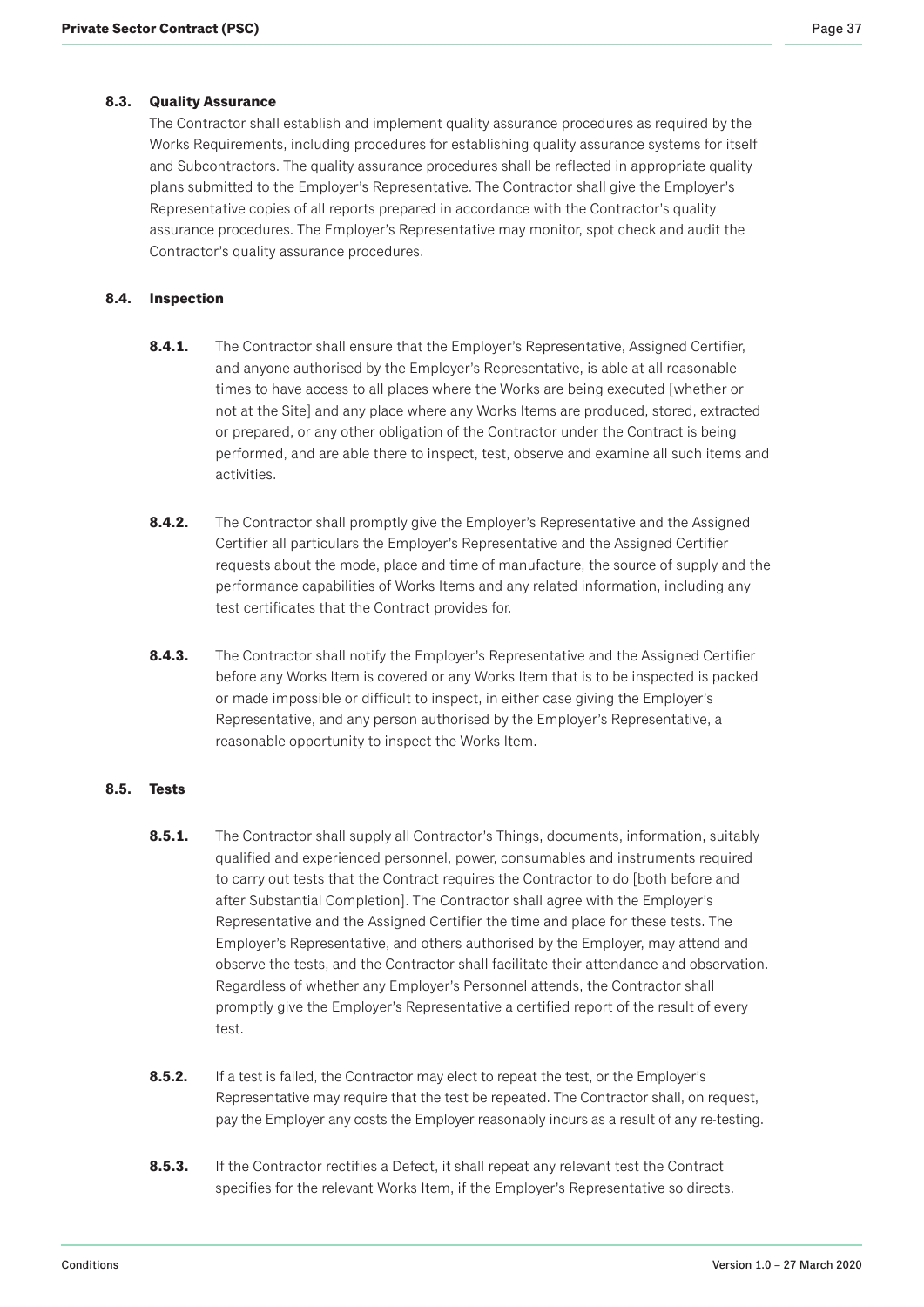### <span id="page-37-0"></span>**8.6. Defects**

- **8.6.1.** The Employer's Representative may direct the Contractor to search for a Defect or suspected Defect or its cause. This may include uncovering, dismantling, re-covering and re-erecting work, providing facilities for tests, testing and inspecting. If, through searching or otherwise, the Contractor discovers a Defect, the Contractor shall notify the Employer's Representative as soon as practicable.
- **8.6.2.** If, through notification or otherwise, the Employer's Representative becomes aware of a Defect, the Employer's Representative may direct the Contractor to do any of the following [or any combination of them]:
	- **(1)** to remove the Works Item with the Defect from the Site
	- **(2)** to demolish the Works Item with the Defect, if incorporated in the Works
	- **(3)** to reconstruct, replace or correct the Works Item with the Defect
	- **(4)** not to deliver the Works Item with the Defect to the Site.
- **8.6.3.** The Contractor shall comply with any direction under this sub-clause 8.6 within the reasonable times, if any, the Employer's Representative directs. If the Contractor fails to begin the work required to comply with the direction within the reasonable time directed, if any, or if none, to complete it as soon as practicable, the Employer may have the work done by others and the Contractor shall, on request, pay the Employer its cost of doing so.
- **8.6.4.** Alternatively, the Employer may accept the defect, either in whole or in part and subject to a possible change in the Works Requirements, and shall do so where the cost of remedying the defect is grossly disproportionate to the impact of the defect. Where the defect is accepted the Contract Sum shall be reduced by the amount that, in the opinion of the Employer's Representative, is the resulting decrease in the value of the Works to the Employer.
- **8.6.5.** If a Defect deprives the Employer of substantially the whole benefit of the Works or any Section or other material part of the Works, the Employer's Representative may reject the Works or the relevant part of the Works (as the case may be) and [without limiting the Employer's other rights], the Contractor shall pay the Employer all sums the Employer has paid the Contractor for the Works or the relevant part, together with the Employer's financing costs and the cost of dismantling and removing the Works, clearing the site and returning the Works Items to the Contractor.
- **8.6.6.** The Employer's Representative may give a direction under this sub-clause 8.6 at any time before the Defects Certificate is issued. [The Contractor shall not be entitled to any adjustment to the Contract Sum or extension of time because of a direction given to deal with, or as a result of, a Defect or any other breach of the Contract by the Contractor.]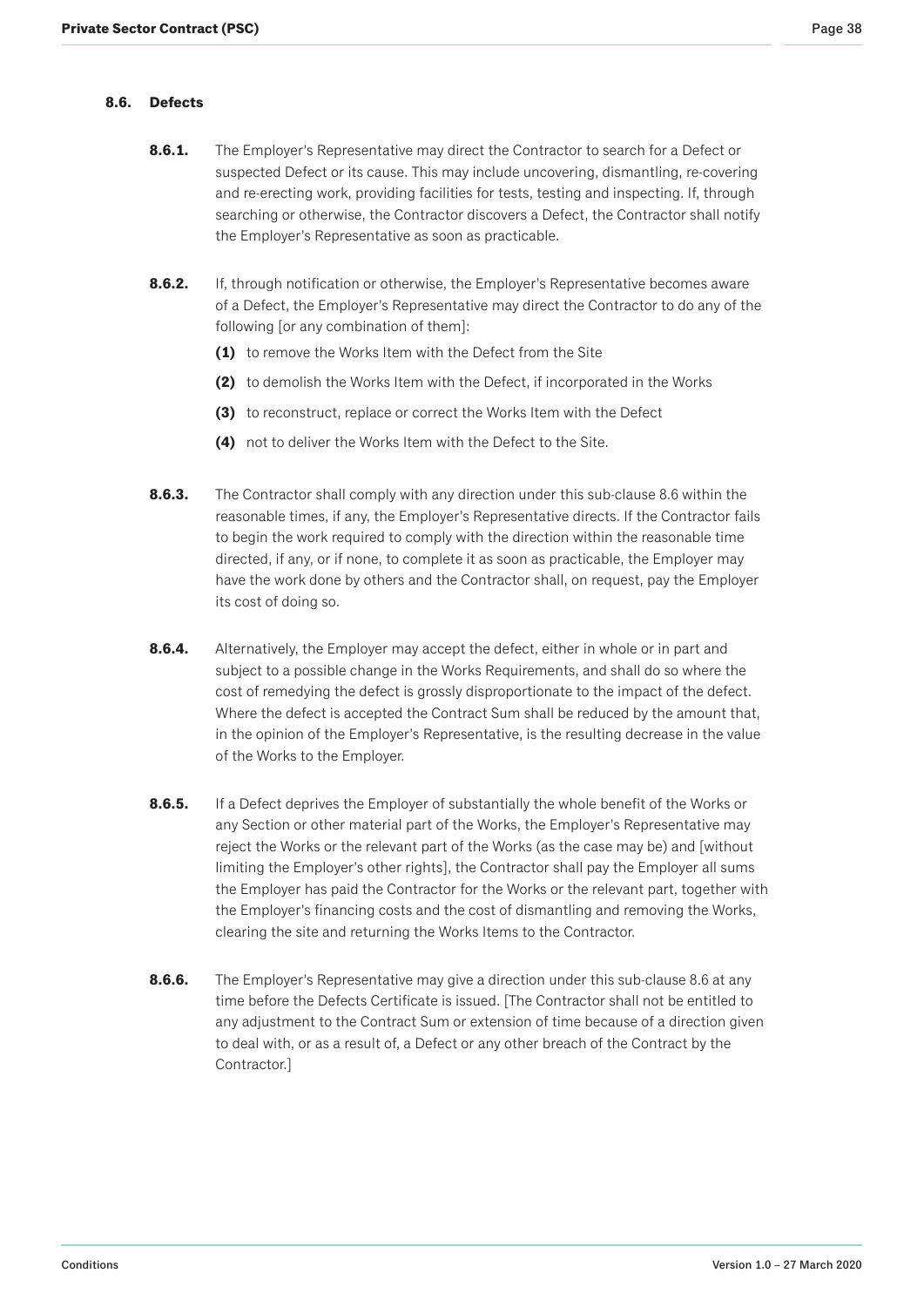# <span id="page-38-0"></span>**8.7. Defects Period**

- **8.7.1.** As soon as practicable after Substantial Completion of the Works or any Section, the Contractor shall complete any outstanding work and rectify any Defects that the Employer's Representative directs before the end of the Defects Period. In doing so, and in doing any tests after Substantial Completion, the Contractor shall cause as little disruption as possible to occupants and users of the Works.
- **8.7.2.** The Employer's Representative shall prepare and issue a final list of Defects to the Contractor at least 28 days prior to the expiry of the Defects Period. That list shall include all defects then patent on the basis that any other defects, other than latent defects, have been accepted by the Employer's Representative. The Contractor shall promptly rectify the Defects so listed.
- **8.7.3.** The Employer's Representative may [without limiting the Employer's other rights] make an appropriate extension to the Defects Period where:
	- **(1)** Defects remain unrectified at the end of the Defects Period, or
	- **(2)** work remains outstanding at the end of the Defects Period, or
	- **(3)** the Contractor has completed significant work or rectified a major Defect after Substantial Completion of the Works, or relevant Section, and before the end of the Defects Period.

The extension to the Defects Period shall only apply to the work giving rise to the extension. The Defects Period for all other purposes shall be the period stated in the Schedule Part 1I.

The Employer's Representative shall, at the time that the Defects Period would have ended without this extension, issue an interim payment certificate making an appropriate reduction in retention, and the Contractor shall be entitled to invoice the Employer for that amount.

### **8.8. Defects Certificate**

The Employer's Representative shall issue the Defects Certificate to the Contractor and the Employer within 20 working days after the end of the Defects Period. [Nothing in this clause 8, nor any exercise or non-exercise by the Employer or the Employer's Representative of their rights under this clause 8, nor the Defects Certificate, relieves the Contractor of any obligation, except to the extent that a Defect is accepted under sub-clauses 8.6.4 or 8.7.2.]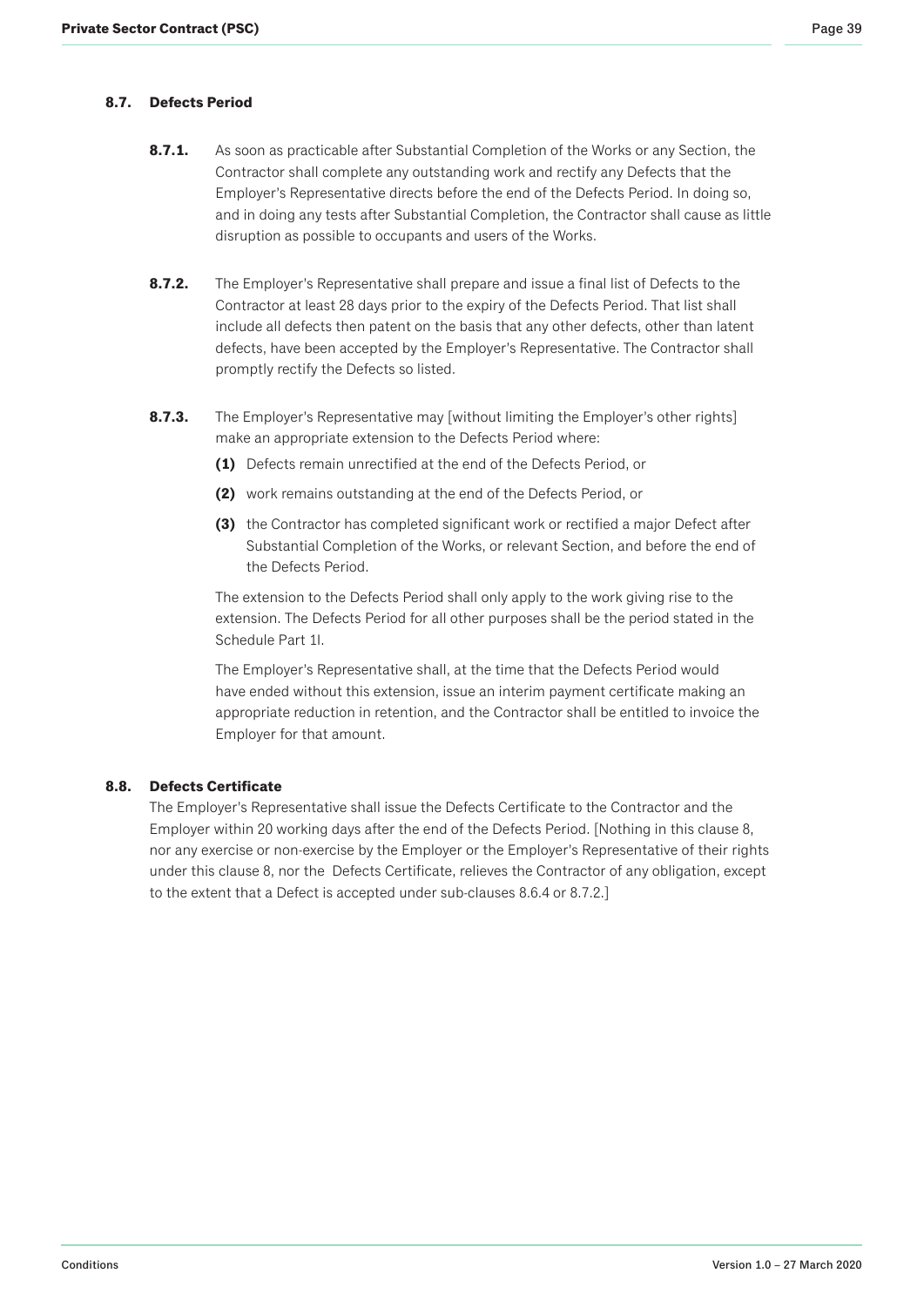# <span id="page-39-0"></span>**9.1. Starting Date**

- **9.1.1.** The Contractor shall set the Starting Date, giving the Employer's Representative at least 15 working days notice, or any shorter period the Employer's Representative may agree, or any different period stated in the Works Requirements. The Starting Date shall, unless otherwise stated in the Works Requirements, be no more than 20 working days after the Contract Date.
- **9.1.2.** Before the Starting Date [unless already given by the Contractor before the Contract Date, for example in response to a letter of intent] the Contractor shall give the Employer all of the following, all executed, as relevant, by the relevant persons:
	- **(1)** the Agreement
	- **(2)** a performance bond, if required by the Contract
	- **(3)** a parent company guarantee, if required by the Contract
	- **(4)** if the Works Requirements state that the Contractor or the Contractor's nominee is to be appointed as project supervisor for the construction stage, the required appointment, and the developed safety and health plan required by the Construction Regulations
	- **(5)** evidence that the insurances required by the Contract are in effect
	- **(6)** any collateral warranties required by the Contract. However, collateral warranties may be given on such later date as the Employer's Representative may agree, or if the person required to give the collateral warranty has not yet been appointed by the Contractor, the collateral warranty shall be provided as soon as is practicable after such appointment and in any case before such person commences any work in connection with the Works.
- **9.1.3.** On the Starting Date, the Contractor shall start to execute the Works on the Site. The Contractor shall, unless the Employer's Representative directs otherwise, proceed regularly and diligently in order to achieve Substantial Completion of the Works and each Section by its Date for Substantial Completion.

### **9.2. Suspension**

- **9.2.1.** The Employer's Representative may at any time direct the Contractor to suspend all or part of the work under the Contract. The Contractor shall comply with the direction and, during suspension, shall protect, store and secure the affected Works Items against deterioration, loss and damage and maintain the Insurances.
- **9.2.2.** After a suspension under clause 9.2.1, the Contractor shall resume work when so directed by the Employer's Representative. When a direction to resume is given, the Contractor and the Employer's Representative shall jointly examine the Works and Works Items affected by the suspension. If the Contractor is entitled to an adjustment of the Contract Sum or an extension of time because of the suspension, the Contractor's cost of rectifying any deterioration in or loss of the Works or Work Items that the Contractor could not have avoided shall be included in the determination of the adjustment, and any resulting delay shall be taken into account in determining the extension.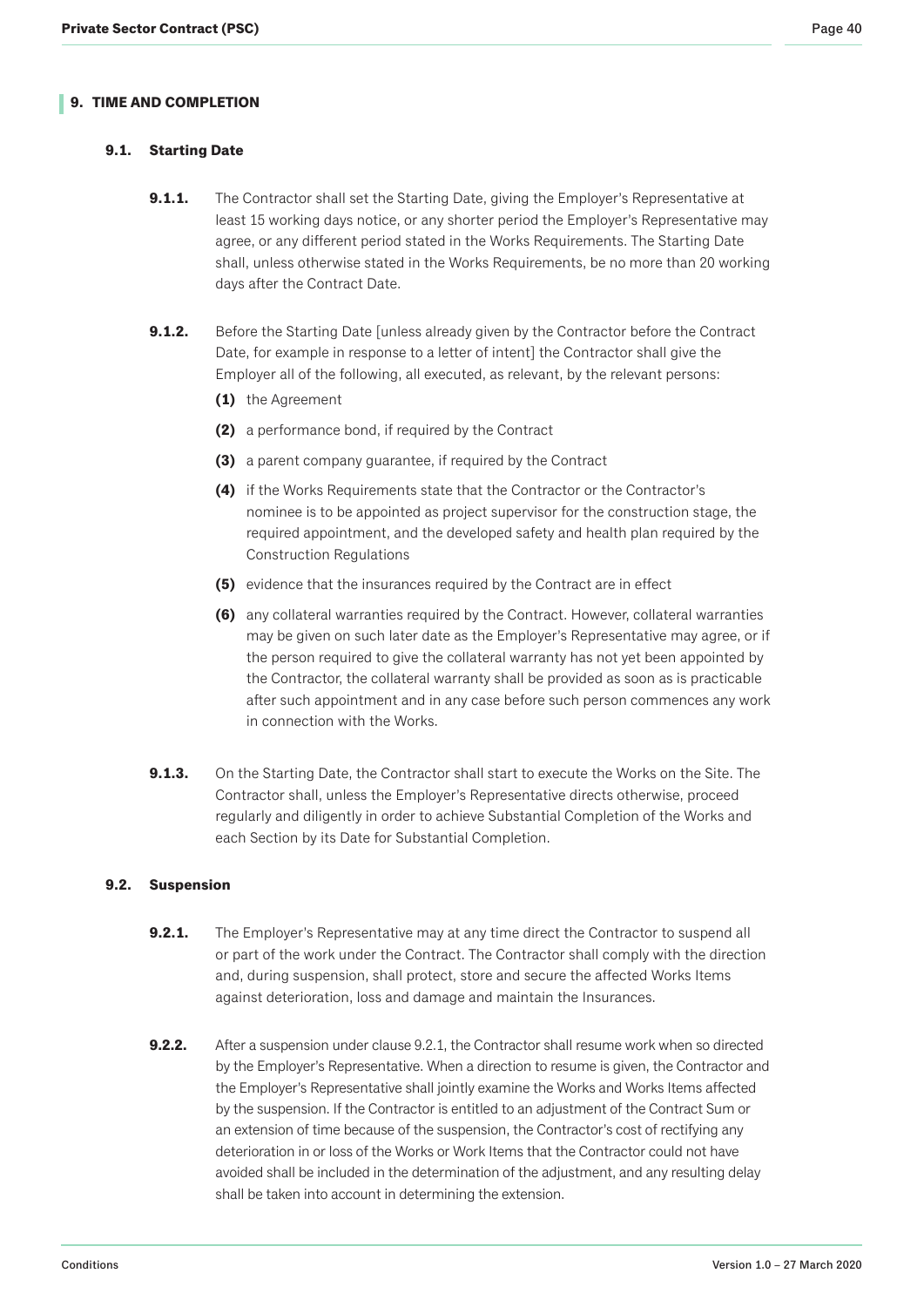- <span id="page-40-0"></span>**9.2.3.** If a suspension, that did not result from a breach of the Contractor's obligations, has continued for more than 30 days, the Contractor may request the Employer's Representative's permission to proceed. If the Employer's Representative does not give permission within 14 days after being requested to do so, the Contractor may, by giving notice to the Employer's Representative
	- **(1)** if the suspension affects part of the Works, treat the suspension as a Change Order to omit that part of the Works or

**(2)** if the suspension affects the whole of the Works, give notice to terminate the Contractor's obligation to complete the Works under the Contract.

### **9.3. Delay and Extension of Time**

- **9.3.1.** If the Contractor becomes aware that work under the Contract is being or is likely to be delayed for any reason, it shall as soon as practicable notify the Employer's Representative of the delay and its cause. In addition, the Contractor shall promptly give any further information about the delay the Employer's Representative directs.
- **9.3.2.** Where the Contractor seeks an extension of time on the basis Substantial Completion of the Works or any Section has been, is being or will be delayed beyond the Date for Substantial Completion by a Delay Event, the Contractor and the Employer's Representative shall follow the procedure in clause 10.
- **9.3.3.** The Employer's Representative may, at any time, revise a determination of an extension to the Date for Substantial Completion of the Works or any Section, but shall not bring those dates forward except by agreement with the Contractor under sub-clause 9.5 when work has been omitted.

### **9.4. Not Used**

### **9.5. Omissions and Reduction of Time**

If a Change Order omits any of the Works, and the omission will result, or has resulted, in a reduction of the time required to complete the Works or any Section, the Date for Substantial Completion shall be reduced by any amount agreed between the Employer's Representative and the Contractor. [If there is no agreement, there shall be no reduction.]

### **9.6. Substantial Completion**

- **9.6.1.** The Contractor shall achieve Substantial Completion of the Works and each Section by its Date for Substantial Completion.
- **9.6.2.** Within 20 working days after receiving the Contractor's request to certify Substantial Completion of the Works or a Section, the Employer's Representative shall give to the Contractor and the Employer
	- **(1)** a certificate stating the date that Substantial Completion occurred or
	- **(2)** the reasons for not issuing the certificate.

The certificate may include a list of Defects and any outstanding work [but nothing in the certificate, including the failure to list any Defect, relieves the Contractor of any obligations].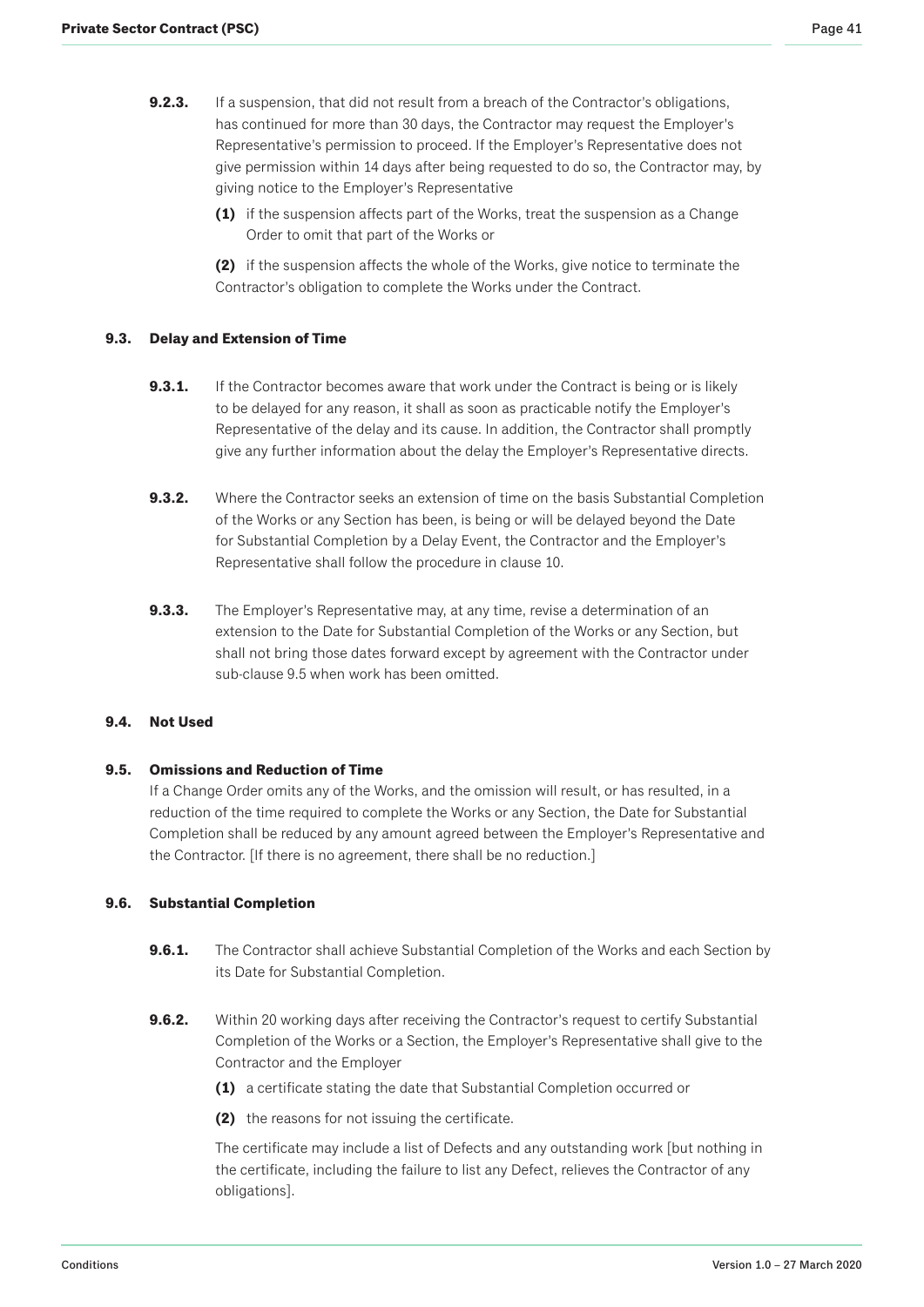# <span id="page-41-0"></span>**9.7. Taking Over Part of the Works**

- **9.7.1.** The Employer may take over part of the Works before Substantial Completion of the Works or any Section including the part, provided that the Employer's Representative first issues a notice to the Contractor at least 5 working days before the Employer intends to take over the part, the notice stating all of the following:
	- **(1)** the part to be taken over by the Employer
	- **(2)** any work remaining to be completed in that part
	- **(3)** the value, when it gets to Substantial Completion, of the part to be taken over and the proportion of the Contract Sum that this value represents
	- **(4)** the date the part will be taken over.
- **9.7.2.** The Contractor shall have no liability for delay in completing the part to be taken over occurring after the date stated in the notice. The rate of liquidated damages for delay in achieving Substantial Completion of the Works and any relevant Section shall reduce by a fraction equal to the fraction of the Contract Sum represented by the Contract value of the part of the Works taken over, as certified by the Employer's Representative. The retention amount to be withheld under sub-clause 11.3 from interim payments until Substantial Completion shall reduce by the same fraction.

### **9.8. Liquidated Damages**

- **9.8.1.** If the Works do not reach Substantial Completion by the Date for Substantial Completion of the Works, the Contractor shall pay the Employer [and the Employer may deduct from payments to the Contractor] liquidated damages calculated at the rate stated in the Schedule, part 1G, for the period from the Date for Substantial Completion of the Works to the date of substantial completion of the Works.
- **9.8.2.** If a Section does not reach Substantial Completion by its Date for Substantial Completion, the Contractor shall pay to the Employer liquidated damages calculated at the rate stated in the Schedule for the period from the Date for Substantial Completion of the Section to the date of substantial completion of the Section (or, if earlier and if the Schedule states a rate of liquidated damages for the Works, to the Date for Substantial Completion of the Works).
- **9.8.3.** In this sub-clause 9.8 date of substantial completion means the date certified by the Employer's Representative that the Works or Section reached Substantial Completion.
- **9.8.4.** The entitlement to receive the benefit of liquidated damages under sub-clauses 9.8.1 and 9.8.2, is subject to the Employer's Representative certifying that the delay to which the liquidated damages apply is the Contractor's liability under the Contract.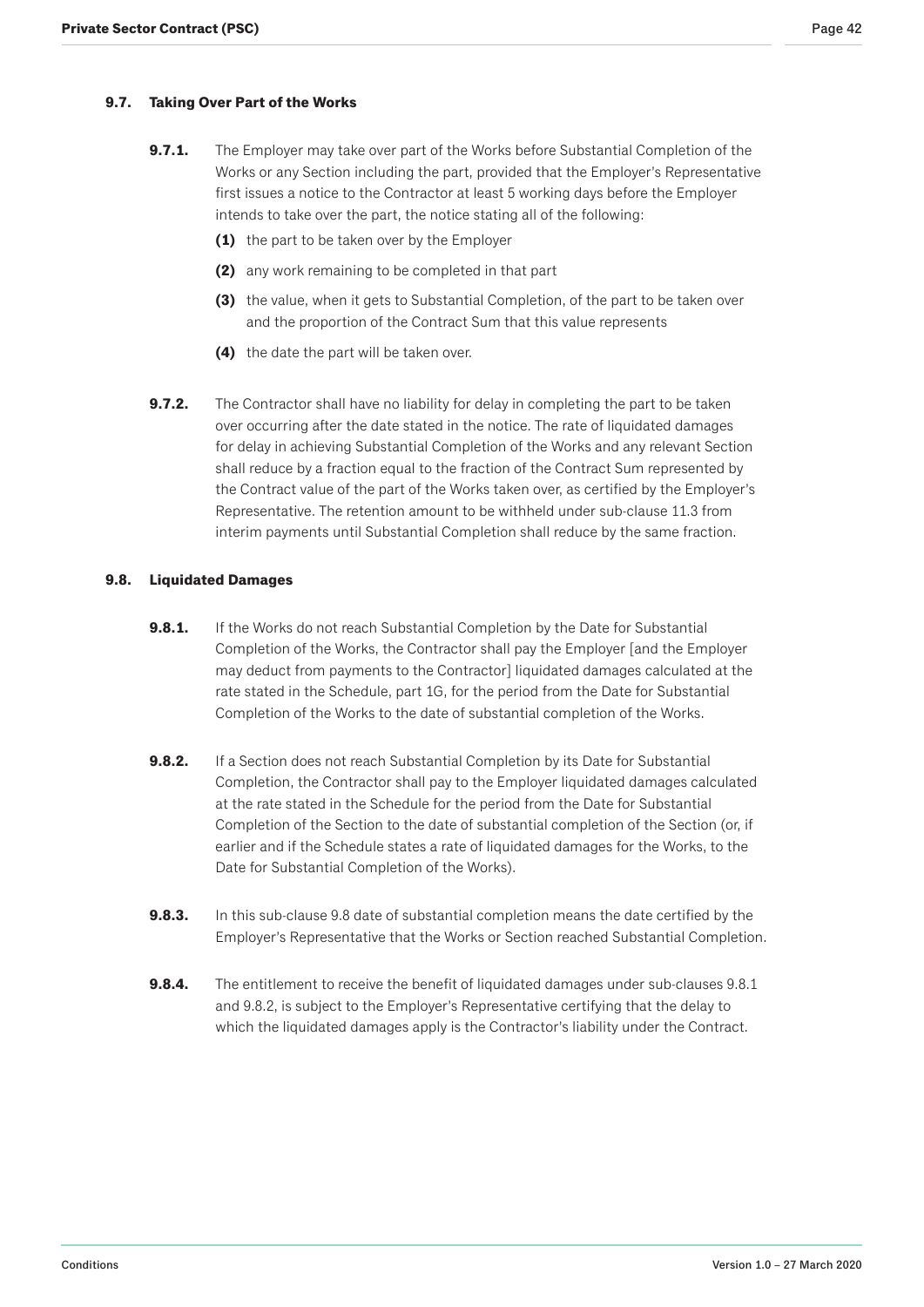# <span id="page-42-0"></span>**10. CLAIMS AND ADJUSTMENTS**

### **10.1. Compensation Event**

- **10.1.1.** Subject to and in accordance with this sub-clause 10.1, if a Compensation Event occurs the Contract Sum shall be adjusted [upward or downward] by the amount provided in sub-clause 10.6. However, if the adjustment is an increase it shall only take effect to the extent that all of the following apply to the Compensation Event:
	- **(1)** The Compensation Event is not a result of the Contractor's or Contractor's Personnel's act or omission or the Contractor's breach of the Contract
	- **(2)** The Contractor makes all reasonable efforts to avoid and minimise the adverse effects of the Compensation Event
	- **(3)** The Contractor has complied with this clause 10 in full [including giving notices within the time required]
	- **(4)** The Contract does not provide otherwise.
- **10.1.2.** The Contractor's sole remedies for a Compensation Event shall be those stated in the Contract.

### **10.2. Adjustments of Contract Sum due to Change in Quantities or Prime Cost Sum**

- **10.2.1.** Either party may seek a remeasure of the Bill of Quantities in relation to a specific item, or items, to establish if there is a discrepancy between what is measured or described in the Bill of Quantities and what has been executed in compliance with the Works Requirements.
- **10.2.2.** The Contract Sum shall be adjusted to take account of any discrepancy established under this clause 10.2 provided the discrepancy is found to exceed €500.
- **10.2.3.** Where an item to be remeasured is linked to another item, or items, such that an adjustment in one necessarily gives rise to an adjustment in the other item or items, then all such items shall be included in the remeasure.
- **10.2.4.** Where the remeasure is requested by the Contractor, and no discrepancy is established, the Employer's cost of having the remeasure done shall be paid by the Contractor.
- **10.2.5.** The use of Prime Cost Sums, included in the Contract for the payment of Nominated Specialists, shall be as directed by the Employer's Representative. Where the amount expended in relation to a Prime Cost Sum differs from what is provided in the Contract, the Contract Sum shall be adjusted accordingly taking account of any associated add-on items in the Bill of Quantities.
- **10.2.6.** The notice requirements of clause 10.3 and clause 10.9 do not apply to a remeasure sought under this clause 10.2 or any adjustment under sub-clause 10.2.5. However, the Contractor may only seek a remeasure for a Bill of Quantities item within 42 days of completion of that item; in the absence of such a request, once that time period has passed the Contractor shall have no entitlement under this clause 10.2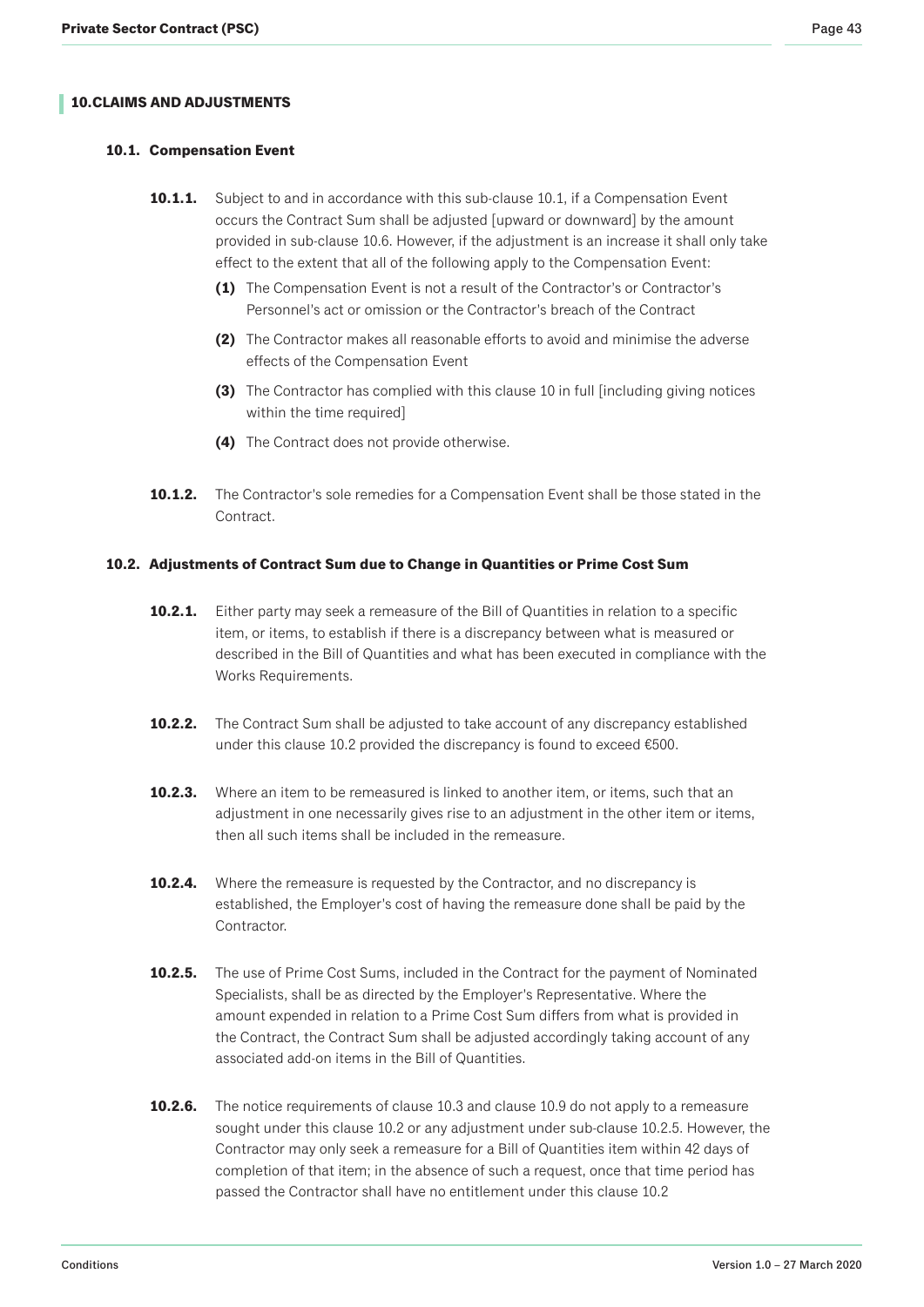# <span id="page-43-0"></span>**10.3. Contractor Claims**

- **10.3.1.** If the Contractor considers that under the Contract there should be an extension of time or an adjustment to the Contract Sum, or that it has any other entitlement under or in connection with the Contract, the Contractor shall, as soon as practicable and in any event within 20 working days after it became aware, or should have become aware (whichever is the earlier), of something that could result in such an entitlement, give notice of this to the Employer's Representative. The notice must be given according to sub-clause 4.14 and prominently state that it is being given under sub-clause 10.3 of the Contract. Within a further 20 working days after giving the notice, the Contractor shall give the Employer's Representative details of all of the following:
	- **(1)** all relevant facts about the claim
	- **(2)** a detailed calculation and, so far as practicable, a proposal, based on that calculation, of any adjustment to be made to the Contract Sum and of the amount of any other entitlement claimed by the Contractor
	- **(3)** if the Contractor considers that there should be an extension of time, the information required under sub-clause 9.3, and a proposal for the extension to the Date for Substantial Completion of the Works and any affected Section.

The Contractor shall give any further information about the event or circumstance requested by the Employer's Representative.

- **10.3.2.** If the Contractor does not give notice in accordance with and within the time provided in this sub-clause 10.3, except where the Contractor has been required to and has given a proposal complying in full with sub-clause 10.4 [notwithstanding anything else in the Contract] the Contractor shall not be entitled to an increase to the Contract Sum or extension of time [and the Employer shall be released from all liability to the Contractor in connection with the matter].
- **10.3.3.** If the cause of the claim has a continuing effect, the Contractor shall update the information at monthly intervals
	- **(1)** stating the extension of time and adjustment to the Contract Sum claimed for delay and cost already incurred and
	- **(2)** so far as practicable, proposing a final adjustment to the Contract Sum and Date for Substantial Completion of the Works and any affected Section and
	- **(3)** providing any other information the Employer's Representative reasonably requires.
- **10.3.4.** The Contractor shall keep detailed contemporary records to substantiate any aspect of an event or circumstance about which it has given, or is entitled to give, notice under this sub-clause 10.3, and its resulting costs. These shall include any records the Employer's Representative directs the Contractor to keep. The Contractor shall give the records to the Employer's Representative if so directed.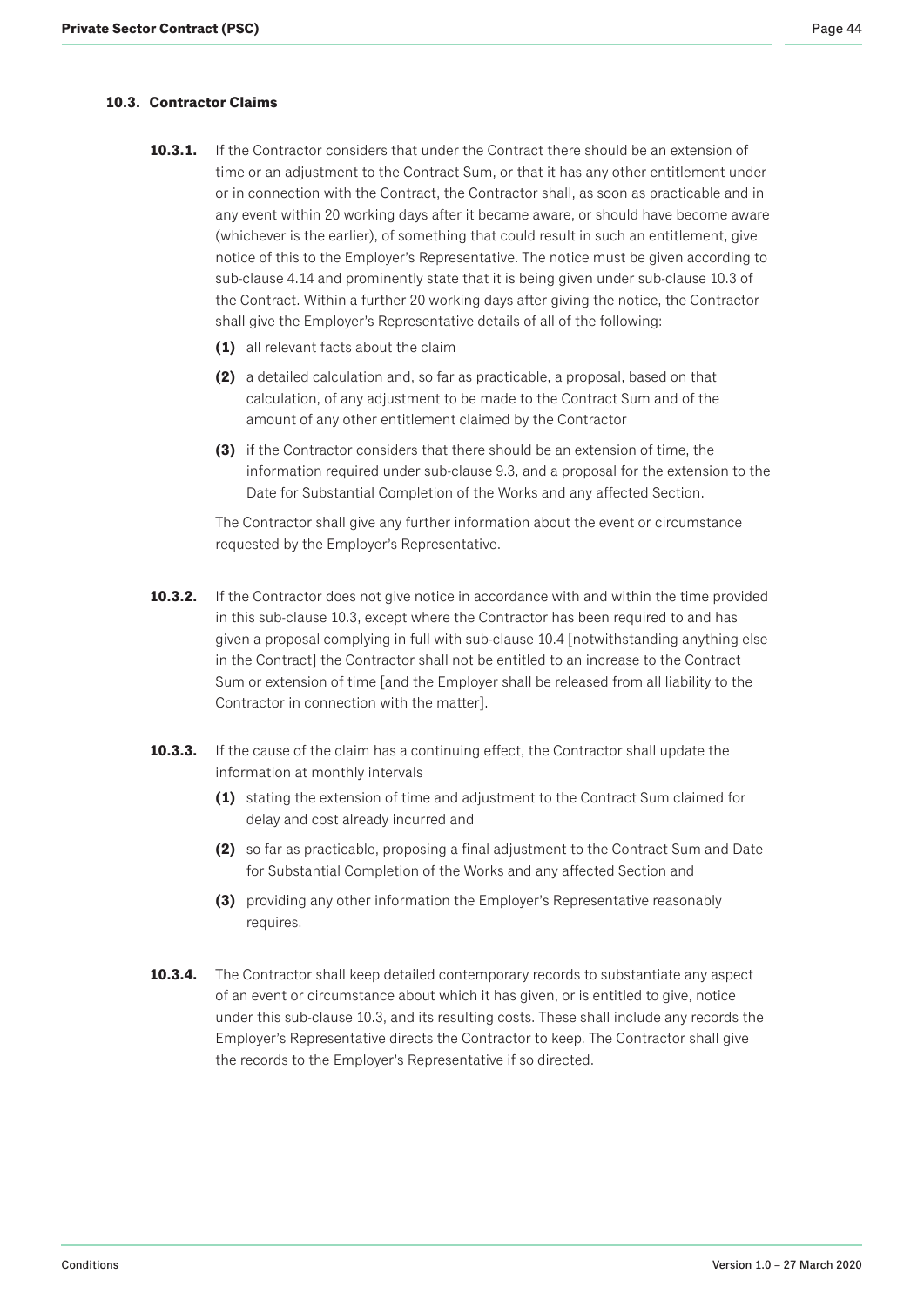<span id="page-44-0"></span>**10.3.5.** If the Contractor gives notice in accordance with this sub-clause 10.3 but fails to give the details required within the time stipulated, the entitlement of the Contractor, if any, shall be reduced by the extent to which the Employer has been prejudiced by the Contractor's failure to provide such details. After the period of 20 working days for the provision of such details has expired, the Employer's Representative may at any time demand that those details are provided within 10 working days of the demand. If the details are not provided within that period, the Contractor shall not be entitled to an increase in the Contract Sum or extension of time and the Employer shall be released from all liability to the Contractor in connection with the matter. Such a demand for details shall prominently state that it is being given under this sub-clause 10.3.5.

# **10.4. Proposed Instructions**

The Employer's Representative may direct the Contractor to make proposals for a proposed instruction. The Contractor shall not implement the proposed instruction unless and until the Employer's Representative has confirmed the instruction as given. Within 20 working days after the Employer's Representative directs the Contractor to make proposals, the Contractor shall give to the Employer's Representative all of the following:

- **(1)** a detailed calculation and proposal, based on the calculation, of any adjustment to the Contract Sum that would result from the proposed instruction
- **(2)** if the proposed instruction would cause a delay, the information required under sub-clause 9.3, and a proposal, based on that information for any extension to the Date for Substantial Completion of the Works and any affected Section
- **(3)** if the proposed instruction is to omit any of the Works, a revised programme and, if appropriate, a proposed earlier Date for Substantial Completion of the Works and any affected Section
- **(4)** any Contractor's Documents required in connection with the proposed instruction, or a timetable for them
- **(5)** details of any necessary changes to the Works Requirements or of design information required from the Employer.

### **10.5. Employer's Representative's Determination**

- **10.5.1.** If the Contractor has made a claim under sub-clause 10.3 or a or proposal under subclause 10.4, the Employer's Representative shall, within 20 working days of receiving it, do one of the following:
	- **(1)** direct the Contractor to give additional information or a revised proposal, in which case the Contractor shall do so within 10 working days and the Employer's Representative shall issue a determination in accordance with this sub-clause 10.5.1, within a further 10 working days. The Employer's Representative may not direct the Contractor to give additional information or a revised proposal after the expiry of the first 10 working days period.
	- **(2)** issue a determination saying whether the Contractor's proposal is agreed, and, if so, make any resulting adjustments to the Contract Sum, or extension to the Date for Substantial Completion of the Works and any affected Section
	- **(3)** issue a determination saying whether the claim is accepted in whole or in part, and, if so, make any resulting adjustments to the Contract Sum, or extension to the Date for Substantial Completion of the Works and any affected Section.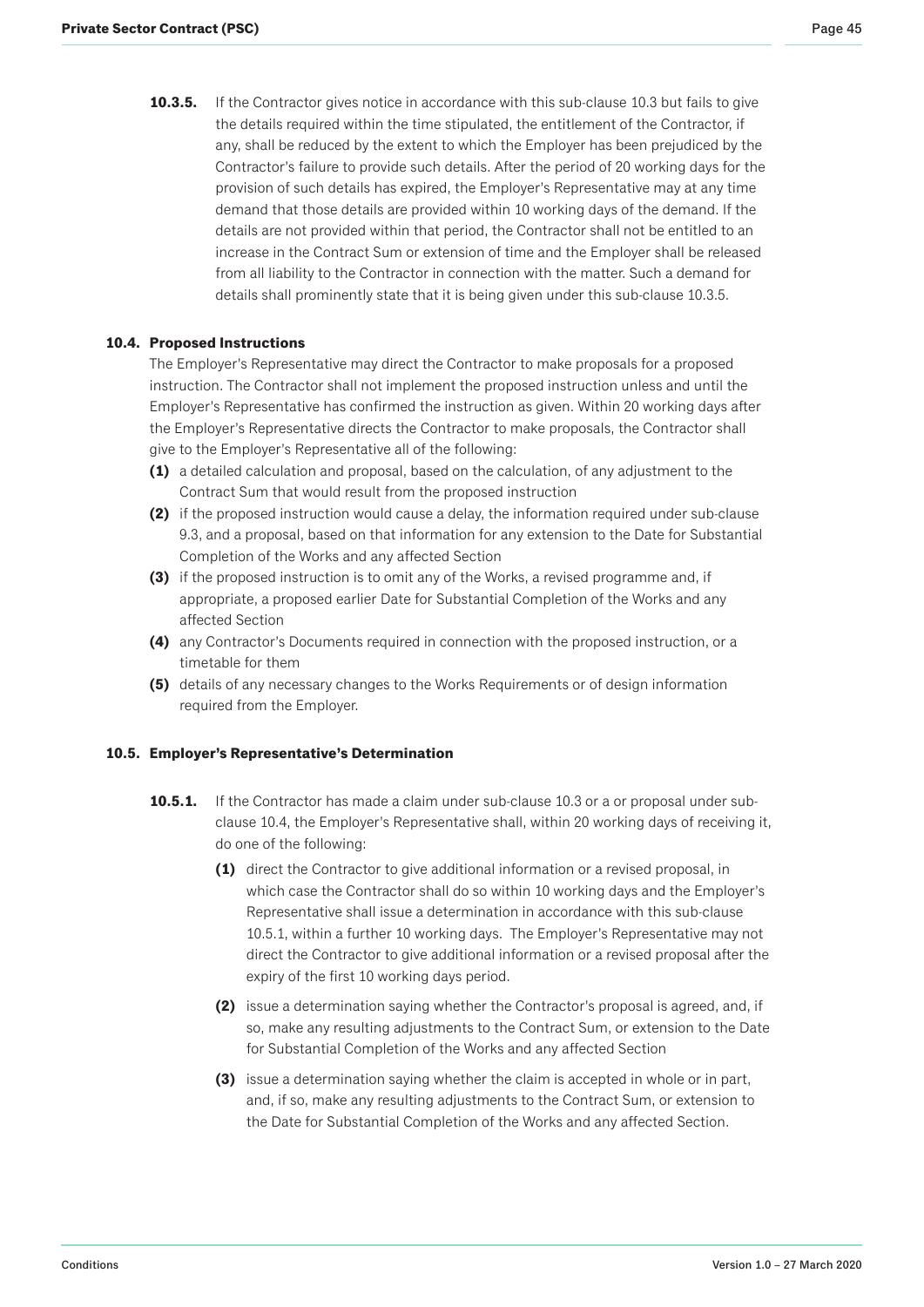- <span id="page-45-0"></span>**10.5.2.** The Employer's Representative may [but is not bound to] determine an extension of time for a Compensation Event that is a breach of the Contract by the Employer on its own initiative even if the Contractor has not made a claim or proposal under subclauses 10.3 or 10.4.
- **10.5.3.** If the Employer's Representative fails to take any of the actions in sub-clause 10.5.1 within a period of 20 working days or reply within 10 working days to the contractor as set out in clause 10.5.1(1), the Contractor may give notice thereafter to the Employer's Representative requiring it to make a determination on the claim or proposal within a period of 10 working days from the date of delivery of the Notice. Such Notice will be stated to be given under this sub-clause 10.5.3. If the Employer's Representative fails to provide its determination within the said 10 working days it will be deemed to have made a determination that the Contract Sum be adjusted and that an extension of time be granted in accordance with the Contractor's claim or proposal. The determination will be deemed to have been made on the last day of the said period of 10 working days
- **10.5.4.** A determination of the Employer's Representative notified to the Contractor and the Employer under sub-clause 10.5.1(3) or 10.5.2, or deemed to have been made under 10.5.3, shall be final and binding on the parties unless, within 28 days after receiving notice of the determination (or, if sub-clause 10.5.3 applies, within 28 days after the determination is taken to have been made), the Contractor or the Employer gives notice to the other referring the dispute for resolution under clause 13.
- **10.5.5.** Notice of an agreement under sub-clause 10.5.1(2) shall be final and binding on the parties unless, within 28 days after receiving the notice, either:
	- **(1)** the Contractor both (a) notifies the Employer's Representative and the Employer that the Contractor disagrees that the notice correctly records agreed terms and (b) gives notice to the Employer referring the dispute for resolution under clause 13 or
	- **(2)** the Employer both (a) notifies the Employer's Representative and the Contractor that the Employer does not agree with the terms notified by the Employer's Representative and (b) gives notice to the Contractor referring the dispute for resolution under clause 13.

# **10.6. Adjustments to the Contract Sum**

- **10.6.1.** Adjustments to the Contract Sum for a Compensation Event shall only be for the value of any additional, substituted, and omitted work required as a result of the Compensation Event under sub-clause 10.6.2 and any delay cost under sub-clause 10.7.
- **10.6.2.** Additional, substituted, and omitted work arising from a Compensation Event shall be valued by the Employer's Representative, following consultation with the Employer and the Contractor in an effort to reach agreement. If agreement is not reached the Employer's Representative shall make a determination as follows :
	- **(1)** If the Compensation Event requires additional, substituted or omitted work, similar to work for which there are rates in the Bill of Quantities, to be executed under similar conditions, the determination shall use those rates.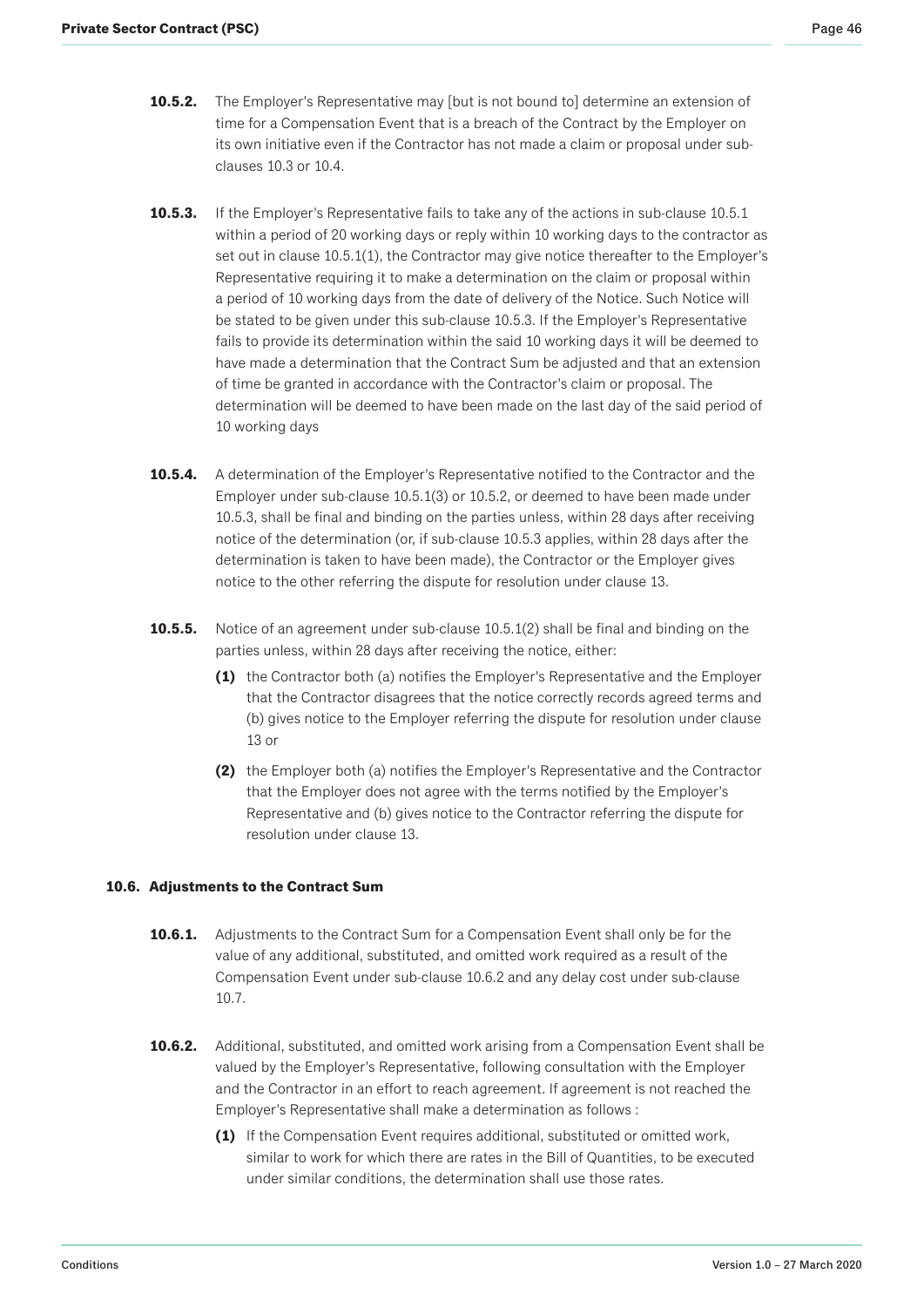- <span id="page-46-0"></span>**(2)** If the Compensation Event requires additional, substituted or omitted work that is not similar to work for which there are rates in the Bill of Quantities, or is not to be executed under similar conditions, the determination shall be on the basis of the rates in the Bill of Quantities when that is reasonable.
- **(3)** If the adjustment cannot be determined under the above rules, the Employer's Representative shall make a fair valuation. Any such valuation shall be based on rates for similar work in the locality, if available.

## **10.7. Delay Cost**

- **10.7.1.** If the Date for Substantial Completion of the Works has been extended because of a Compensation Event [and not otherwise], there shall be added to the Contract Sum an amount for delay cost, either (whichever it says in the Schedule, part 1K)
	- **(1)** for each Site Working Day for which the Date for Substantial Completion of the Works has been extended because of the Compensation Event, the daily rate of delay cost stated in the Schedule, part 2D or
	- **(2)** the expenses unavoidably incurred by the Contractor as a result of the delay to the Date for Substantial Completion of the Works caused by the Compensation Event in respect of which that date has been extended under the Contract. The Contractor will in addition be entitled to 10% of the expenses to compensate it fully for all entitlements by way of profit, loss of profit and contribution to off-site overheads
- **10.7.2.** If the Schedule states more than one rate for delay cost, the rate for the period when the delay occurred or delayed part of the Works shall be used. This shall be determined by the Employer's Representative.

### **10.8. Not Used**

### **10.9. Employer's Claims**

- **10.9.1.** If the Employer or the Employer's Representative considers that, under the Contract, there should be a reduction of the Contract Sum ( other than a reduction under clause 10.2), or that any amount is due to the Employer from the Contractor under the Contract, the Employer or the Employer's Representative shall, as soon as practicable and in any event within 20 working days after it became aware, or should have become aware (whichever is the earlier), of something that could result in such an entitlement, give notice of the event or circumstances to the other, and to the Contractor. The notice must be given according to sub-clause 4.14 and prominently state that it is being given under sub-clause 10.9 of the Contract. Within a further 20 working days after giving the notice, the Employer or the Employer's Representative shall give to the other and to the Contractor details of all of the following:
	- **(1)** all relevant facts about the claim
	- **(2)** a detailed calculation, and, so far as practicable, a proposal based on that calculation, of any adjustment to be made to the Contract Sum or any amount due by the Contractor to the Employer.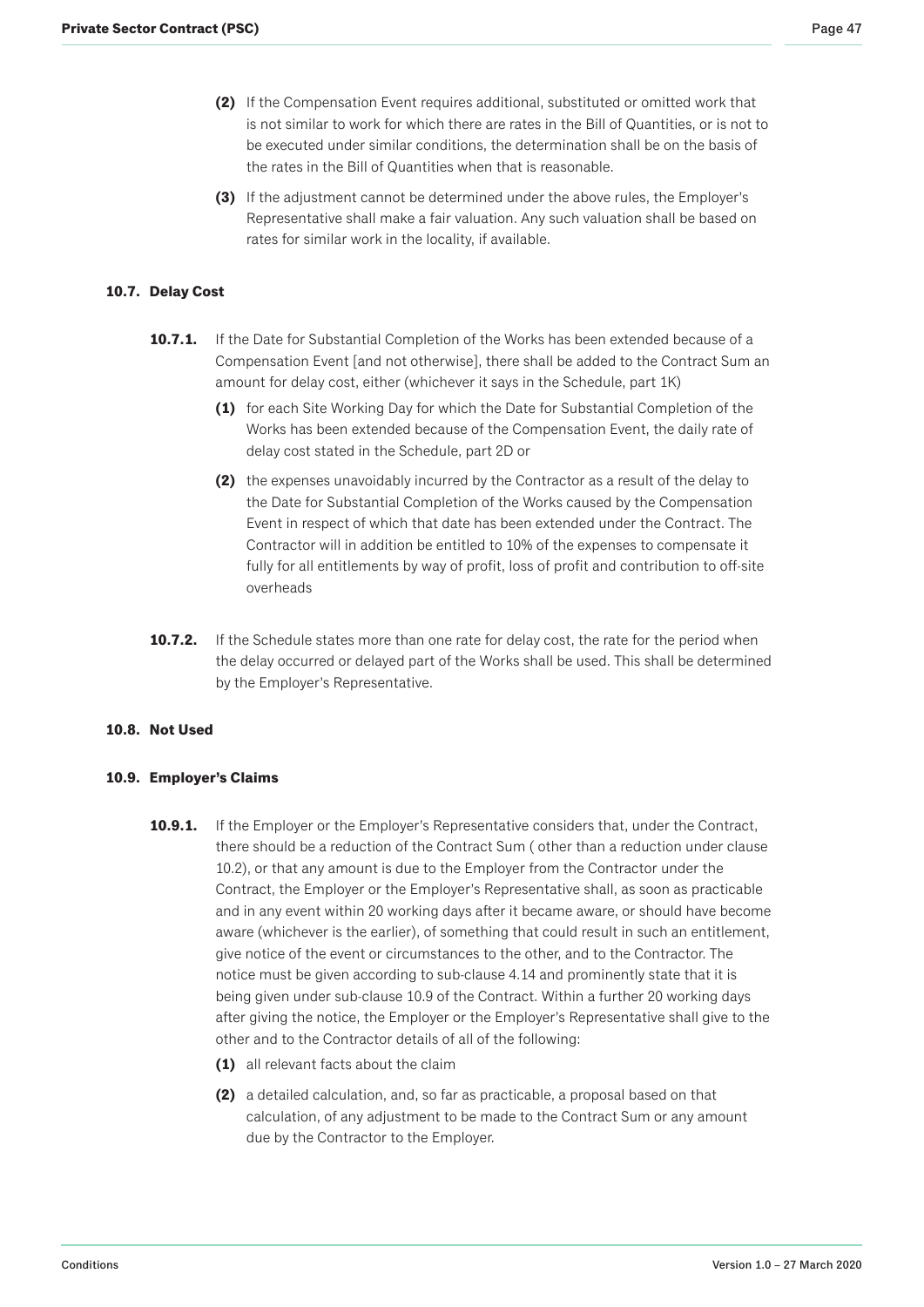- **10.9.2.** If the Employer or the Employer's Representative does not give notice in accordance with and within the time provided in this sub-clause 10.9, the Employer shall not be entitled to a decrease to the Contract Sum or any sum under the Contract [and the Contractor shall be released from all liability to the Employer in connection with the matter].
- **10.9.3.** The Contractor shall be entitled, within 20 working days of receipt of such notice and details, to give a response to the Employer's Representative. Within 20 working days after receiving the Contractor's response, or after the time for responding has elapsed, if the Contractor has not responded within that time, the Employer's Representative shall determine the matter in accordance with the Contract. If the determination is not made within the time provided, the Employer's Representative will be deemed to have disallowed the claim on the last day of the time period.
- **10.9.4.** A determination of the Employer's Representative under sub-clause 10.9.3 shall be final and binding on the parties unless, within 28 days after receiving notice of the determination or within 28 days of the date when the determination was deemed to be made, the Contractor or the Employer gives notice to the other referring the dispute for resolution under clause 13.
- **10.9.5.** The Employer may deduct from any amount due to the Contractor any amount determined by the Employer's Representative to be due from the Contractor to the Employer under the Contract.
- **10.9.6.** The procedure in this sub-clause 10.9 shall apply until either the Defects Certificate or the certificates required following termination have been issued, but this does not limit the Employer's rights after then.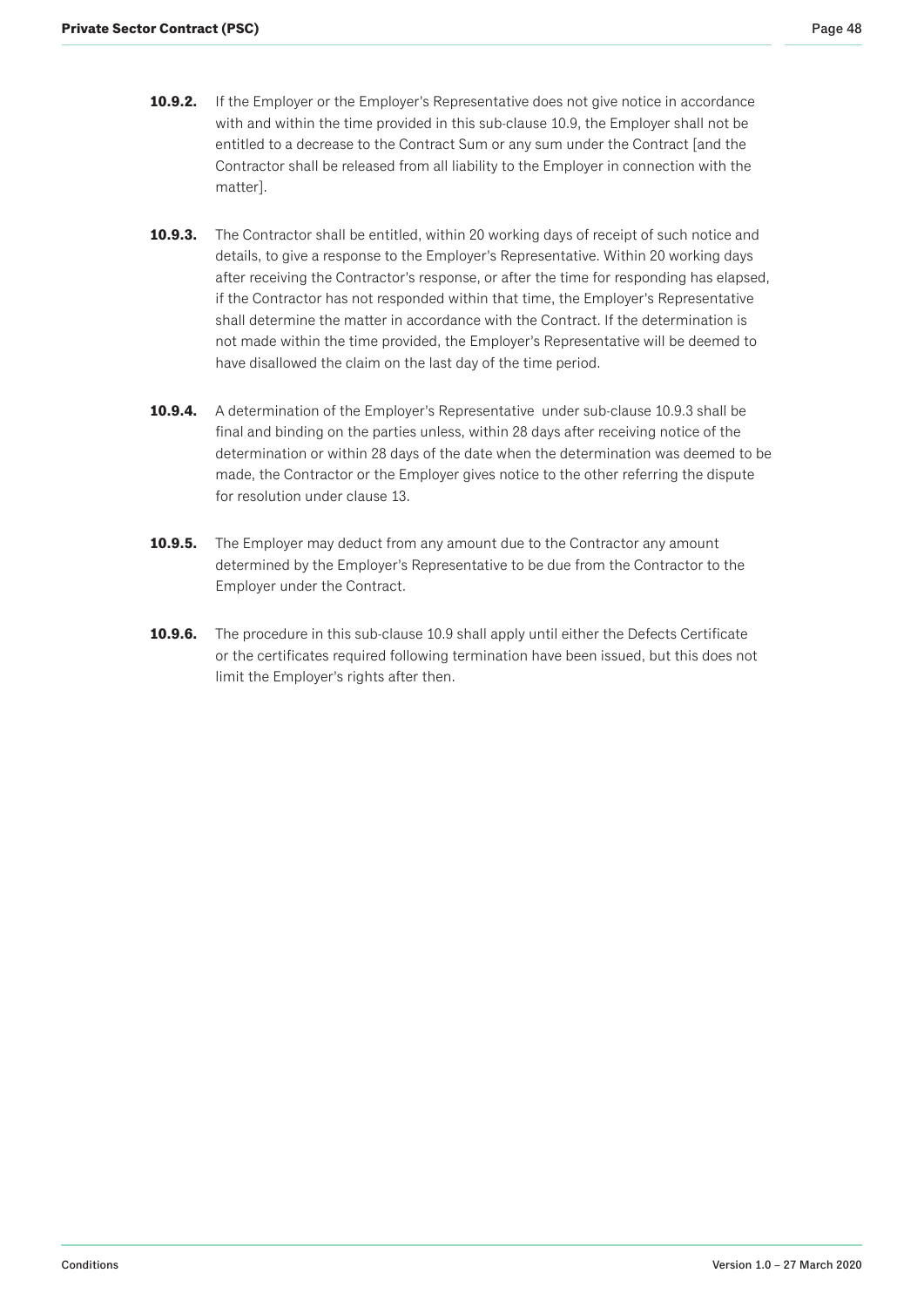# <span id="page-48-0"></span>**11. PAYMENT**

# **11.1. Interim Payment**

- **11.1.1.** At each of the following times
	- **(i)** not later than five days after the payment claim dates stated in the Schedule, part 1L,
	- **(ii)** upon issue of the certificate of Substantial Completion for the Works or any Section

the Contractor shall give a payment claim notice to the Employer's Representative, in the form of an interim statement, showing all of the following:

- **(1)** the progress of the Works
- **(2)** the instalment of the Contract Sum that the Contractor considers should, under the Contract, be paid on an interim basis
- **(3)** a detailed breakdown. Any amounts sought in respect of Nominated Specialists shall be listed separately.
- **(4)** any supporting evidence the Employer's Representative reasonably requires. Where sought by the Employer's Representative, the Contractor shall provide confirmation that amounts previously certified in respect of Nominated Specialists have been paid to those specialists.

The interim statement given on Substantial Completion shall include all amounts due to the Contractor at that time for the Works or Section. The Contractor shall not give a payment claim notice if the amount considered due by it is less than the minimum amount stated in the Schedule, Part 1L, if any.

- **11.1.2.** The instalment of the Contract Sum that the Contractor shall be entitled to be paid on an interim basis shall be
	- **(1)** the Contract value of the Works properly executed by the Contractor [according to the Bill of Quantities, as a portion of the Contract Sum] and
	- **(2)** any amount the Employer's Representative considers proper under sub-clause 11.2 and
	- **(3)** amounts for adjustments to the Contract Sum for Compensation Events, as determined under the Contract and
	- **(4)** any amount to be paid under a price variation provision provided in the contract
	- **(5)** amounts included in the Bill of Quantities for Contractor's Documents properly completed and supplied as required by the Contract.
- **11.1.3.** Within 10 working days of receipt of a payment claim notice the Employer's Representative shall issue a response to the payment claim notice to the Contractor in the form of a certificate, sending a copy to the Employer, setting out the amount of interim payment that, in the Employer's Representative's opinion, is to be made by the Employer to the Contractor, taking account of retention under sub-clause 11.3 and deductions and amounts due from the Contractor to the Employer, together with calculations and the reasons for the opinion. The Employer's Representative shall itemise the amounts included in the certificate in respect of individual Nominated Specialists.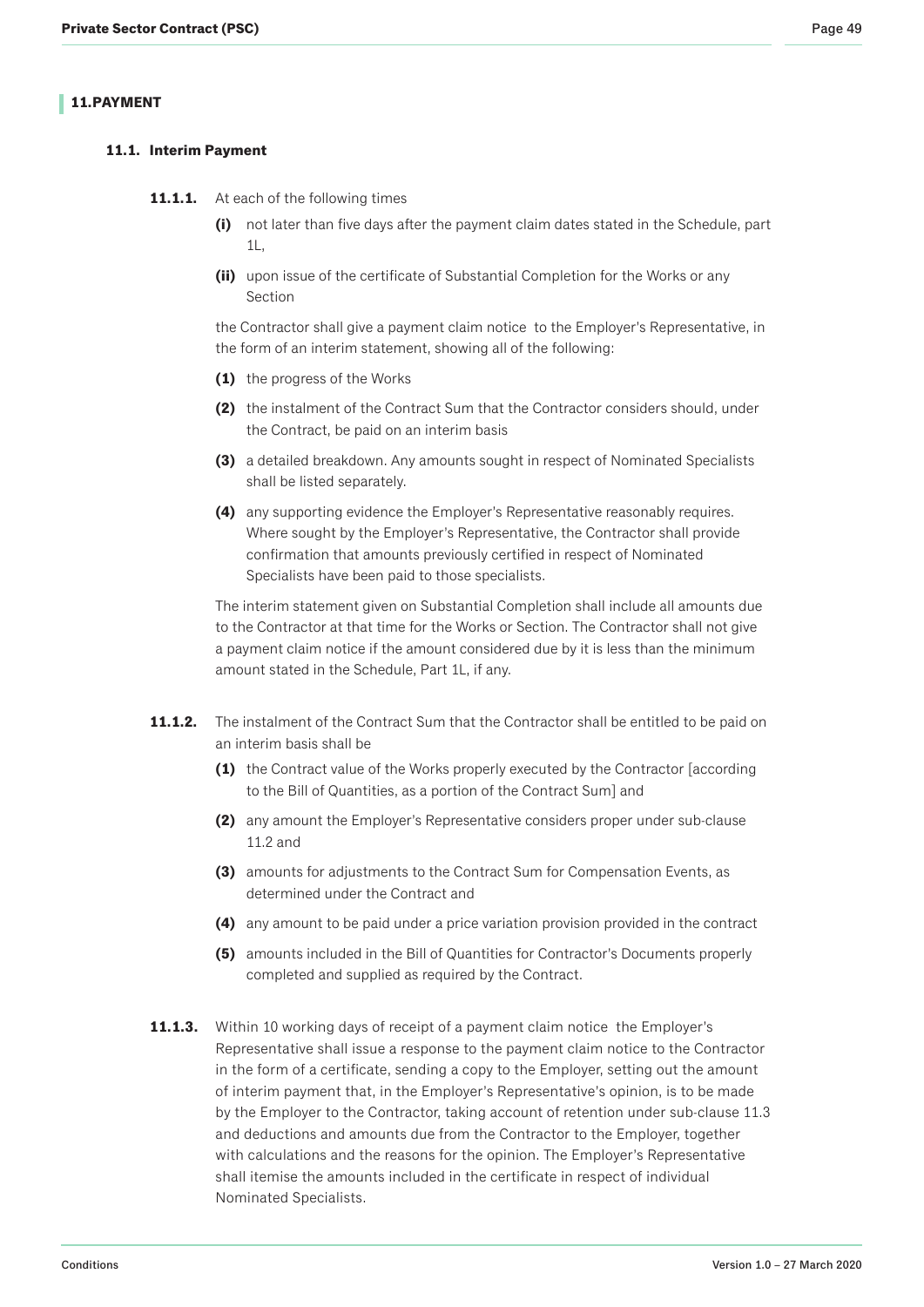<span id="page-49-0"></span>**11.1.4.** If there is a sum due to the Contractor, the Contractor shall send an invoice to the Employer for that sum as specified in the interim payment certificate. The Employer shall pay the amount due on the invoice within 10 working days after receiving the Contractor's invoice.

### **11.2. Unfixed Works Items**

The Employer's Representative shall include in certificates for interim payments any amount the Employer's Representative considers proper for each of the following:

- **11.2.1.** the Contract value of any Works Items that comply with all of the following requirements, all to the satisfaction of the Employer's Representative:
	- **(1)** they have been completed and are substantially ready to be incorporated in the **Works**
	- **(2)** title to them has been vested in the Employer
	- **(3)** they are stored suitably at the Site
	- **(4)** they have not been delivered to the Site prematurely
- **11.2.2.** the Contract value of any Work Items not delivered to the Site that comply with all of the following requirements, all to the satisfaction of the Employer's Representative:
	- **(1)** they have been completed and are substantially ready to be incorporated in the **Works**
	- **(2)** title to them has been vested in the Employer
	- **(3)** they are stored suitably and set aside and marked to show clearly that their destination is the Site and that they are the property of the Employer
	- **(4)** they are clearly identified in a list given to the Employer's Representative, together with documentary evidence that title is vested in the Employer
	- **(5)** they are insured as required by the Contract, and will be insured as required while in transit

In this clause 11.2, the Contract value of a Works Item means a portion of the Contract Sum the Employer's Representative determines is for supplying of the Works Item, having regard to the Bill of Quantities. [If the Bill of Quantities has a rate or price for supplying and fixing a Works Item, the Contract value includes only the portion for supplying the Works Item, as determined by the Employer's Representative.]

## **11.3. Retention**

- **11.3.1.** There shall be deducted from each interim payment to the Contractor the retention percentage stated in the Schedule, part 1L.
- **11.3.2.** Upon issue of the certificate of Substantial Completion of the Works, the Employer's Representative shall issue an interim payment certificate to the Contractor, with a copy to the Employer, for half of the amount so retained.
- **11.3.3.** If, within 10 working days of the issue of the certificate of Substantial Completion of the Works, or another date agreed by the Employer's Representative, the Contractor provides to the Employer a retention bond in the form in the Work Requirements,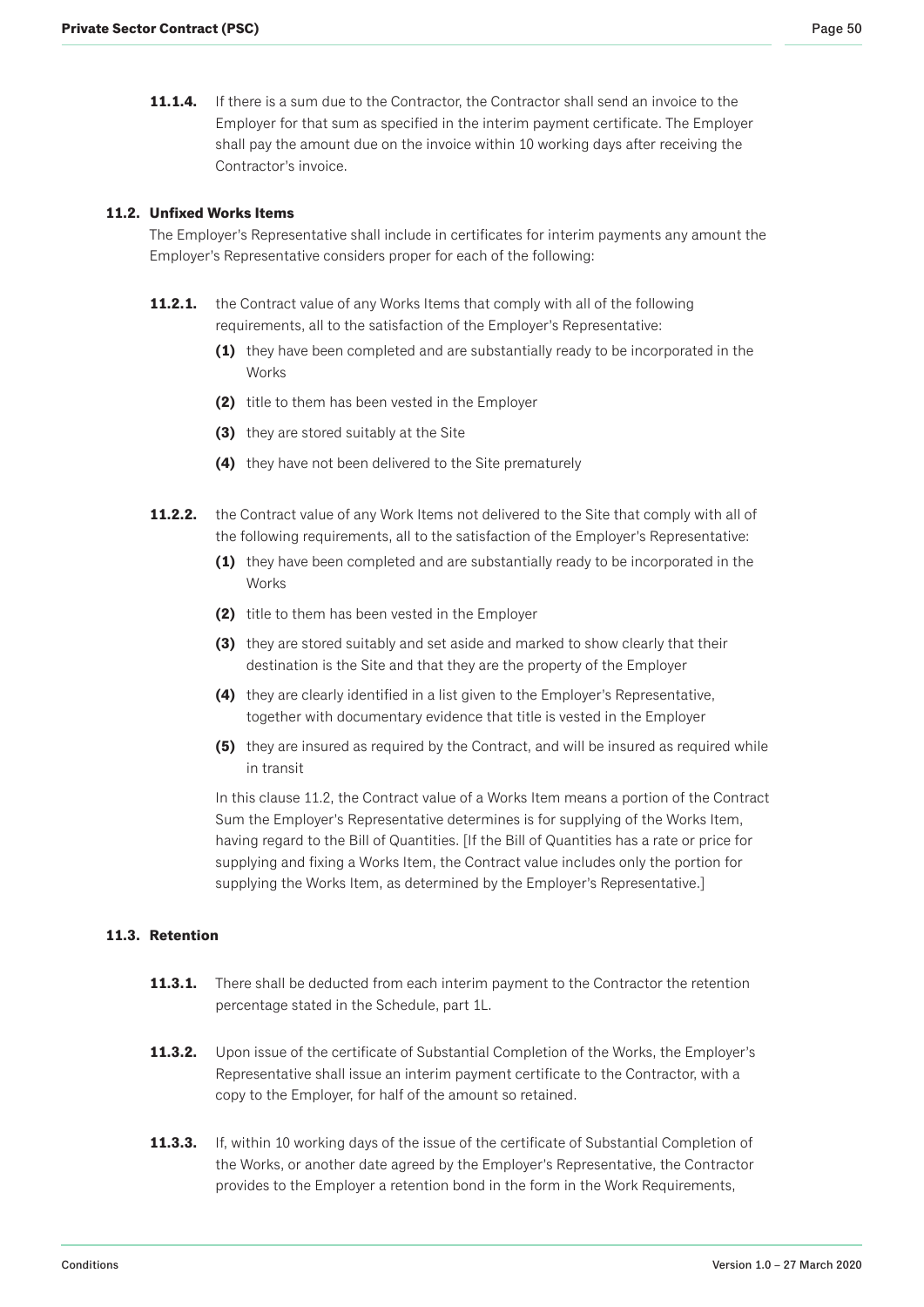<span id="page-50-0"></span>or, if there is none, a form approved by the Employer, for the amount retained by the Employer, and executed by a surety approved by the Employer, the Contractor shall be entitled to invoice the Employer for the balance of the money retained.

- **11.3.4.** Upon issue of the certificate of Substantial Completion of a Section of the Works, the retention amount to be withheld until issue of the certificate of Substantial Completion of the Works shall be reduced by the amount stated in the Schedule, part 1G, and the Contractor shall be entitled to invoice the Employer for that amount.
- **11.3.5.** The Employer shall pay the Contractor the amount due on an invoice under this subclause 11.3 within 10 working days after receiving the invoice [less any amount that the Employer is entitled to deduct according to sub-clause 10.9].

# **11.4. Full Payment**

The payments to the Contractor under this Contract are for compliance in full with the Contractor's obligations to the time of payment [including construction management, programming, reporting, payment of wages and observing employment requirements] [but payment does not imply acceptance that the obligations have been performed]. When the Contractor has not fully complied with its obligations, the Employer is not required to make payment in full [without limiting its other rights or remedies]. In particular:

- **11.4.1.** If the Contractor has not given a collateral warranty by the date stated in the Schedule, part 1F(1) or as agreed under sub-clause 9.1.2(6), the Employer is entitled to withhold from any payment subsequently becoming due to the Contractor the amount stated in the Schedule part 1F(1) until the collateral warranty is given.
- **11.4.2.** If the Contractor has not submitted a programme or given a progress report when required by sub-clauses 4.9 and 4.10, the Employer is entitled to withhold 10% from any payment subsequently becoming due to the Contractor until the programme or report has been submitted.
- **11.4.3.** Deductions from payments because of obligations that the Contractor has still not complied with by the date the Defects Certificate is issued shall be deducted from the Contract Sum.

### **11.5. Final Statement**

**11.5.1.** Within 2 months of the date the Employer's Representative issues the Certificate of Substantial Completion the Contractor shall give to the Employer's Representative a final statement. The Contractor shall include in that statement all money that the Contractor considers to be due from the Employer to the Contractor under or in connection with the Contract. The Employer shall have no liability to the Contractor under or in connection with the Contract for any matter not detailed in the final statement, except under the indemnities in the Contract or Compensation Events occurring after Substantial Completion of the Works was certified. If no final statement is given within the time required, the Employer shall be released from all liability to the Contractor under or in connection with the Contract.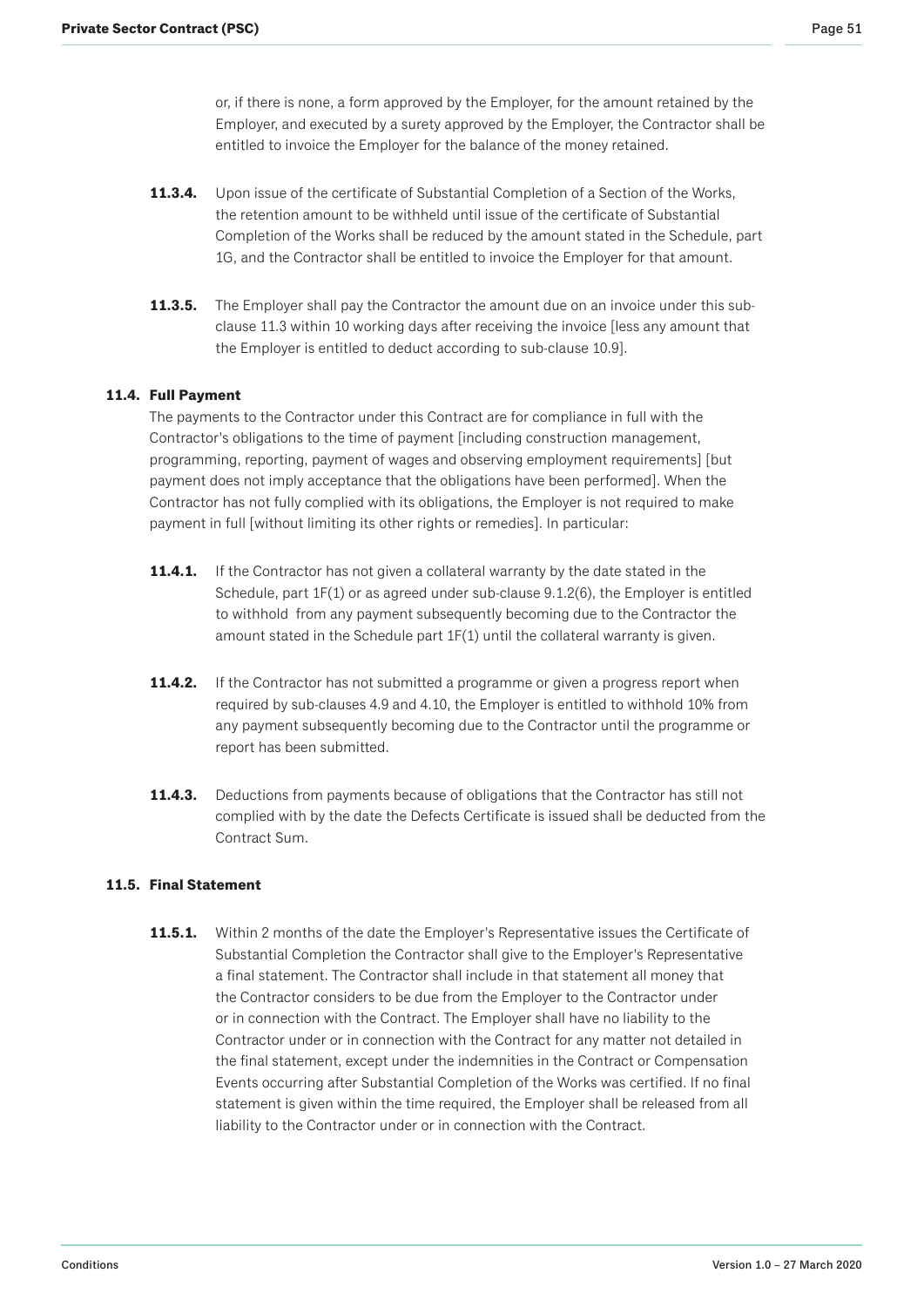- <span id="page-51-0"></span>**11.5.2.** Within 3 months after receipt of the Contractor's final statement, the Employer's Representative shall issue to the Contractor and to the Employer a penultimate payment certificate certifying the amount that, in the Employer's Representative's opinion, will be due from the Employer to the Contractor, less any final retention to be paid after the Defects Certificate is issued, or from the Contractor to the Employer.
- **11.5.3.** As soon as practicable, no more than 3 months, after the Defects Certificate is issued, the Employer's Representative shall issue a final payment certificate certifying the amount that, in the Employer's Representative's opinion, is finally due from the Employer to the Contractor, or from the Contractor to the Employer. The amount in the final payment certificate shall be the same as the amount in the penultimate payment certificate, except for
	- **(1)** the final payment of retention, if not already paid, and
	- **(2)** adjustments to the Contract Sum because of Compensation Events that happen after Substantial Completion of the Works is certified and
	- **(3)** amounts owed by the Contractor that were not included in the penultimate certificate [for example, for Defects that the Contractor has not rectified] and
	- **(4)** deductions from the Contract Sum under sub-clause 11.4 and
	- **(5)** other amounts that, according to the Contract, are to be paid after Substantial Completion of the Works [such as payments for testing after Substantial Completion].

11.5.4. If the penultimate or final payment certificate states that there is a sum owing to the Contractor, the Contractor shall issue an invoice to the Employer for that sum and the Employer shall pay the amount due on the invoice within 15 working days after receiving the invoice. If the penultimate or final payment certificate states that there is a sum owing to the Employer, the Contractor shall pay the amount due within 15 working days of receipt of the Employer's demand for payment. [Payments and certificates, including the penultimate and final payment certificates and the Defects Certificate, will not relieve the Contractor of any obligations, or be evidence of the value of work or that work has been completed satisfactorily].

### **11.6. Time for Payment and Interest**

- **11.6.1.** When a payment is to be made under the Contract, and no time for payment is stated, the amount due shall be paid within 30 days of receipt of a demand for payment.
- **11.6.2.** Interest shall be added to any payment not made within the time provided in the Contract, from the date the payment was due under the Contract, at the rate provided in SI No 580 of 2012, the European Communities (Late Payment in Commercial Transactions) Regulations 2012.

# **11.7. Value Added Tax**

**11.7.1.** The Contractor's completed form of tender states whether, and to what extent, the Contract Sum includes VAT. The individual items within the Bill of Quantities are exclusive of VAT.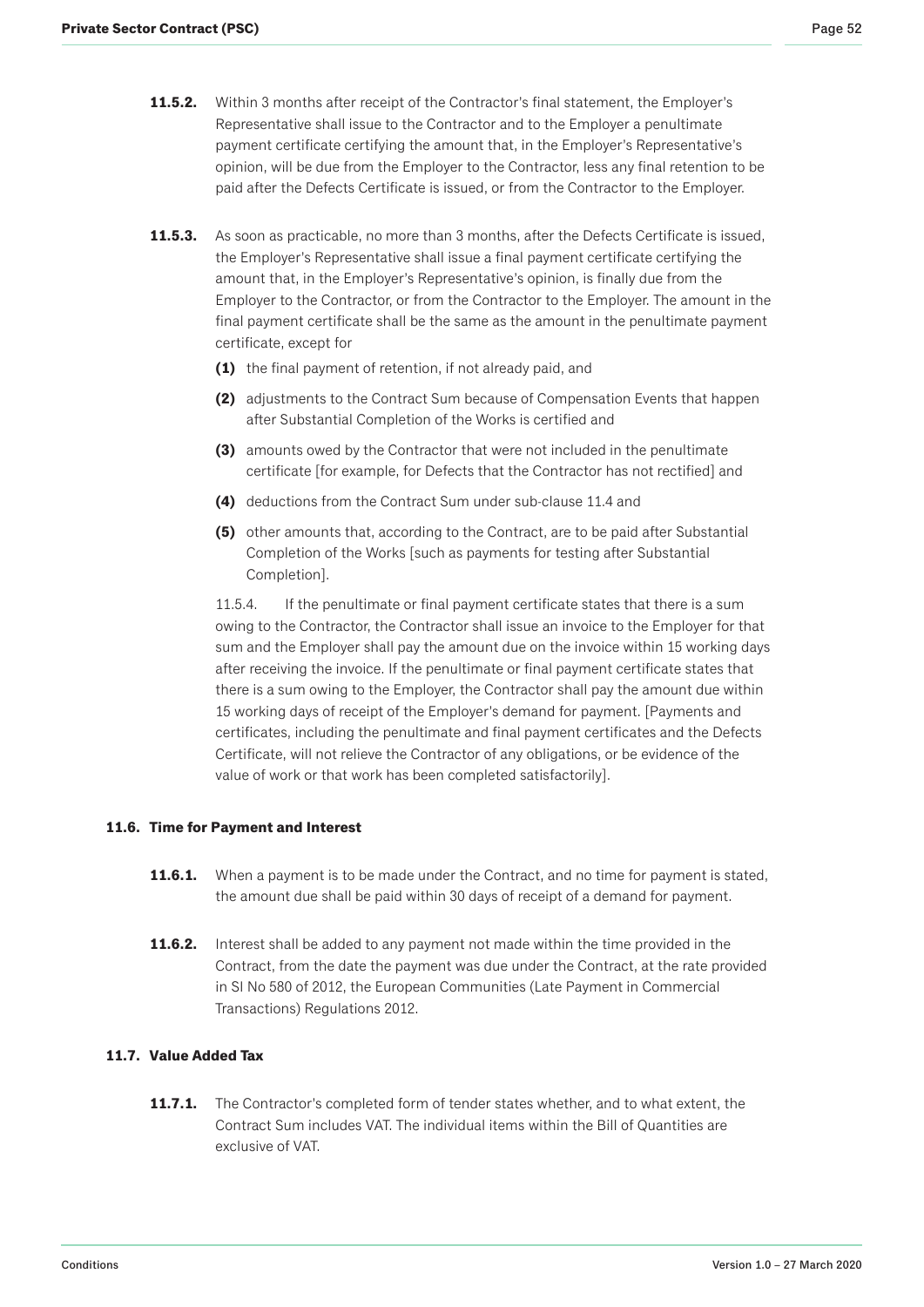- <span id="page-52-0"></span>**11.7.2.** To the extent that the Contract Sum excludes VAT, the Employer shall pay the Contractor (or the Revenue Commissioners when required by Law or their practice) any VAT arising on the supply under the Contract in addition to the Contract Sum.
- **11.7.3.** To the extent that the Contract Sum includes VAT,
	- **(1)** adjustments to the Contract Sum shall be on a net-of-Vat basis, and the appropriate sum for VAT shall be added or subtracted and
	- **(2)** any VAT included in the Contract Sum that the Employer is required to pay the Revenue Commissioners (by Law or their practice) shall be deducted from the Contract Sum.
- **11.7.4.** So therefore, if the Contract Sum includes VAT chargeable at the standard rate only, then the Employer shall pay the Contractor (or the Revenue Commissioners when required by Law or their practice).
	- **(1)** The Contract Sum, including the VAT chargeable at the standard rate that is included in the Contract Sum and also
	- **(2)** Any VAT arising on the supply under the Contract that is chargeable at another rate.

In the Contract 'standard rate' means the VAT rate specified in section  $11(1)(a)$  of the Value-Added Tax Act 1972 (which was 23% on 1 January 2015).

- **11.7.5.** Amounts in the Contract other than the Contract Sum exclude VAT, unless otherwise stated.
- **11.7.6.** The Contractor shall send the Employer, for each payment, an invoice complying with section 17 of the Value-Added Tax Act 1972.

### **11.8. Withholding Tax**

The Employer shall be entitled to make any deduction or withholding on account of tax required by Legal Requirements or the practice of the Revenue Commissioners.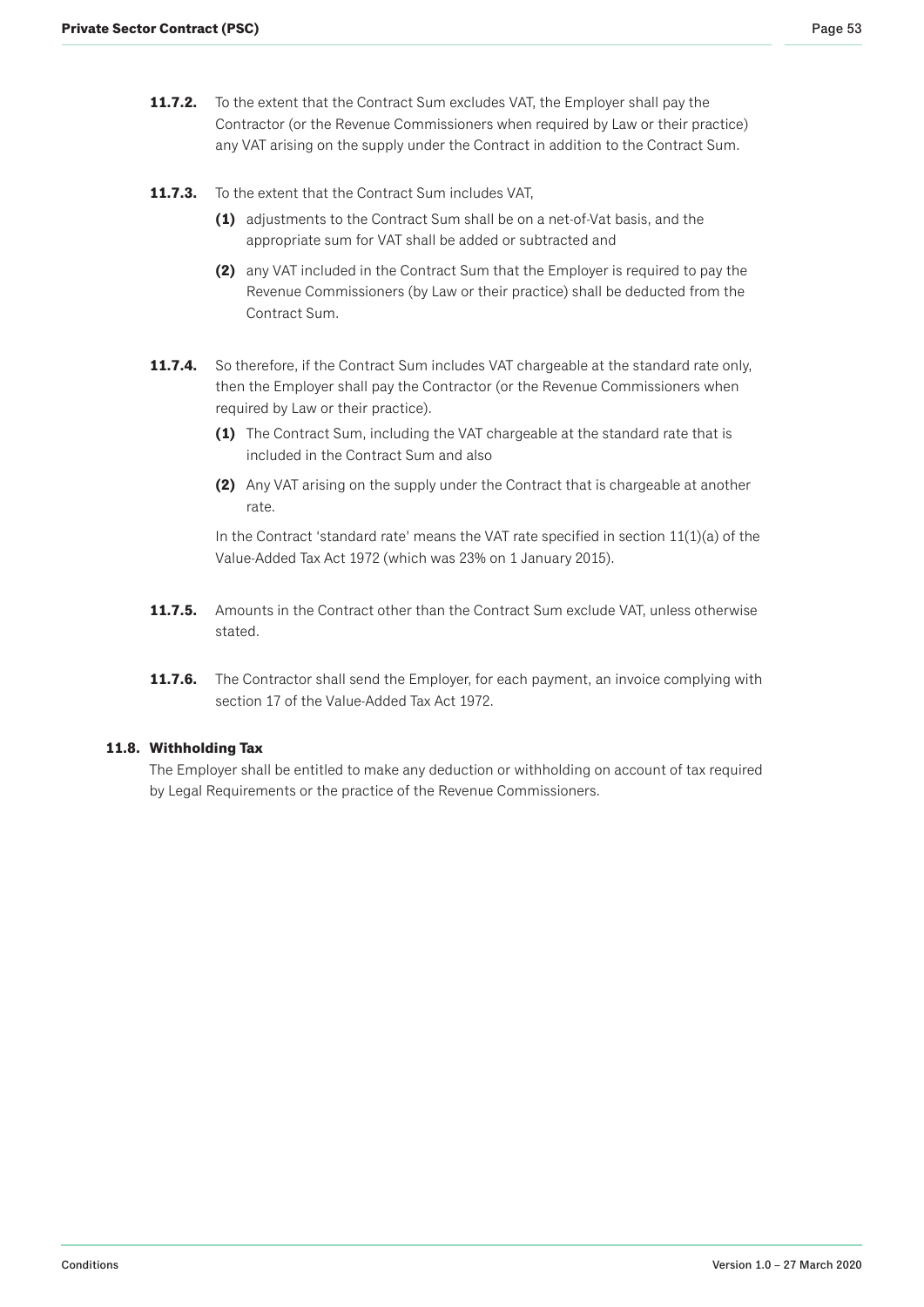# <span id="page-53-0"></span>**12. TERMINATION**

# **12.1. Termination on Contractor Default**

- **12.1.1.** The Employer may, without limiting any other right or remedy, terminate the Contractor's obligation to complete the Works by notice to the Contractor if any of the following occurs. In the case of  $12.1.1(1)$  to  $12.1.1(8)$  inclusive, where the failure can be rectified, the termination notice may only be issued where the Contractor has failed to put the matter right within a period of 7 days of receipt of a direction from the Employer's Representative to do so. The Employer may terminate immediately in the case of 12.1.1(9) or 12.1.1(10).
	- **(1)** the Contractor materially fails to comply, by way of a serious breach, with its obligations under the Contract.
	- **(2)** the Contractor abandons or, except where required or permitted by the Contract, suspends the execution of the Works
	- **(3)** the Contractor fails to proceed regularly and diligently with the execution of the **Works**
	- **(4)** the Contractor fails to maintain the required insurances or performance bond
	- **(5)** the Starting Date has not occurred or the Contractor has not started to execute the Works on the Site within 6 weeks of the date the Contract requires
	- **(6)** the Contractor has committed or caused the Employer to commit a serious breach of Legal Requirements concerning the Works
	- **(7)** the Contractor or Contractor's Personnel have committed a serious breach of the Safety, Health and Welfare at Work Act 2005 or any regulations or code of practice made under it concerning the Works
	- **(8)** the Contractor has subcontracted all or any substantial part of the Works in breach of the Contract
	- **(9)** any of the following insolvency events occur:
		- (1) a petition is presented to wind up the Contractor and is not dismissed within 10 working days of presentation
		- (2) any meeting of creditors or members of the Contractor is convened or held for the purpose of considering a resolution to wind up the Contractor
		- (3) any arrangement or composition with or for the benefit of its creditors [including any compromises or arrangements entered into under sections 201 to 204 of the Companies Act 1963] are proposed or entered into by or in respect of the Contractor
		- (4) a liquidator, supervisor, receiver, administrator, administrative receiver, trustee or encumbrancer takes possession of or is appointed over the Contractor or any of its assets, or any distress, execution or other process is levied or enforced, and not discharged within 10 working days, on the Contractor or any of its assets
		- (5) the Contractor ceases or threatens to cease carrying on business, or is, or is regarded by law or by a court to be, or declares itself to be, insolvent or unable to pay its debts as they fall due
		- (6) a petition is presented to appoint an examiner to the Contractor, or an order is made appointing an examiner to the Contractor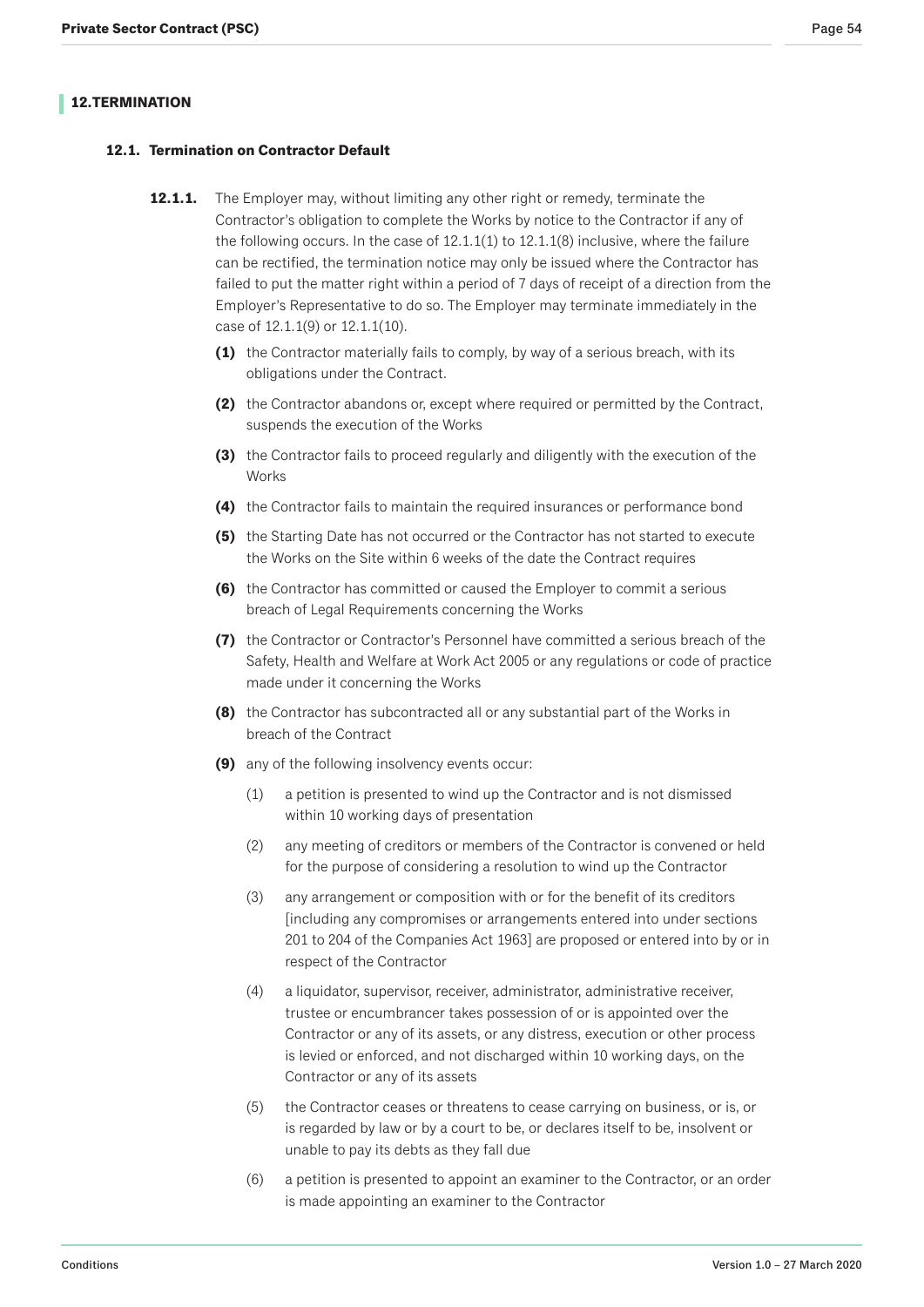- (7) the Contractor, being an individual, becomes bankrupt
- <span id="page-54-0"></span>**(8)** any event similar to the above insolvency events occurs in respect of the Contractor in any jurisdiction in which it is incorporated or has a place of business
- **(10)** the Contractor, if an individual, dies or becomes incapable of performing the Contract.
- **12.1.2.** If the Contractor is more than one person, if any of the insolvency events occur in respect of any of them, the Employer may either
	- **(1)** terminate the Contractor's obligation to complete the Works or
	- **(2)** terminate the obligation to complete the Works of the person concerned and the others shall remain liable to perform the Contractor's obligations.
- **12.1.3.** If any insolvency events occur in respect of any person who has guaranteed the Contractor's performance of the Contract to the Employer, or a guarantee ceases to be enforceable against the guarantor, the Employer may terminate the Contractor's obligation to complete the Works unless, within 10 working days of the event, the Contractor has arranged a replacement guarantee and guarantor to the Employer's satisfaction.

#### **12.2. Consequences of Default Termination**

If the Contractor's obligation to complete the Works is terminated under sub-clause 12.1, the following shall apply:

- **12.2.1.** The Contractor shall leave the Site in an orderly manner.
- **12.2.2.** Payment of all sums of money that may then be due from the Employer to the Contractor shall be postponed, and the Employer shall not be required to make any further payment to the Contractor except as provided in this sub-clause.
- **12.2.3.** The Employer's Representative shall, as soon as practicable, determine the amount due to the Contractor under the Contract for the Works completed in accordance with the Contract and unpaid (the termination value).
- 12.2.4. The Contractor shall not remove any Works Items or Contractor's Things from the Site unless directed to do so by the Employer or the Employer's Representative, and if directed, shall promptly remove from the Site any Works Items and Contractor's Things, as directed.
- **12.2.5.** The Employer may engage other contractors, use any Works Items and Contractor's Things on the Site and do anything necessary for the completion of the Works.
- **12.2.6.** The Contractor shall, if so directed by the Employer's Representative, assign to the Employer [without further payment] the benefit of any subcontract, contract for the supply of any Works Item, or other contract concerning the Contract.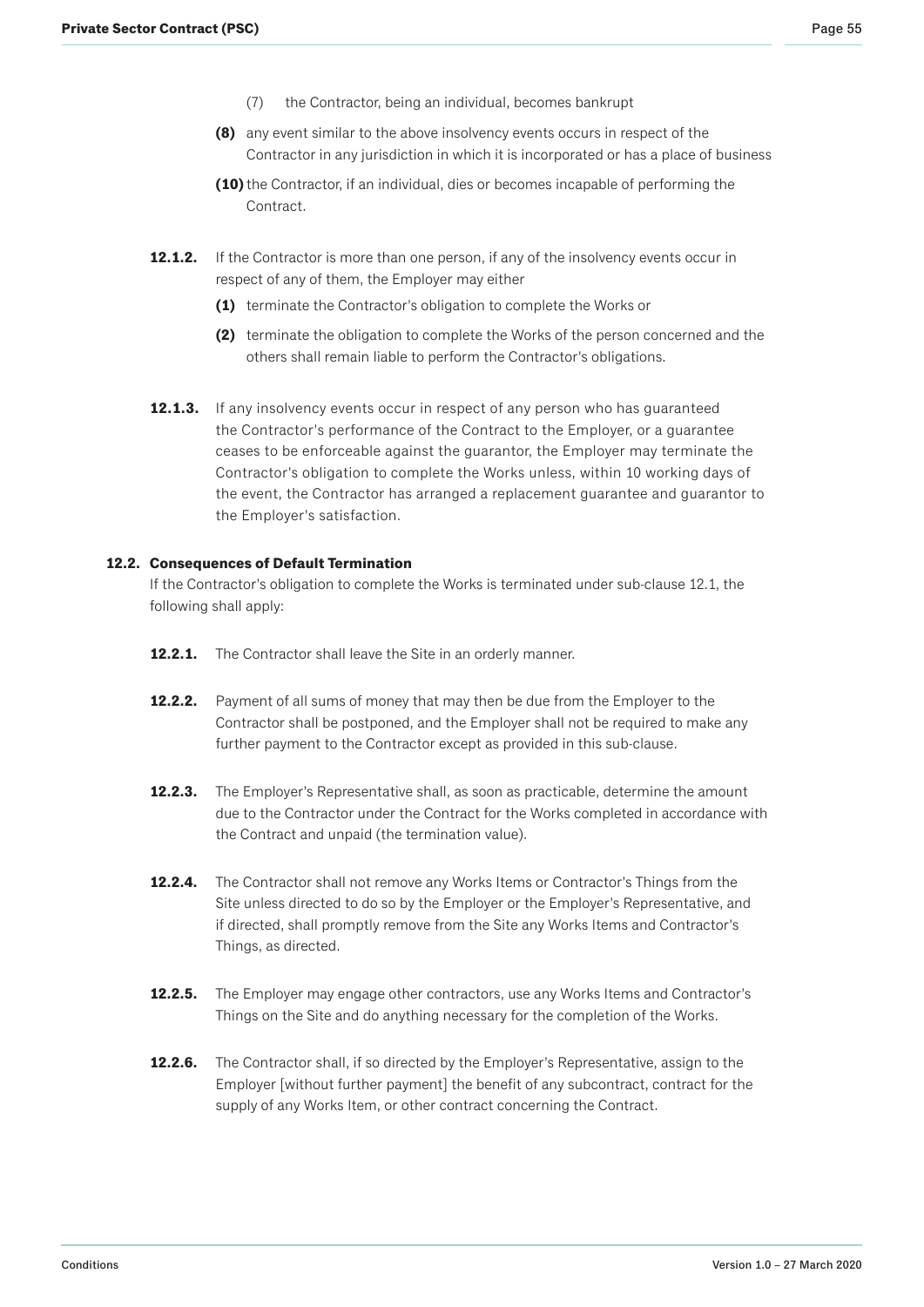- <span id="page-55-0"></span>**12.2.7.** The Employer may pay to any Subcontractor, or supplier, to the Contractor any amount due to it that the Employer's Representative certifies as included in any previous interim payment to the Contractor. The Contractor shall be liable to the Employer for any such payment made under this sub-clause unless the Contractor has already discharged its obligations to the Subcontractor or supplier.
- 12.2.8. The Contractor shall give the Employer all Works Requirements and Contractor's Documents it [or Contractor's Personnel] has.
- **12.2.9.** When the Works have been completed and the termination amount as described below has been determined, the Employer's Representative shall give a certificate to the Contractor and the Employer setting out the total of the following (the termination amount):
	- **(1)** the Employer's additional cost of completing the Works compared with the cost that would have been incurred if the Works had been completed by the Contractor in accordance with the Contract
	- **(2)** loss and damage incurred by the Employer as a result of the termination and its cause
	- **(3)** amounts due to the Employer by the Contractor under or in connection with the Contract or in connection with the Works.
- **12.2.10.** If the Employer does not begin to put in place arrangements to complete the Works within 6 months after the termination, the Employer's Representative shall issue this certificate as soon as practicable after the end of this 6 month period, based, if necessary, on estimates.
- **12.2.11.** If the termination amount is less than the termination value, the Contractor shall issue an invoice to the Employer for the difference and the Employer shall pay the amount due on the invoice within 15 working days after receiving the invoice. If the termination amount is more than the termination value, the Contractor shall pay the Employer the difference within 15 working days of receiving the Employer's demand for payment.

### **12.3. Suspension by the Contractor**

If the Employer fails to pay any amount due under clause 11, the Contractor may, on giving notice to the Employer, in accordance with the Construction Contracts Act 2013, suspend execution of the Works until the amount has been paid. On receiving the payment or notice has been served by either party referring the dispute to adjudication, the Contractor shall resume execution of the Works.

### **12.4. Termination by the Contractor**

The Contractor shall be entitled to terminate the Contractor's obligation to complete the Works by notice to the Employer if any of the following occur:

- **(1)** the Contractor has suspended the execution of the Works in accordance with sub-clause 12.3, and the Employer has still not paid within 10 working days of the commencement of the suspension
- **(2)** work has been suspended by direction of the Employer's Representative under sub-clause 9.2 and a right to terminate has arisen under that sub-clause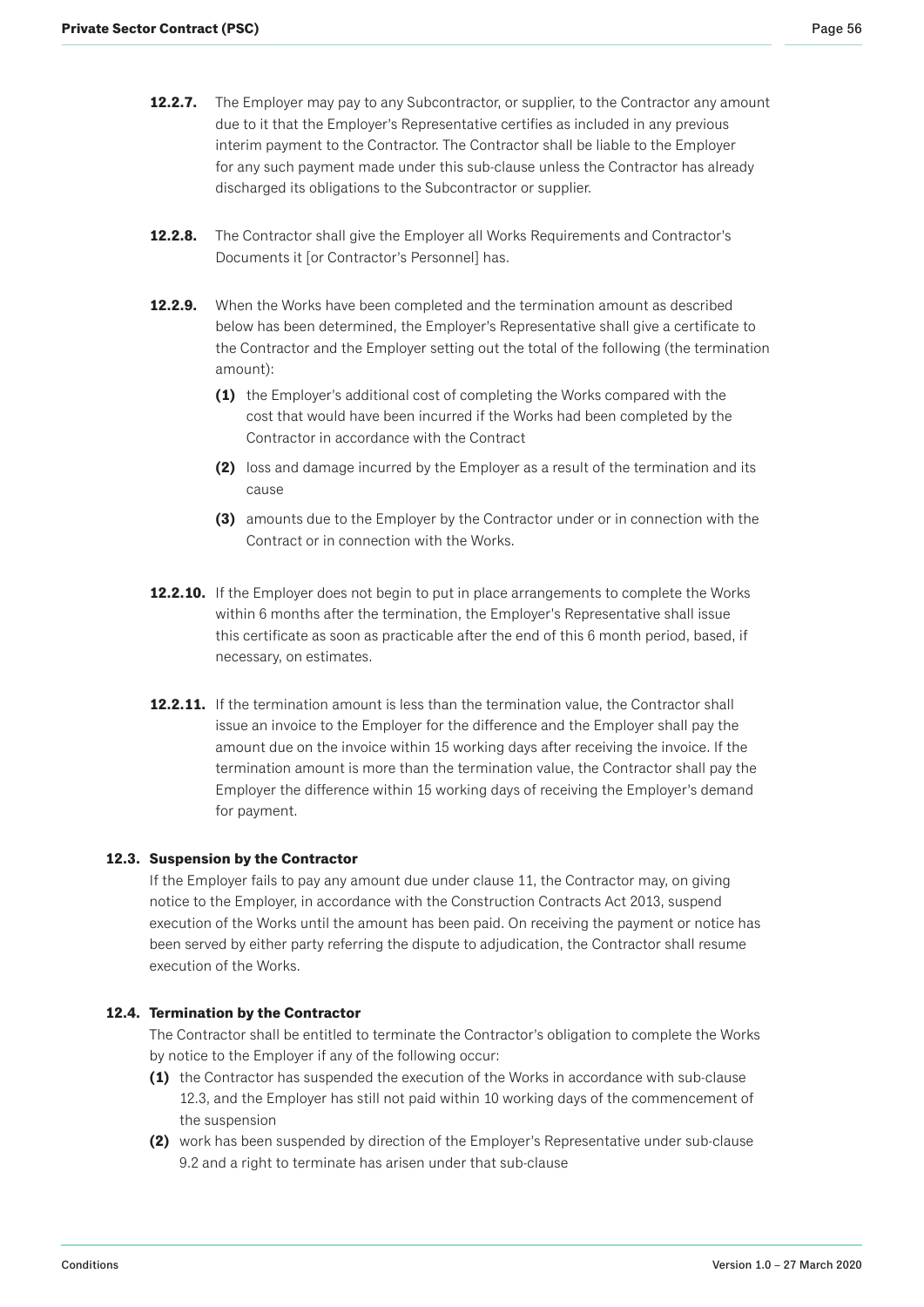- <span id="page-56-0"></span>**(3)** the execution of the Works or a substantial part of the Works has been suspended for a period of at least 3 months as a consequence of loss or damage that is at the Employer's risk under sub-clause 3.1
- **(4)** an event or circumstance outside the control of the parties makes it physically impossible or contrary to Law for the Contractor to fulfil its obligations under the Contract for a period of at least 6 months.

## **12.5. Termination at Employer's Election**

- **12.5.1.** The Employer shall be entitled to terminate the Contractor's obligation to complete the Works at its election on 20 working days notice to the Contractor.
- **12.5.2.** The Employer may not terminate the Contractor's obligation to complete the Works under this sub-clause 12.5 for the purpose of retaining another contractor to execute the Works.
- **12.5.3.** The Employer shall return any performance bond given under sub-clause 1.5 to the Contractor on termination under sub-clause 12.4 and this sub-clause 12.5.

### **12.6. Consequences of Termination by Contractor or at Employer's Election**

If the Contractor's obligation to complete the Works is terminated under sub-clause 12.4 or subclause 12.5 the following shall apply:

- **12.6.1.** The Contractor shall leave the Site in an orderly manner and remove any Contractor's Things.
- **12.6.2.** The Contractor shall give the Employer all Works Requirements documents and hand over Contractors' Documents, Plant, Materials and other work, for which the Contractor has received payment.
- **12.6.3.** The Contractor shall, as soon as practicable, give the Employer's Representative a statement of the total of the following (the termination sum):
	- **(1)** the unpaid value of the parts of the Works completed to the date of termination in accordance with the Bill of Quantities, disregarding any provision limiting the Employer's obligation to pay for partially completed work
	- **(2)** the Contractor's reasonable costs of removal from the Site as a consequence of the termination
	- **(3)** any other cost or liability which in the circumstances was reasonably incurred by the Contractor in the expectation of completing the Works
- **12.6.4.** Within 10 working days of receiving this statement, the Employer's Representative shall issue a certificate to the Contractor and the Employer of the amount due from the Employer to the Contractor or Contractor to the Employer, including the termination sum in the calculation of the amount due from the Employer to the Contractor.
	- **(1)** In the case of termination under sub-clause 12.5, the amount certified shall include 2.5% of the difference between the Contract Sum and the sum that would otherwise be certified by the Employer's Representative under this sub-clause.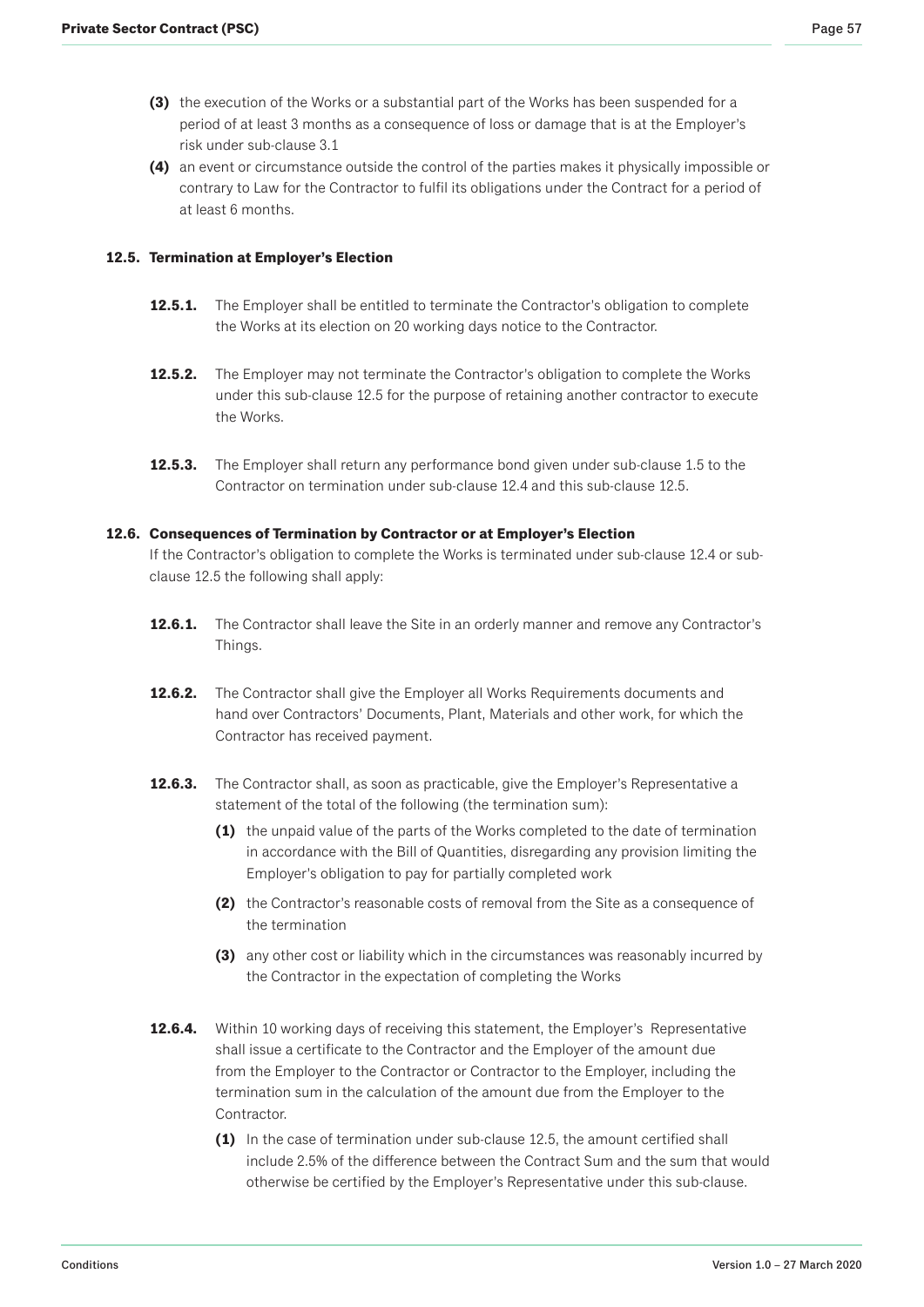- <span id="page-57-0"></span>**(2)** In the case of termination under sub-clause 12.4.1(1) to (3) inclusive [but not sub-clause 12.4.1(4)], the amount certified shall include 5% of the difference between the Contract Sum and the sum that would otherwise be certified by the Employer's Representative under this sub-clause to compensate the Contractor for loss of profit. The Contractor will also be entitled to recover from the Employer any additional loss, damage and expenses incurred by it as a result of the termination.
- **(3)** If the certificate shows an amount owing to the Contractor, the Contractor shall issue an invoice to the Employer for that amount, and the Employer shall pay the amount due on the invoice within 15 working days after receiving the invoice. If the certificate shows an amount due to the Employer, the Contractor shall pay the amount due within 15 working days of receiving the Employer's demand for payment.

# **12.7. Survival**

Termination of the Contractor's obligation to complete the Works shall not affect the Contractor's obligations under the Contract, other than the obligation to complete the Works. [In particular the following provisions of the Contract continue to have effect after termination: subclauses 1.1, 1.2, 1.3, 1.7, 1.8, 1.9, 2.1, 3.4, 3.5, 4.16, 4.17, clause 6, this clause 12 and clause 13.]

# **12.8. Payment**

On termination of the Contractor's obligation to complete the Works, the Employer's liability to the Contractor under or in connection with the Contract shall be limited to payment of the amount provided for in this clause 12, and any other amount that fell due under the Contract before the termination.

## **12.9. Not Used**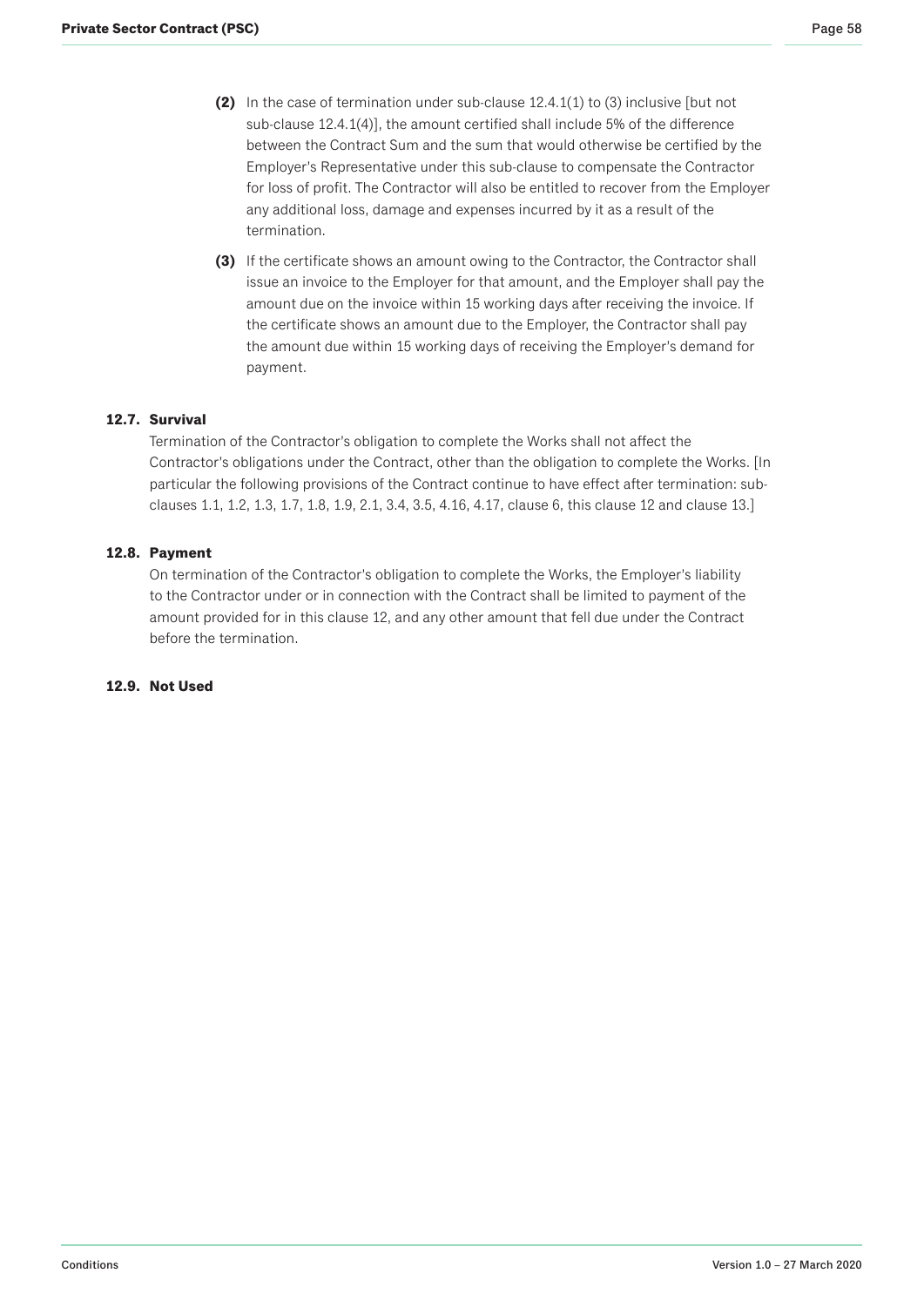# <span id="page-58-0"></span>**13. DISPUTE RESOLUTION**

# **13.1. Negotiated Resolution**

- **13.1.1.** The parties agree to use their best endeavours to resolve any disputes that may arise between them in a speedy and proportionate manner.
- **13.1.2.** Where the Employer has named individuals in the relevant section of the Schedule, Part 1A, the parties agree to form a Project Board comprised of the individuals named in the Schedule, Parts 1A and 2A. The function of the Project Board shall be to minimise the impact of disagreements and disputes on the performance of the Contract. Its members shall attempt to resolve any dispute referred to it by either party. Subject to the agreement of the parties, it may also discuss any area of disagreement in an effort to prevent it becoming a dispute.
- **13.1.3.** Where a Project Board has been formed, the parties shall jointly appoint a conciliator for the duration of the Contract (Standing Conciliator). The Standing Conciliator may, subject to the agreement of the parties, attend meetings of the Project Board and may also, if agreed, chair such meetings

# **13.2. Adjudication and Conciliation**

- **13.2.1.** Either party may refer a dispute relating to payment to adjudication at any time under the Construction Contracts Act 2013. If a dispute between the parties is referred to adjudication, any conciliation relating to that dispute shall stand adjourned.
- **13.2.2.** Any dispute arising in relation to the Contract, which has not been referred to adjudication under sub-clause 13.2.1, may be referred by either party to conciliation to be conducted in accordance with the Engineers Ireland Conciliation Procedure 2013. Any recommendation shall become final unless a notice of dissatisfaction is issued by either party within 21 days of receipt of the recommendation.
- **13.2.3.** If the conciliator has recommended the payment of money and a notice of dissatisfaction is given, the following shall apply:
	- **(1)** The paying Party shall pay 50% of the amount recommended by the conciliator. It shall pay the balance [the remaining 50%] provided that the other Party provides a bond equal to 50% of the amount recommended by the conciliator. The bond shall be executed by a surety approved by the paying Party, acting reasonably, in the form included in the Works Requirements, or if there is none, a form approved by the paying party, acting reasonably.
	- **(2)** if, when the dispute is finally resolved, it is found that the Party receiving payment on the conciliator's recommendation was not entitled to some or all of the amount paid, then that Party shall immediately repay the amount to which it was found not to be entitled.
- **13.2.4.** A conciliator appointed under sub-clause 13.1.3 or 13.2.2 shall act as conciliator for all disputes referred to conciliation unless the parties agree otherwise or the conciliator is unwilling or unable to act. The parties may jointly terminate the appointment of a conciliator and appoint a replacement.